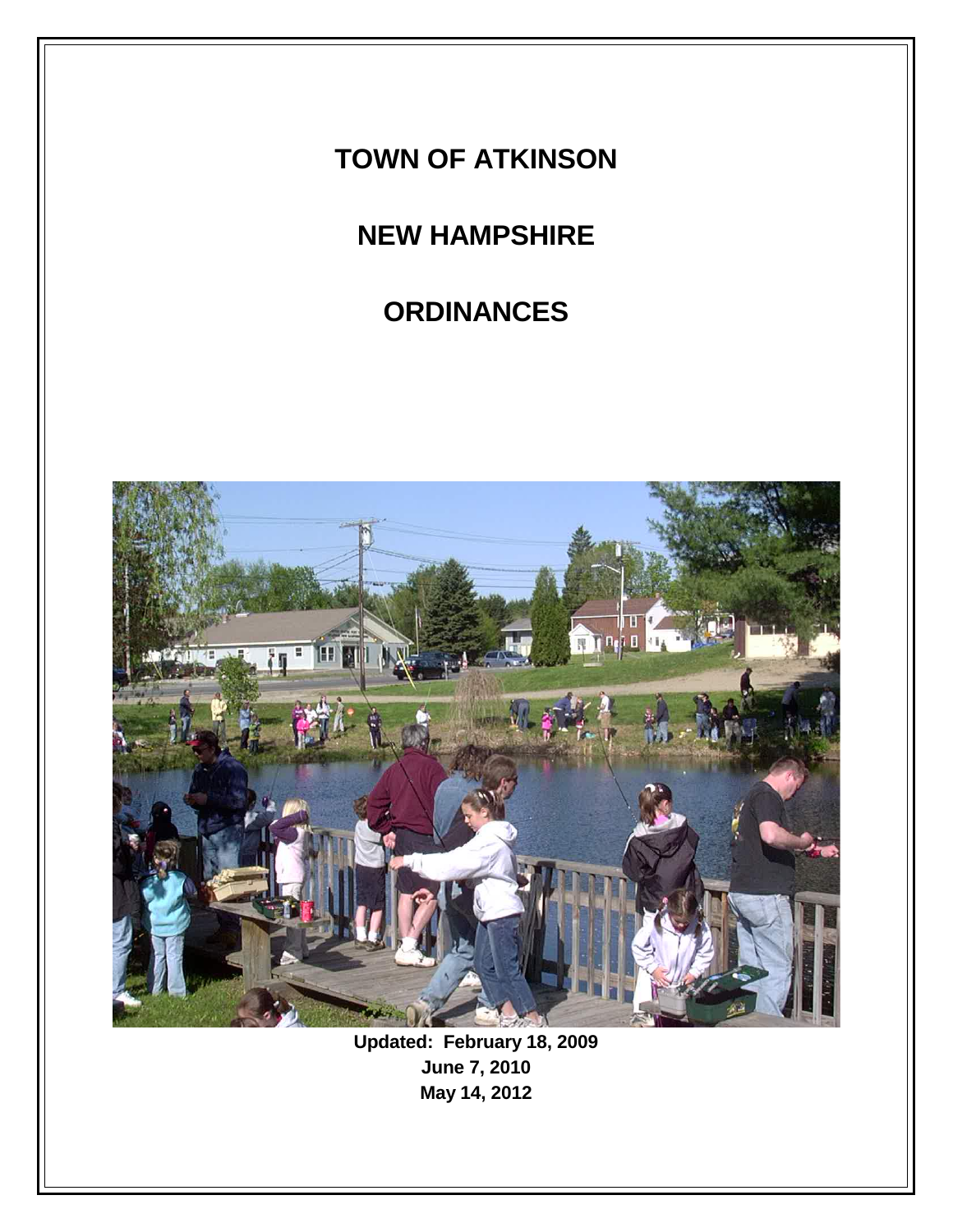# **INDEX**

| Motorized Scooters, Skateboards, Mini-Bikes, & Bicycles 53     |  |
|----------------------------------------------------------------|--|
|                                                                |  |
|                                                                |  |
|                                                                |  |
|                                                                |  |
|                                                                |  |
|                                                                |  |
| Tattoo, Body Piercing, Branding, Scarification, Perm Make-up30 |  |
|                                                                |  |
|                                                                |  |
|                                                                |  |
|                                                                |  |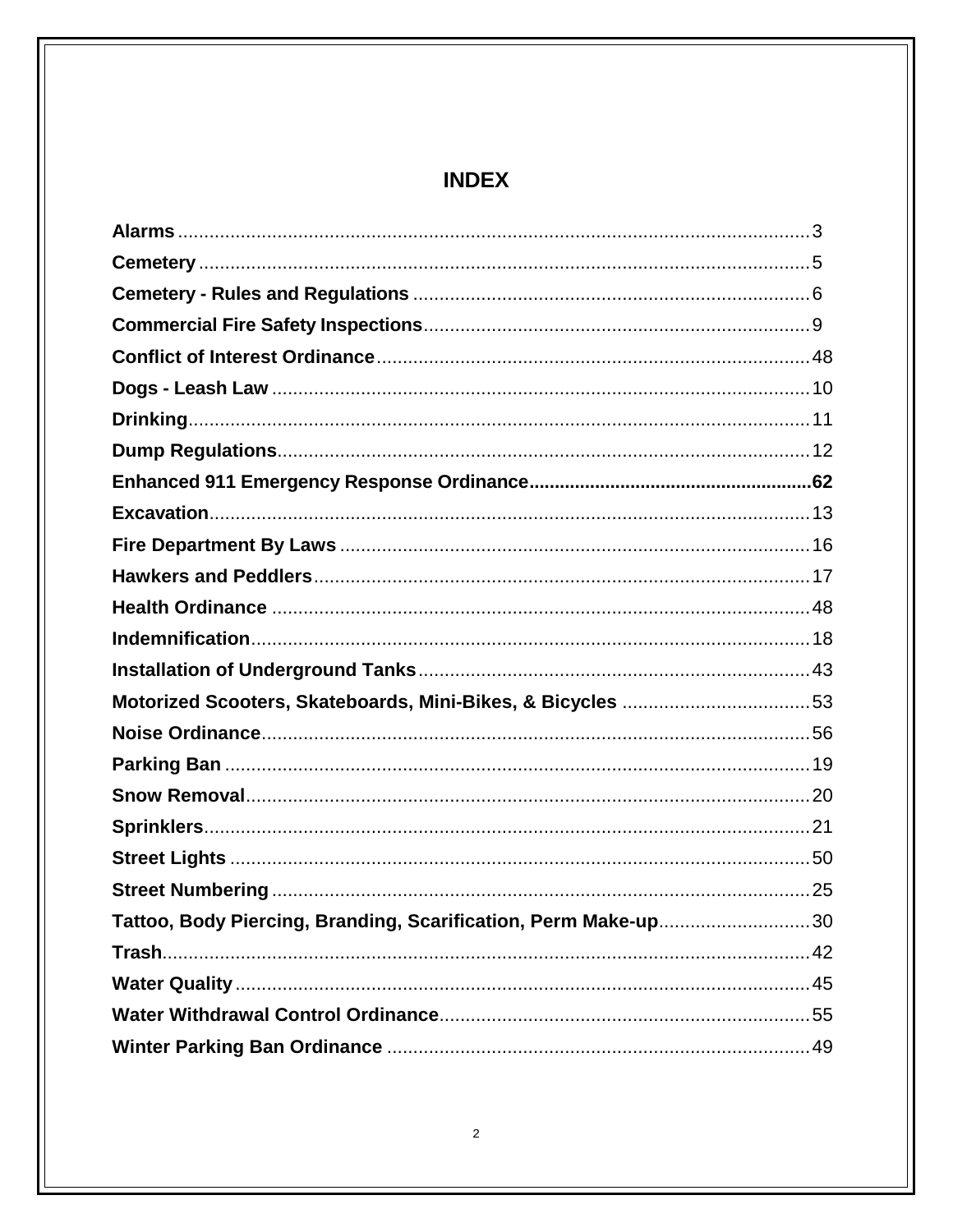# **Alarms**

#### **Adopted March 8, 1983**

#### 1. **Definitions**

A. An **Alarm System** is any assembly of equipment and/or devices, or a single device arranged to signal, by any means detectable outside the protected premises, an actual or attempted robbery or actual or attempted burglary or unauthorized entry. Fire alarms and alarms to monitor temperature, humidity, or other condition not directly related to the detection of an unauthorized entry into the protected premises or an actual or attempted robbery at the protected premises, and alarm systems on motor vehicles, are specifically excluded from the provisions of this ordinance.

B. The **Protected Premises** are those premises in/on which the alarm system is installed and which the alarm system is designed to protect.

C. A **Direct Dial Alarm** is any alarm system, which automatically dials or otherwise connects to any telephone line.

 D. An **Audible Alarm System** is any alarm system, which incorporates an audible signal device that is audible outside the protected premises.

 E. An alarm system is in **Operation** when it is connected in any manner allowing its signal device to be activated.

 F. An **Alarm User** is any activation of the alarm system signal device by other than an actual or attempted unauthorized entry to the protected premises at a time when no unauthorized entry or robbery is being committed or attempted at the protected premises. Upon the failure of the police department to find evidence of actual or attempted unauthorized intrusion or other legitimate need or cause for activation, a conclusive presumption of a false alarm will be made.

## 2. **Direct Dial Alarms Prohibited**.

No direct dial alarm shall be installed to the Atkinson Police Emergency line.

## 3. **Permit Required**.

 No alarm system shall be installed or operated without a valid permit to do so issued by the Chief of Police on forms provided by him.

## 4. **Requirements for Audible Alarms**

 A. No audible alarm system shall be installed or operated that is not so arranged as to automatically reset or deactivate the audible signal device within 14 minutes after activation of the alarm system.

B. No alarm user shall operate or allow the operation of an audible alarm system unless he has filed with the police department the name(s) and current telephone number(s) of at least one person other than the alarm user who is authorized and has access to enter the premises and turn off or otherwise disconnect the audible signal device.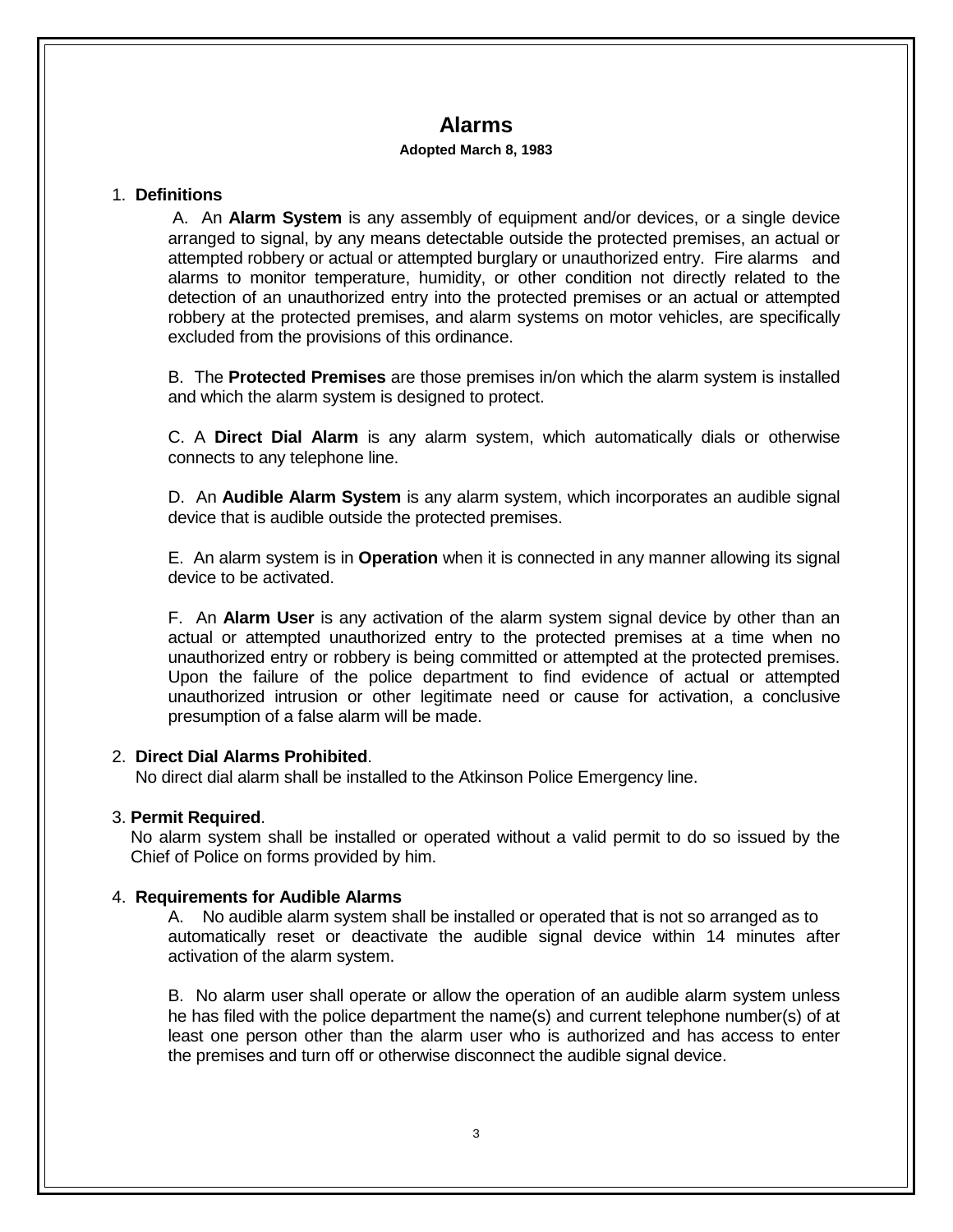C. Upon the occurrence of a second false alarm within any 24 hour period, or of a third false alarm within any seven day period, the police department may order that the audible signal device be turned off, disconnected, or otherwise prevented from reactivating. Said order shall be directed to the alarm user or person named by him pursuant to paragraph IV-B above. If the alarm system audible device is not turned off, disconnected, or otherwise prevented from reactivating within one hour of an order by the police department to do so, the alarm user shall be guilty of a Violation as defined by the New Hampshire Criminal Code.

 D. An audible signal device ordered by the police department to be disconnected may be returned to operation only with the permission of the Chief of Police after receipt by him of a written report from the alarm user stating the corrective action taken to prevent a recurrent of a false alarm.

#### 5. **Penalties for False Alarms**

A. Upon the occurrence of a first or second false alarm within any six-month period, no fee shall be charged, but the police department shall provide written notice to the alarm user of the occurrence of the false alarm and requesting that the alarm user take corrective action.

 B. Upon the occurrence of any false alarm that is the third, or greater false alarm within any six-month period, a service charge of \$25.00 shall be assessed by the police department against the alarm user. Said service charge shall be paid within 30 days of the date of assessment.

 C. Upon the occurrence of any false alarm which is the sixth or greater false alarm within any 12 month period, the Chief of Police may suspend the permit for operation of the offending alarm system. Said permit shall be reinstated by the Chief of Police only after receipt by him of a written report signed by a qualified alarm system technician stating the corrective action that has been taken and stating that, in the technician's opinion, the alarm system is properly installed and can be expected to function properly.

#### 6. **Grace Period Allowed**

A grace period ending three months after the effective date of this ordinance is allowed for alarm systems installed prior to the effective date of this ordinance to meet the requirements herein. Said grace period does not apply to the provisions of Section 5 above.

#### 7. **Liability Limited**

The Atkinson Police Department shall take every reasonable precaution to assure that alarm signals communicated to the police department originating from alarm systems operated under a valid permit to do so are given appropriate attention and are acted upon with dispatch. Neither the Police Department nor the Town of Atkinson shall be liable for any defects in operation of any alarm system or for failure to respond appropriately upon receipt of any alarm signal.

#### 8. **Records Not to Be Public**

Records maintained pursuant to this ordinance shall not be public records.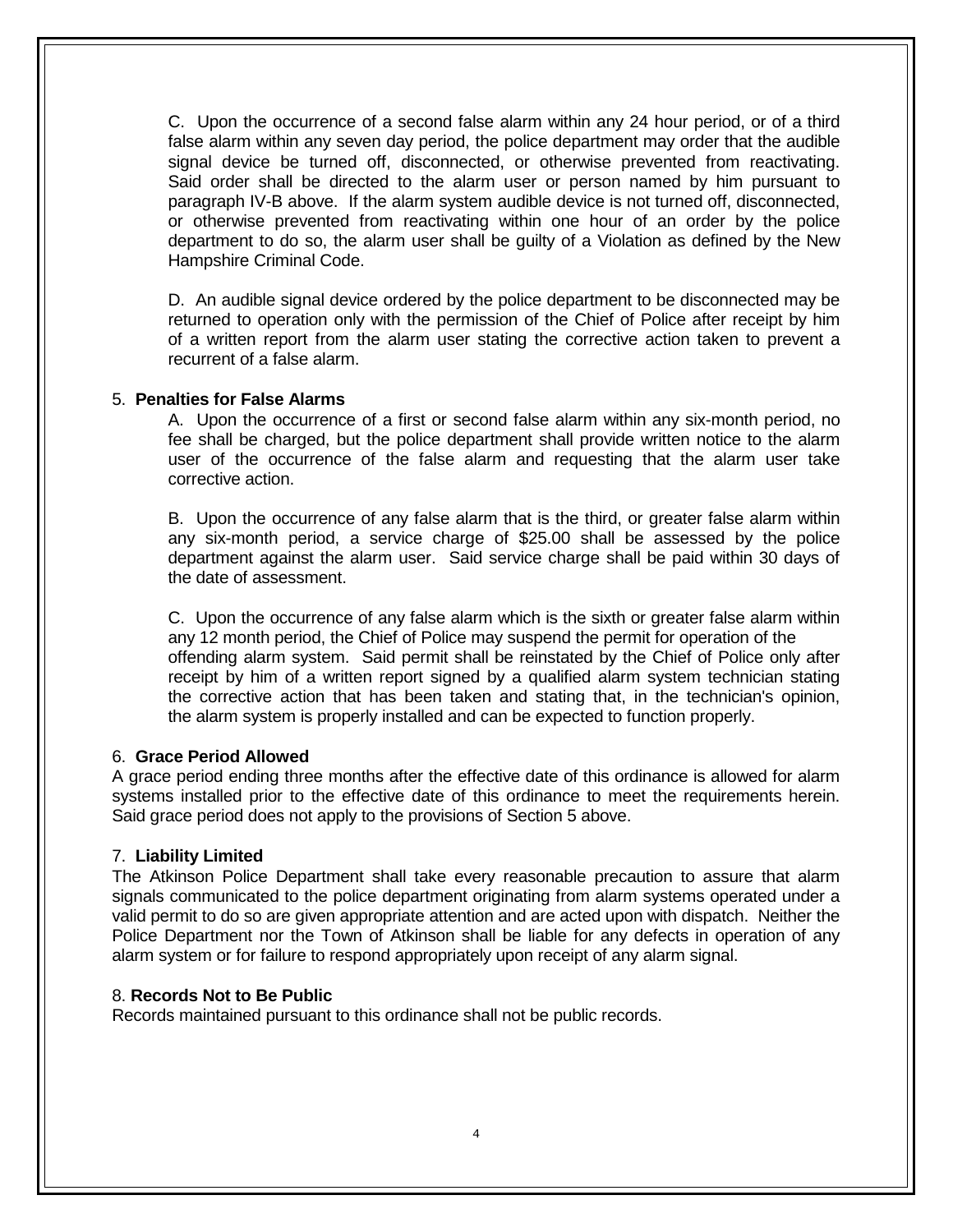# **Cemetery**

#### **Adopted March, 1994 Amended March 18, 1995**

It is ordered that both the old and new cemeteries will be open to the public between sunrise and sunset, seven days a week.

Violations of this town ordinance shall be punishable by fine of not more than \$100.00 for the first offense and \$200 for each and every subsequent offense.

It will be the responsibility of the town's Police Department to enforce and prosecute any and all violations of this ordinance.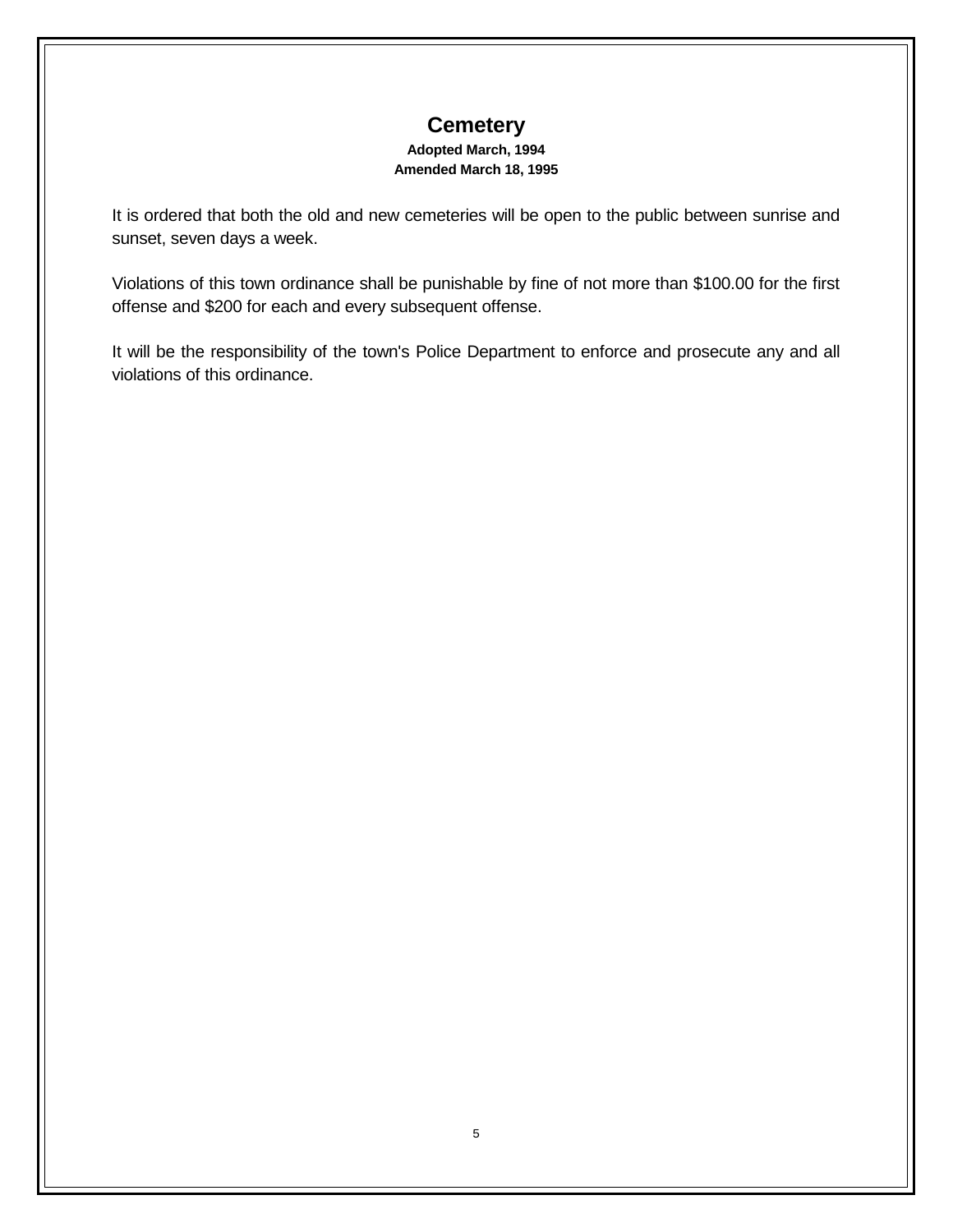# **Cemetery - Rules and Regulations**

**Adopted March 13, 1923 Amended March 16, 1991; March 14, 1992; March 22, 1993; March 12, 1994; March 18, 1995, March 16, 1996; April 8, 1997; March 13, 2001**

- 1. Every town shall provide one or more suitable cemeteries for the interment of deceased persons, within its limits, which shall be subject to such regulations as the town may establish. **(RSA 289:1)**
- 2. Every town shall raise and appropriate sufficient funds, by taxation or otherwise, to provide for the suitable care and maintenance of all cemeteries within its confines, which are not otherwise provided for, and to provide and maintain around all cemeteries a good and sufficient fence and to supply the same with necessary gates. (**RSA 289:6)**
- 3. The duty of the Board of Cemetery Trustees is to supervise all cemeteries to the end that funds, raised through taxation or otherwise, may be expended as best to serve the purpose for which they are raised.
- 4. A plan of each cemetery, with the lots numbered and containing the names of owners as known, shall be kept in Town Hall. The Board of Cemetery Trustees shall indicate in each lot the exact location of graves made in the same. This particular duty of the Sexton shall be completed immediately following a burial.
- 5. Prices of lots to be purchased shall be set by the Selectmen and all deeds recorded with the Town Clerk. Transfer of ownership may be accomplished only when the original deed is returned to the Board of Selectmen and a new deed is issued. Transfer of ownership from a resident to a non-resident shall be valid only after payment to the Town for the difference in price.
- 6. No interment shall be made in ground, tomb, or vault, and no disinterment or removal shall be made without a permit issued by the State or Town Clerk, and delivered to the Cemetery Trustees. Upon completion of the interment/removal, the burial permit shall be delivered to the Town Clerk.
- 7. In the event of a cremation, notice of the location of ashes will be filed with the Town Clerk. No ashes will be interred unless contained within a suitable receptacle.
- 8. All actual interments, disinterments, or removals shall be made under the direction of the Cemetery Trustees. Funerals within the cemetery proper shall be under the supervision of the Board of Cemetery Trustees as to routes taken.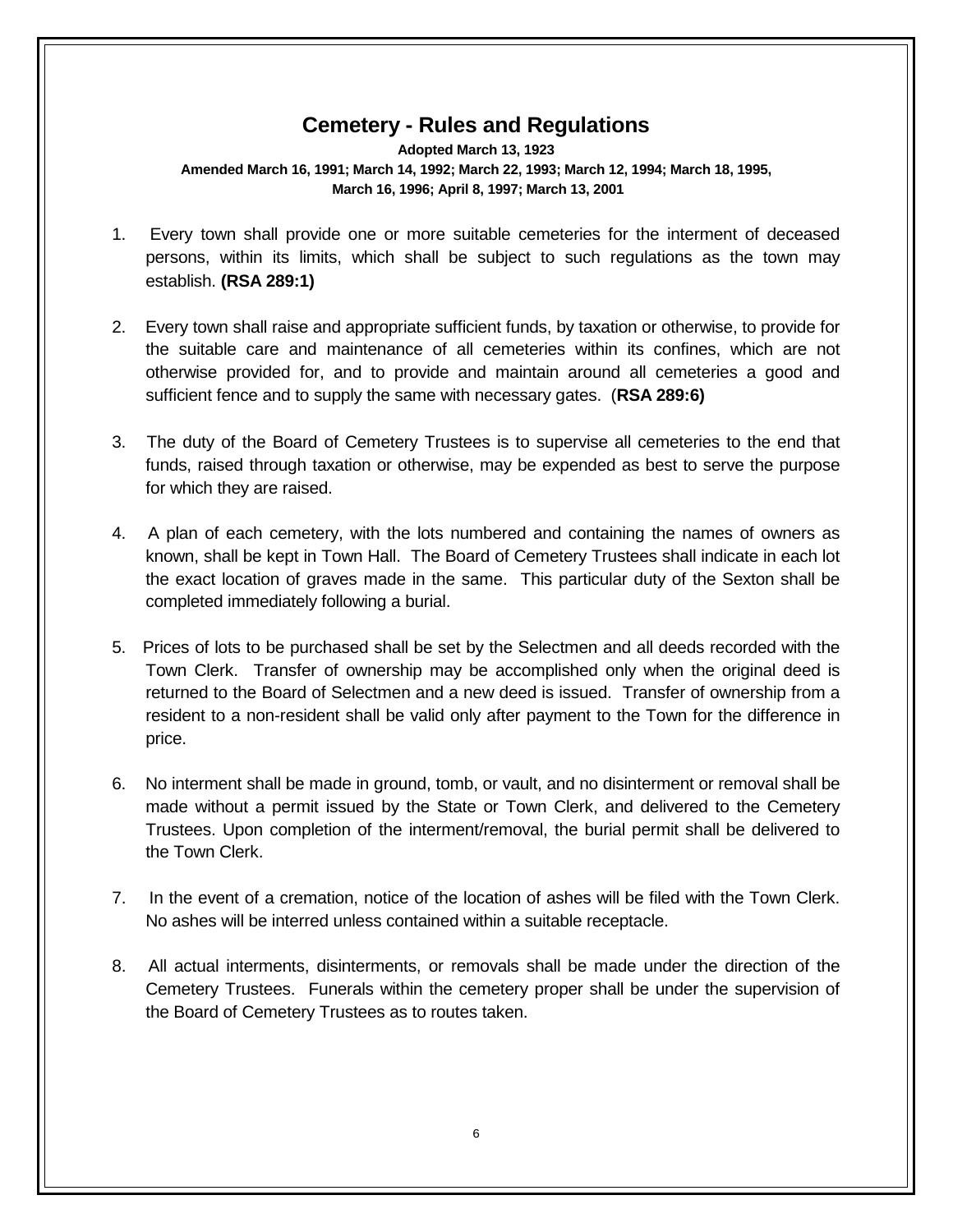- 9. No horses, snowmobiles, bicycles, motorcycles, OHRV's, vehicle with a wheel-base longer than 270 inches, or large trucks - except those authorized by the Cemetery Trustees - shall be permitted in the cemeteries.
- 10. Interment and disinterment fees shall be determined by the Cemetery Trustees and Board of Selectmen.
- 11. All interments shall be conducted between spring opening and fall closing dates. The Cemetery Trustees using weather and road conditions, as guidelines shall determine the opening and closing dates.
- 12. Excavations are to be a depth of five feet for a vault at the low side of the gravesite and three feet for a cremation receptacle and shall be a minimum of 12" from the edge of the traveled portion of the cemetery roadway.
- 13. Flower arrangements are to be removed from the gravesite no later than one week (7 calendar days) after a burial, by the person hired to perform the burial. That person shall also be responsible to see that the gravesite shall be properly filled, compacted, loamed and seeded immediately following the interment. No fill from any gravesite shall be removed from the cemeteries for any purpose by any person unless directed by the Cemetery Trustees. No payment for interments will be authorized until the new gravesite has been inspected and approved by one or more of the Board of Cemetery Trustees.
- 14. The care of shrubs and perennial plans already in place on any lot which does not have Perpetual Care coverage shall be the responsibility of the owner, heirs or assigns of that lot. No plants or shrubs shall be planted at the corner points of any lot. All shrubs and plans shall be planted well within the boundaries of individual lots of all sizes. All avenues between two and four grave lots shall remain free of any type of obstructions. Monuments and shrubs placed within avenues prior to 1991 shall not be subject to this regulation. Perpetual Care coverage shall be mandatory if shrubs or plants are to be planted on any lot. The amount of the coverage must provide adequate interest income for their care; the requested amount shall be Two Hundred Dollars (\$200.00) as principle.
- 15. Perennial plants and shrubs shall not exceed a maximum height of three and one half feet or a breadth of two and one half feet at the base. Those plants or shrubs that become detrimental to avenues, paths, lots, or monuments shall be removed after written notification by the Board of Cemetery Trustees to the owner. Urns may be used on gravesites. If, for any reason, they become detrimental to the appearance of the cemetery, the Board of Cemetery Trustees shall remove them and will notify the owners. Any unique fixed additions to any gravesite must receive prior approval from the Cemetery Trustees or they will be removed within 48 hours of notification to the owner of the lot. Additions that the majority of the Board of Cemetery Trustees deem are detrimental to the appearance of the cemeteries or inappropriate in nature will also be removed by the Board of Cemetery Trustees within 485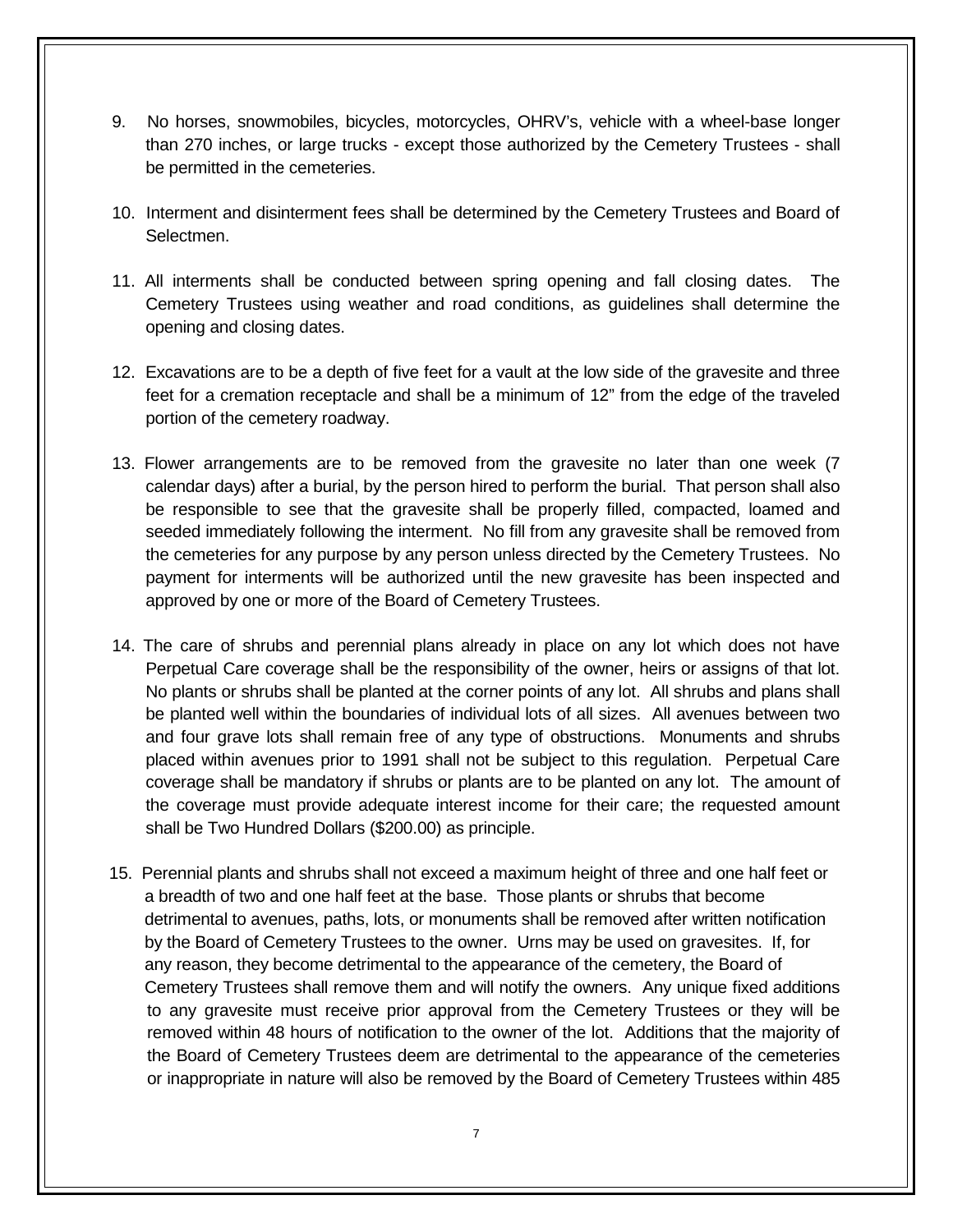hours of notification to the owner of the lot. If the addition effects [sic] the safety of the public, it will be removed immediately.

- 16. The Cemetery Board of Trustees shall have the authority to grant permission to erect, to build monument foundations, to clean and to letter all monuments, and to install flush corner stones and flush type markers. The request for permission shall be submitted in writing to the Cemetery Board of Trustees using the authorized form, which also lists the "Rules and Regulations Governing Monuments and Markers". Lot owners and monument dealers shall both sign each request. Contact the Chairman of the Cemetery Board of Trustees to request permission forms.
- 17. Lots, paths and roadways shall be mowed and trimmed as often as is necessary to keep the appearance of the cemeteries neat and orderly. This work will be supervised by the Board of Cemetery Trustees, taking into consideration the weather conditions and budget money available. Leaves and debris shall be raked and removed in the fall or spring of each year.
- 18. Funds for "Perpetual Care" lots may be received by the Town. The Trustees of the Trust Funds will administer these funds. The Board of Cemetery Trustees will make the determination of the care to be given each individual lot, and to the cemetery proper, when interest funds are applicable.
- 19. Veteran's markers shall be kept free of grass, weeds, and grass clippings so that each is completely readable.
- 20. Wells for each cemetery shall be maintained during the summer months and two barrels shall be placed in each cemetery for the disposal of all types of trash. Barrels and water pumps shall be removed from cemeteries and stored in either hearse house during the winter months.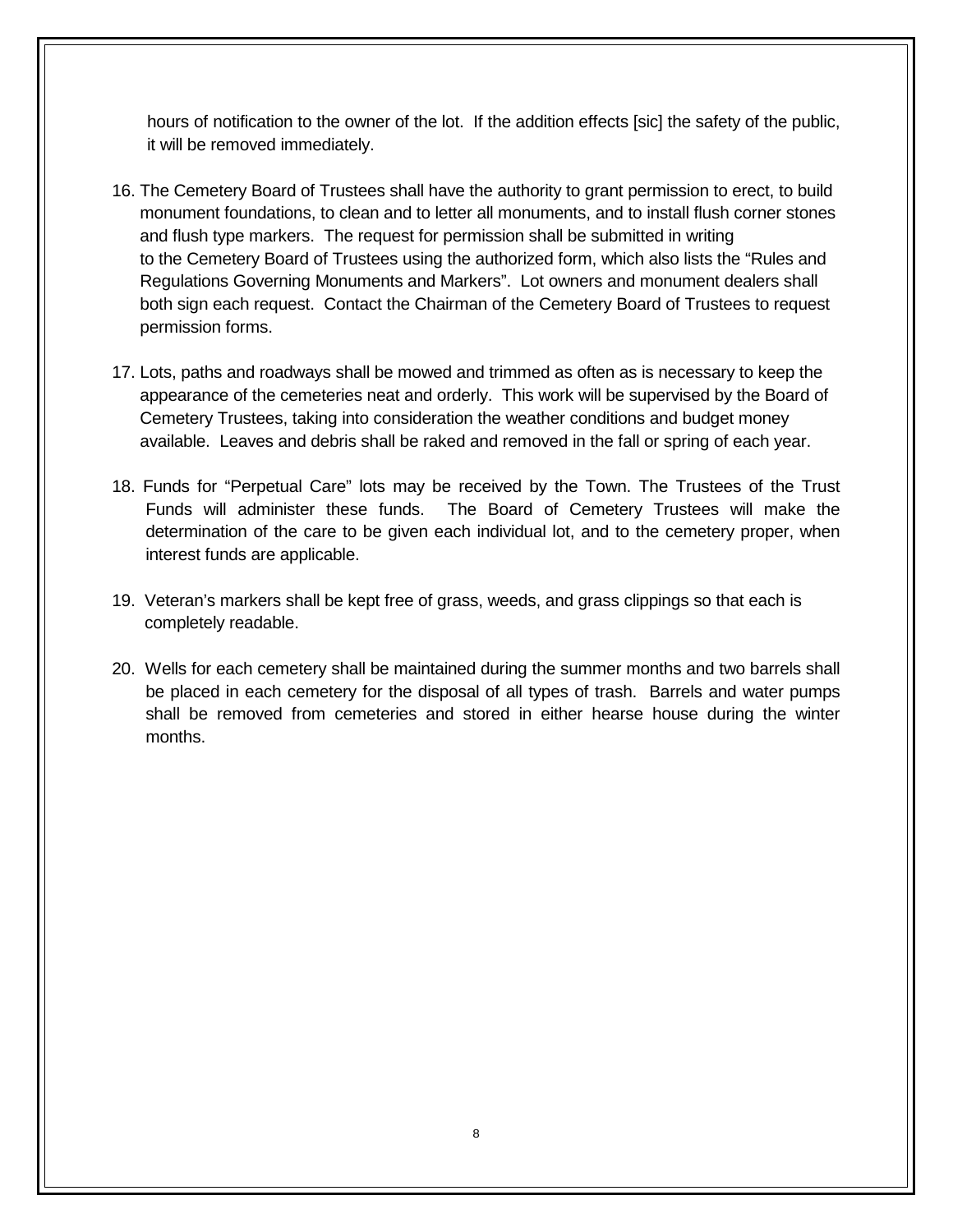## **Commercial Fire Safety Inspections Adopted March 16, 1996**

The purpose of this ordinance is to require all commercial businesses in the Town of Atkinson to submit to an annual fire safety inspection by the town's Fire Inspectors under guidelines developed and approved by the Code Enforcement Committee. The annual fee for these inspections shall be \$35.00. This fee shall be borne by the owner of the business being inspected.

Failure to allow the yearly inspection of said commercial business may result in a fine of not more than Ten Dollars (\$10.00) per day for every day (excluding weekends and holidays) that the Fire Inspectors are not allowed to enter the commercial business to perform this inspection.

A fine of Ten Dollars (\$10.00) per day may be assessed to the owner of the commercial property for failure to correct any violations that are found, following the five (5) day grace period allowed by the Fire Inspectors.

The Board of Selectmen will determine assessment of fines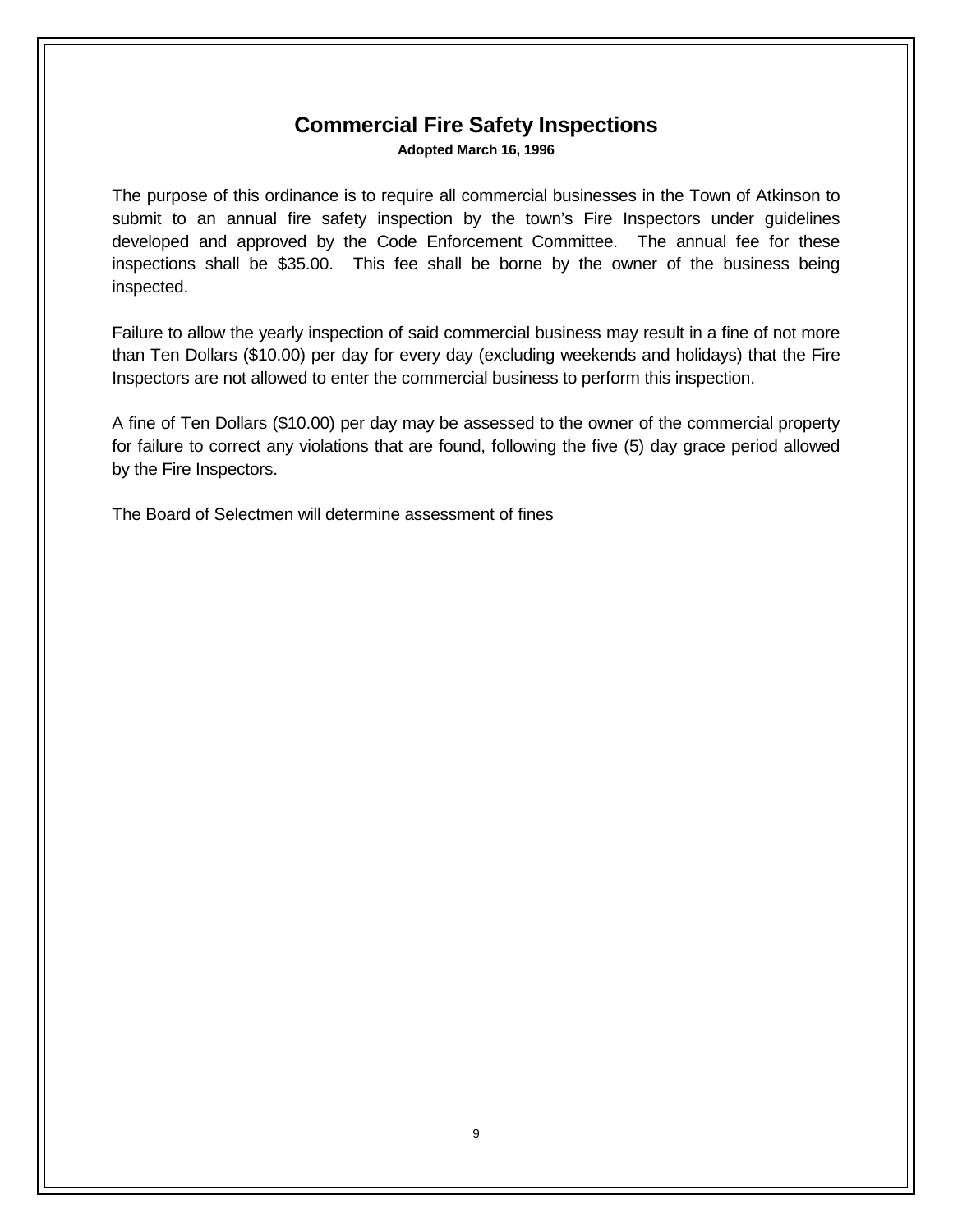## **Dogs - Leash Law**

**Adopted March 6, 1976**

- **Section I.** No dog shall at any time leave the property of its owner or keeper unless under the control of its owner or keeper.
- **Section II.** A dog will be deemed to be under control if
	- (a) the dog is attached to a leash held by a person capable of controlling the dog by such means **or**
	- (b) the dog is accompanied by a person capable of controlling the dog by command.
- **Section III.** Upon violation of this ordinance, the dog may be impounded by a dog officer or other person appointed by the Selectmen to enforce this ordinance. The Dog Officer shall make all reasonable efforts to notify the owner or keeper if the dog is impounded.
- **Section IV**. No impounded dog shall be released by the Dog Officer until the reasonable costs of impoundment have been paid.
- **Section V.** If, after all reasonable efforts to do so, the owner or keeper cannot be notified by the Dog Officer within five (5) days of impoundment, or if the owner or keeper does not pay the reasonable costs of impoundment within two (2) days after being informed of such costs, the dog may be destroyed.
- **Section VI.** The owner or keeper of a dog violating the provisions of Section I shall be subject to a fine of not more than Ten Dollars (\$10.00) for each such occurrence.
- **Section VII.** The invalidity of any section or provision of this ordinance shall not invalidate other sections or provisions.

**Section VIII**. This ordinance shall take effect upon passage.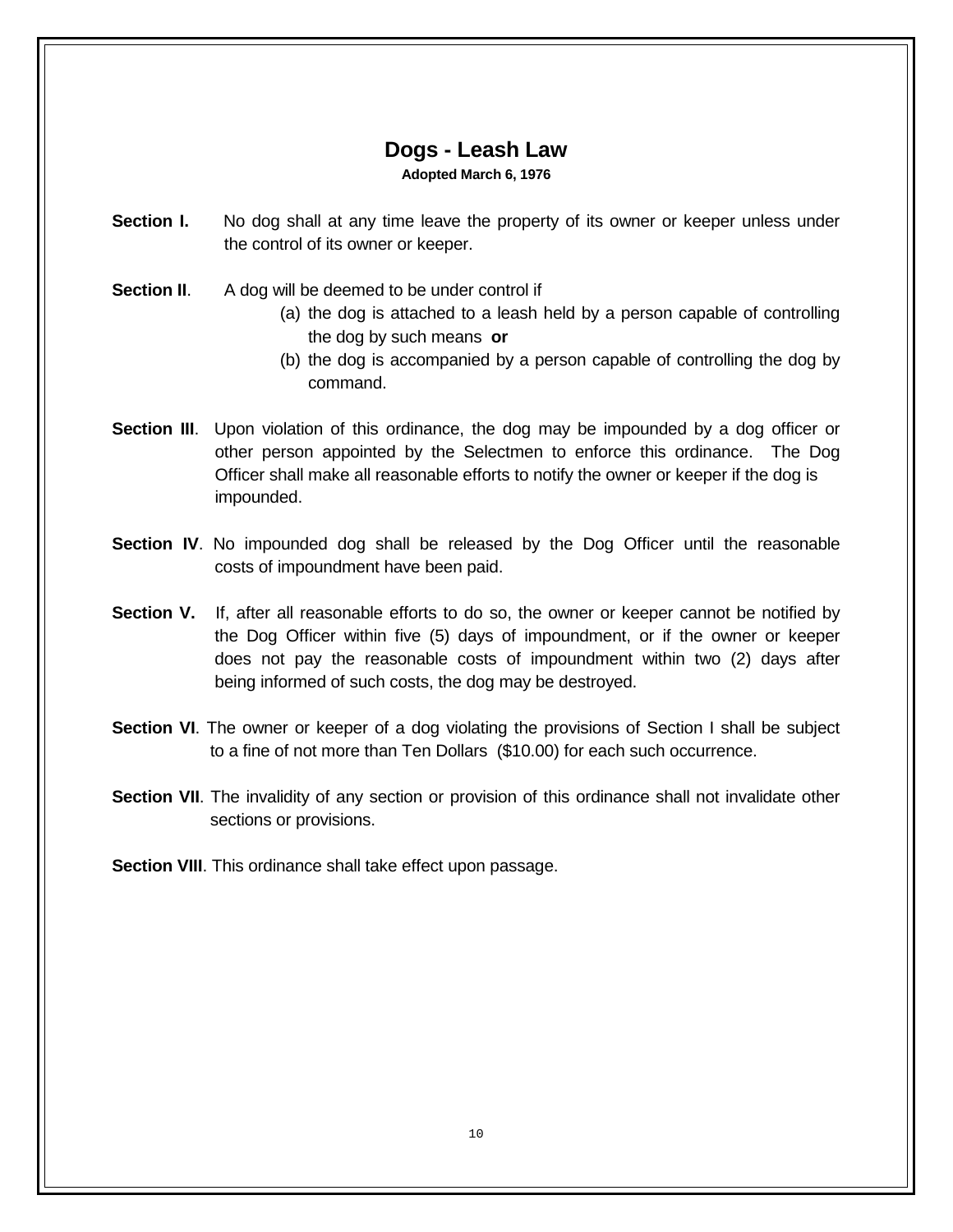# **Drinking**

## **Adopted March 17, 1979**

It shall be unlawful for any person to consume any alcoholic beverage, or have in his possession any open container of alcoholic beverage while upon any public park, playground, sidewalk, common or any public highway or any town-owned property within the town limits of Atkinson.

It shall be unlawful for any person to consume any alcoholic beverage while in any vehicle while upon any Public Park, playground, sidewalk, common, or any public highway or any town-owned property within the town limits of Atkinson.

Any violation of this ordinance shall be punishable by a fine of not more than One Hundred Dollars \$100.00).

Exceptions to the provisions of the ordinance may be granted by permission of the Board of Selectmen and/or the Chief of Police of the Town of Atkinson.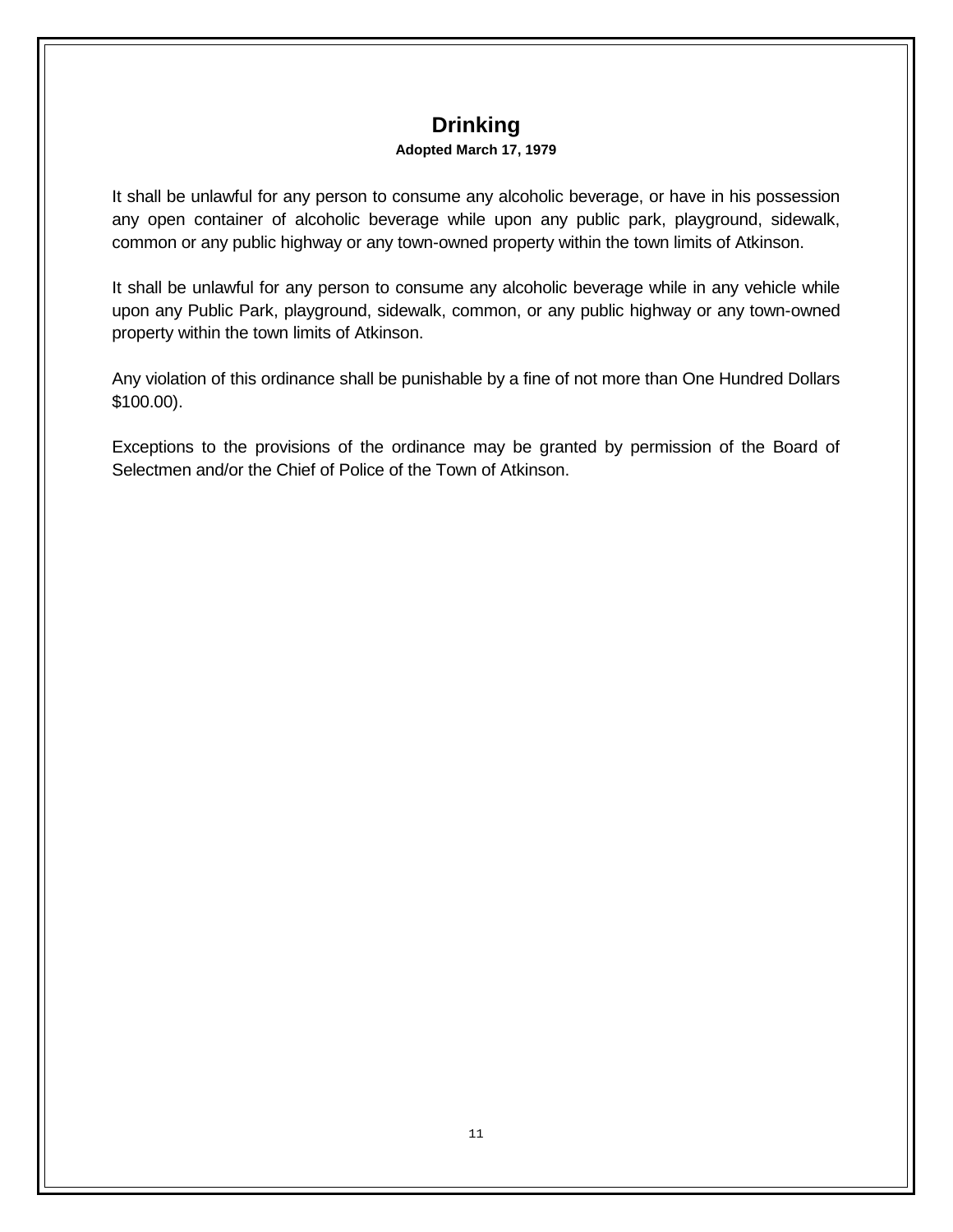## **Dump Regulations**

**Adopted June 16, 1981 Amended June 5, 2000 Amended May 14, 2012**

Use of the Atkinson Brush Dump shall be limited to Atkinson residents, dumping brush materials removed from their residences and carried to the dump in their vehicles. No brush materials so dumped may be in excess of 20 inches in diameter. Any dumping of materials not included in the list of acceptable materials shall receive a fine of no less than \$250.00 and no more than \$1,000.00. All non-authorized personnel that dump after hours shall also receive a fine of no less than \$250.00 and no more than \$1,000.00. The Board of Selectmen shall determine the fine.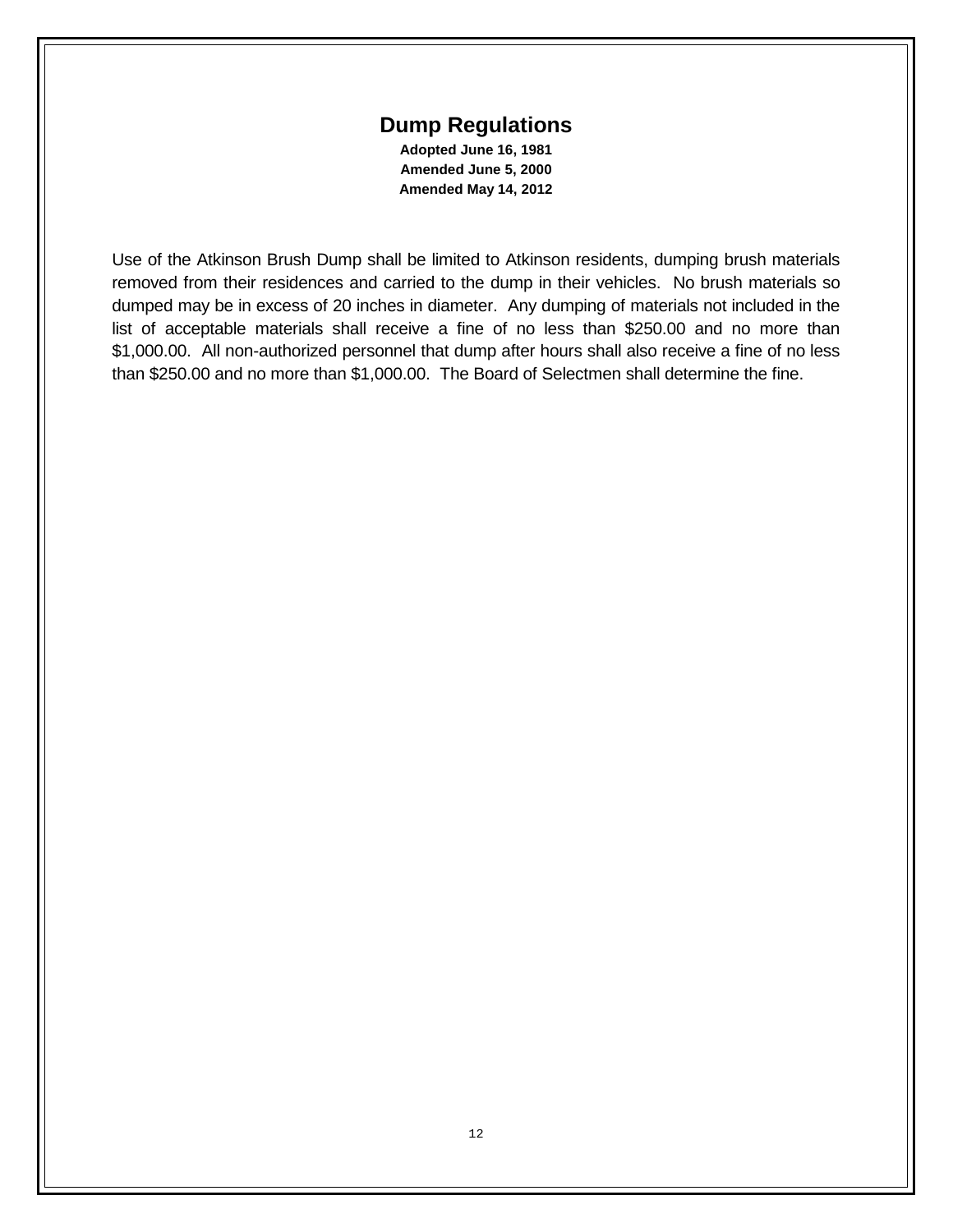# **Excavation**

#### **Adopted January 4, 1988**

## Ordinance for the Opening or Digging Up of Ways

## **I. Excavation of Public Streets**

 **A.** Any person, company or corporation, excavating town-owned streets or ways for sewers, drains, water pipes, driveways, conduits or any other purpose, before starting work shall apply in writing, on forms provided for the purpose, to the Board of Selectmen for a permit for the same. Such person shall execute and deliver to the Town Treasurer an indemnity bond in a sum satisfactory to the Board of Selectmen to insure against all damages and loss to the town or any third party therefrom, and for the performance of the work in accordance with said permit and for the payments hereafter set forth.

**B.** Any person, company or corporation, excavating privately-owned public ways or streets for sewers, drains, water pipes, driveways, conduits or any other purpose, before starting work shall apply in writing on forms provided for the purpose to the Board of Selectmen for a permit for same. Such person shall be exempt from the provisions requiring an indemnity bond, but will be required to comply with all other requirements of this ordinance.

All excavating shall be filled in and finished as directed by, and to the satisfaction of, the Board of Selectmen or other person designated as having authority for such inspection by the town. The requirements of this section shall not be deemed met until the Board of Selectmen or person acting at their direction signs or by other means denotes on the excavation permit that such work has been completed to the satisfaction of the municipality.

**C.** Any person excavating land, or any person in charge of such excavation and any owner of land which has been excavated shall erect barriers or take other suitable measures within two (2) days after such owners have been notified in writing by the Board of Selectmen that, in their opinion, such excavation constitutes a hazard to public safety.

The penalty for violation of this ordinance shall be a fine of not less than Fifty Dollars (\$50.00) nor more than Two Hundred Dollars (\$200.00) per day for every day such person is in violation of such notice.

**D.** The surfaces of such street or way paved shall not therefore for a period of five years from the completion of such paving be opened or dug up without a special license therefore granted by the Board of Selectmen after the applicant has filed a bond of the kind and manner hereinafter described. The Selectmen, however, may issue such license in a clearly defined emergency situation.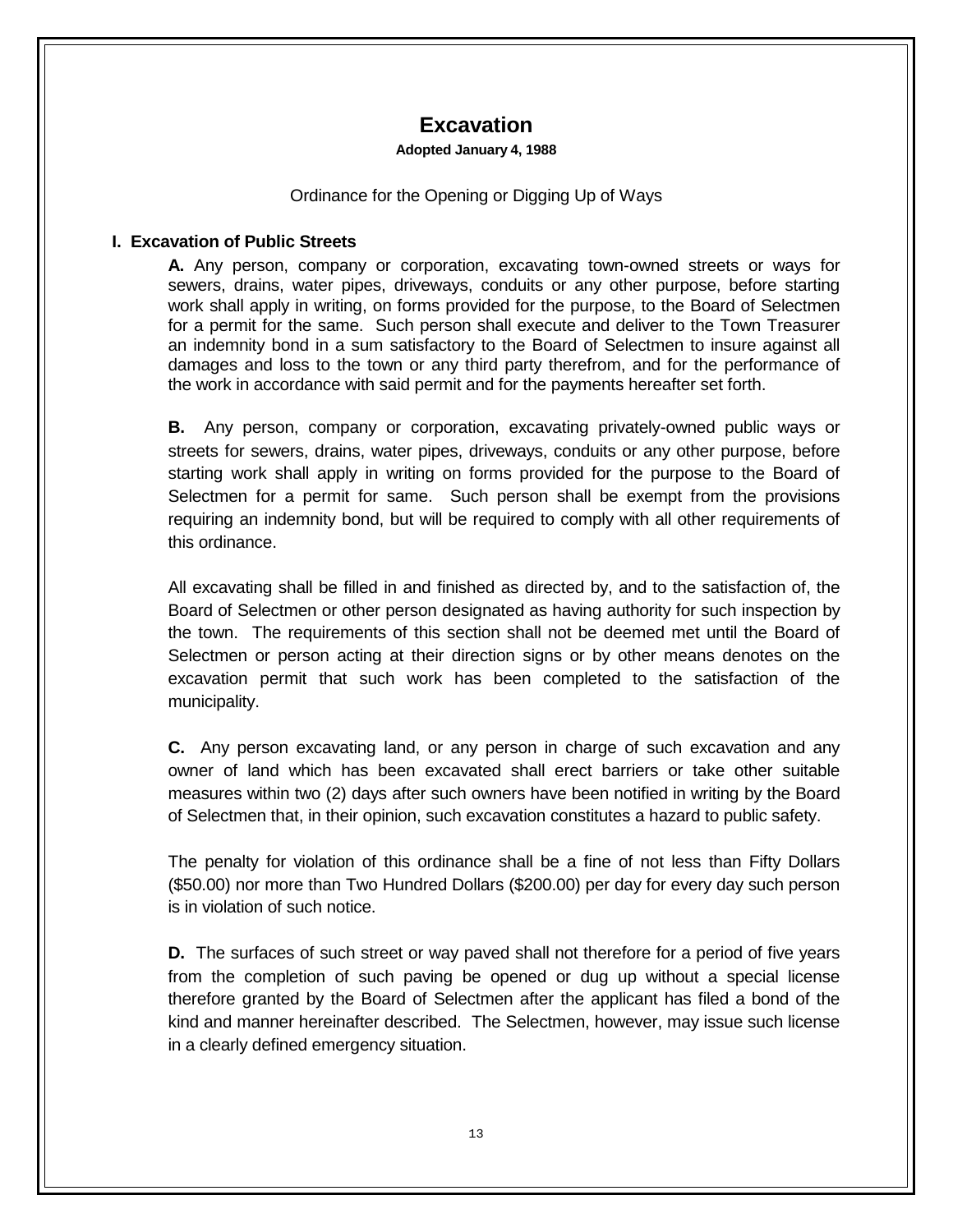## **II. Surface Restoration**

If a street, way, sidewalk or common in which the excavation is made has been paved or improved; the person making the excavation shall cause the same to be refilled in the following manner:

**A. Town.** A total of twenty-one inches of processed gravel, mechanically compacted, shall be placed to the finished grade. The first twelve (12) inches shall contain no stone l larger than six (6) inches in length and diameter. The last nine (9) inches shall contain no stone larger than two (2) inches in length and diameter. Gravel shall be fine-graded and compacted to a 95% density. Within three weeks after the excavation has been completed, the contractor shall return and excavate to three (3) inches below the finish grade and form a permanent patch with three (3) inches of bituminous concrete. The trench shall be maintained by the contractor for a period of two (2) years after completion of the permanent patch.

 **B. State Roads.** They shall conform to the state permit issued for the job.

The provisions of this section shall be determined and enforced by the Board of Selectmen or they're designed as they may from time to time prescribe by regulation.

## **III Backfilling.**

All material used for backfilling shall be reasonably free from stones, mulch, rubbish or other unsuitable material, shall be deposited by hand in layers not over six (6) inches in depth to a point one (1) foot over the pipe and each layer thoroughly compacted mechanically. The following section of trench shall be backfilled on one (1) foot layers and thoroughly compacted mechanically to a point twenty-one (21) inches below the existing road grade. Backfilling shall be prosecuted as the work progresses, and shall be kept complete up to such point of open excavation as shall be determined by the Board of Selectmen or their designed.

## **IV Bond.**

If the surface of the street or public place is not to be disturbed by the occupancy or obstruction under such a permit, the applicant for a permit under this section may deposit with the Board of Selectmen, in place of the indemnity bond called for, a public liability insurance policy, approved as to form by Town Counsel, and issued by an insurance company authorized to do business in the State of New Hampshire, insuring the town for not less than Twenty five Thousand \$25,000.00) Dollars, or such other amount as determined by the Board of Selectmen, against all claims, loss, costs, damage to persons or property and expense arising out of any action under such permit.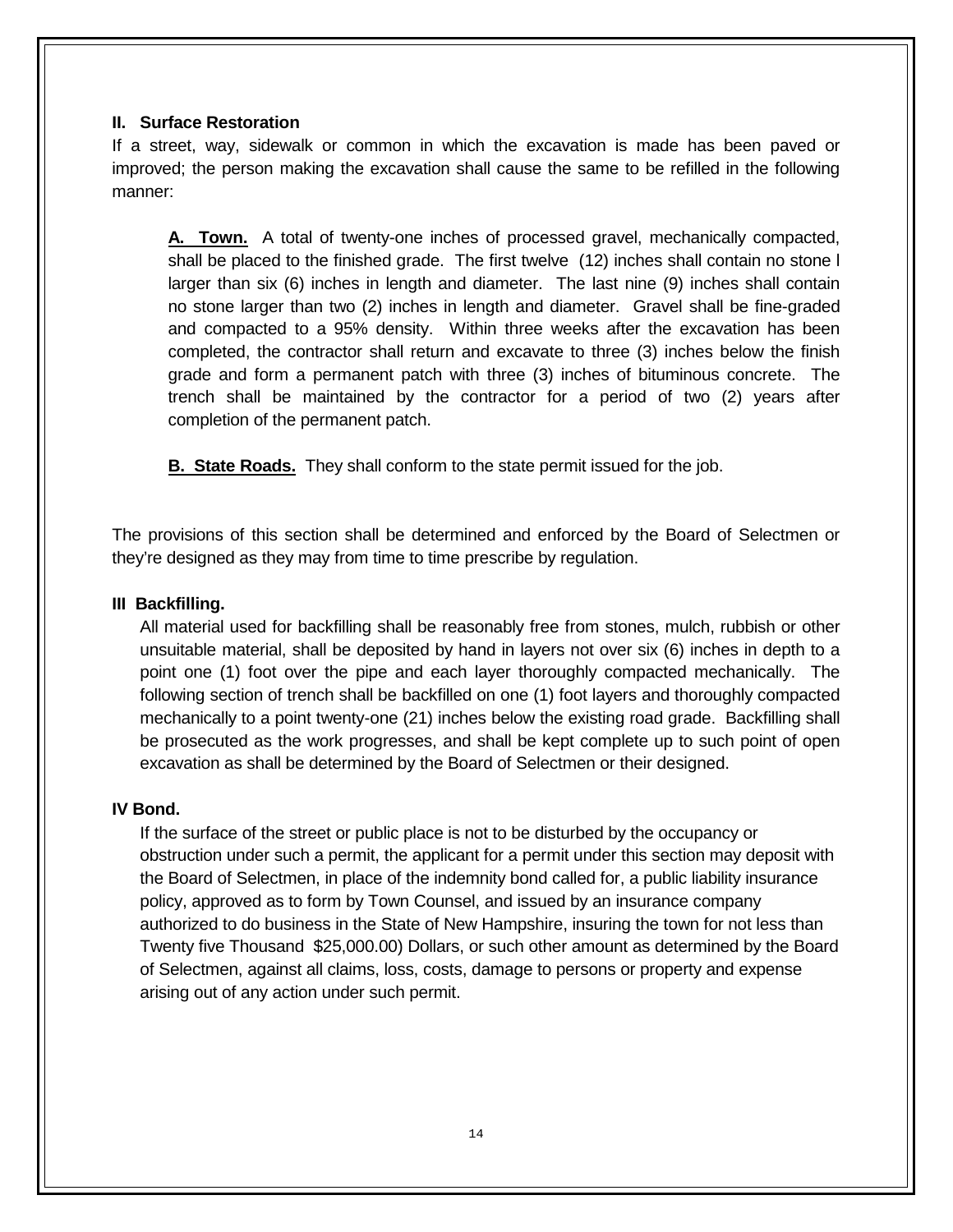#### **V Barriers and Railings.**

Whenever any public street, way, sidewalk or common shall, under any license granted as providing in the preceding sections, be broken, disturbed, dug or turn up, or in any other manner occupied, obstructed, encumbered or rendered unsafe or inconvenient for travel, the person so licensed shall place and at all times maintain until the completion of the work or termination of the occupancy or obstruction a suitable railing, barrier, warning sign or light around the portion of the street, way, sidewalk or common so opened, occupied, obstructed or encumbered, and shall keep one or more barriers, placed in some safe and suitable manner, through the whole of every night so long as such opening, occupancy, obstruction or encumbrance shall continue. The licensee shall place signs and cones for the protection of the workers and the motoring public.

## **VI Conditions of Bonds.**

The bond to be given by any person for the replacing in proper and safe conditions of streets, ways, sidewalks, or commons broken, disturbed, dug or torn up shall remain in force for two years after such work has been completed.

Instead of the bond required of any person under the provisions of all or any of the preceding sections, such persons may, by special arrangement with the Selectmen, file a blanket bond, so called, in form approved by town Counsel, with surety satisfactory to the Selectmen. such bond shall comprehend and include the various provisions of this code under which permits shall be granted and to which permits it purports to relate as fully and completely as if a separate bond were given for each such permit, and the conditions thereof and obligation of the principal and surety thereunder shall be in all respect the same as if separate bonds were given for each such permit, except that the aggregate sums required accordingly will be as determined by the Selectmen.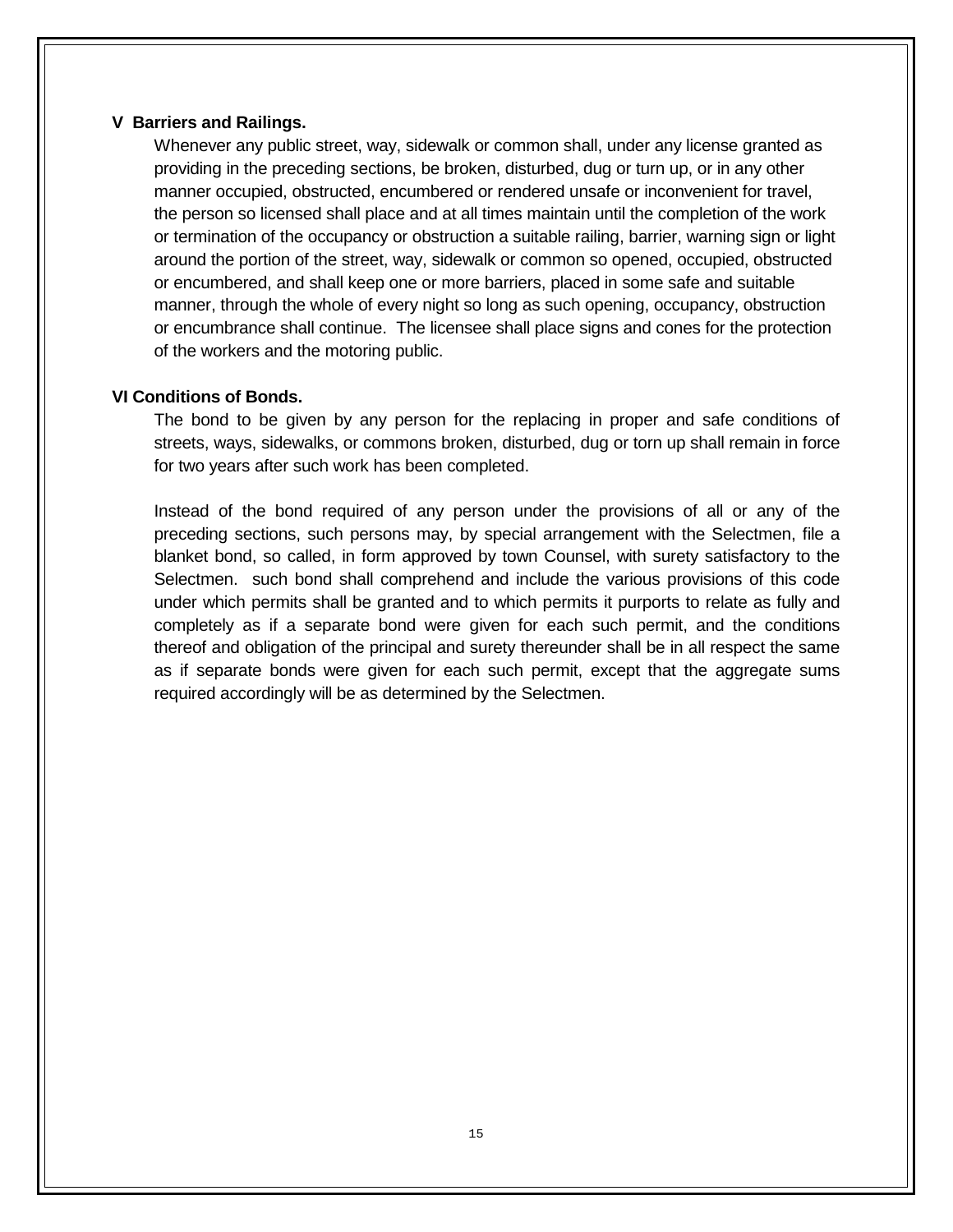# **Fire Department By Laws Adopted April 8, 1944**

- 1. Authorize the Firemen to manage the Fire Department, providing the firemen form an association, keep a record of all finances and expenditures, same to be audited annually by the Town Auditors and printed in the annual Town Report.
- 2. The Association to elect the chief and all other officers of the Fire Department; also all new members of the Association.
- 3. All bills against the Fire Department shall be subject to the approval of a majority of the Board of Engineers before payment and an order for payment of same shall be signed by a majority of the Board of Engineers and presented to the Board of Selectmen for payment. Expenditures not to exceed the appropriations made at a regular or special Town Meeting.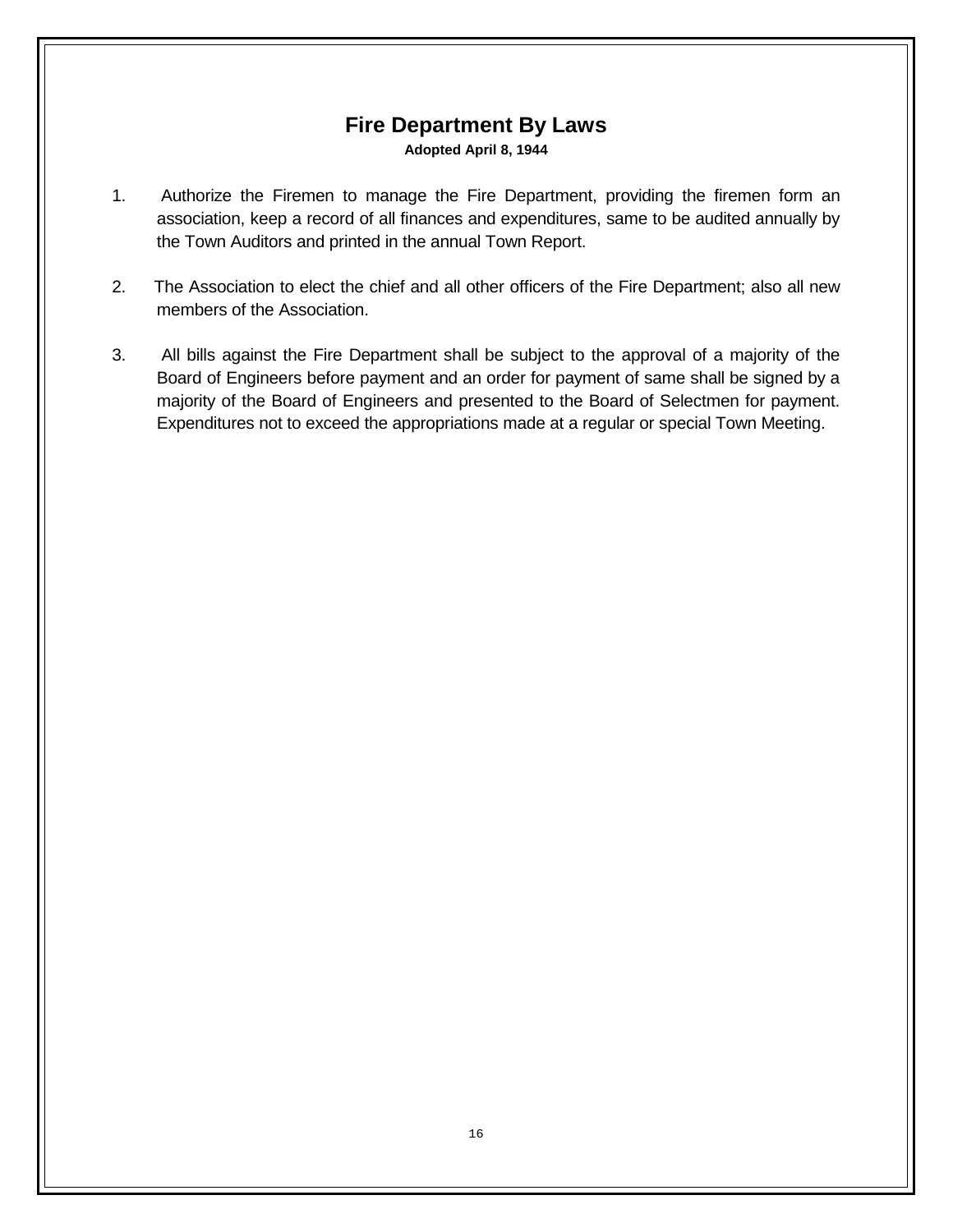# **Hawkers and Peddlers**

**Adopted December 14, 1981**

The provisions of Chapter 320 of the NH RSAs shall be the prevailing rules for persons engaged in the businesses as defined in Chapter 320, "Hawkers and Peddlers". No person shall engage in such a business in the town of Atkinson unless they have met the provisions of Chapter 320 and possess a valid Hawkers and Peddlers permit issued by the Secretary of State.

## **Solicitation**.

No person, firm, corporation or charitable organization, religious group or church shall solicit funds or sell any wares, goods, or merchandise on any street, sidewalk public way, town property or parking lot without the permit of the Atkinson Police Department.

No person, firm, corporation or charitable organization, religious group or church shall travel door to door in the Town of Atkinson for the purpose of soliciting funds or selling any wares, goods or merchandise without receiving prior permit of the Atkinson Police Department.

## **Permit Required.**

Upon the issuance of a permit to any person, firm, corporation, religious group or church, said group shall notify the Police Department of the name of such group, the solicitors' names, the purpose of the solicitation or sales and the areas to be canvassed, the dates of operation and a description of vehicles or sales items used.

## **Times.**

No person, firm, corporation or charitable organization, religious group or church shall solicit funds or sell any wares, goods, or merchandise on any street, sidewalk, public way, town property or parking lot before 9:00 a.m. or after 7:00 p.m., Monday through Saturday, or on Sunday,.

## **Identification Required**.

Any person, firm, corporation or charitable organization, religious group or church, granted such a permit shall, upon demand, show suitable identification to any person demanding same and shall, at each solicitation or inquiry, identify the unit benefiting from the funds received.

## **Complaints.**

Upon receipt of any complaint concerning nuisance, hazard annoyance or disorderly conduct, any or all solicitors may be asked to stop solicitation and a petition to revoke the permit may be filed with the Police Department.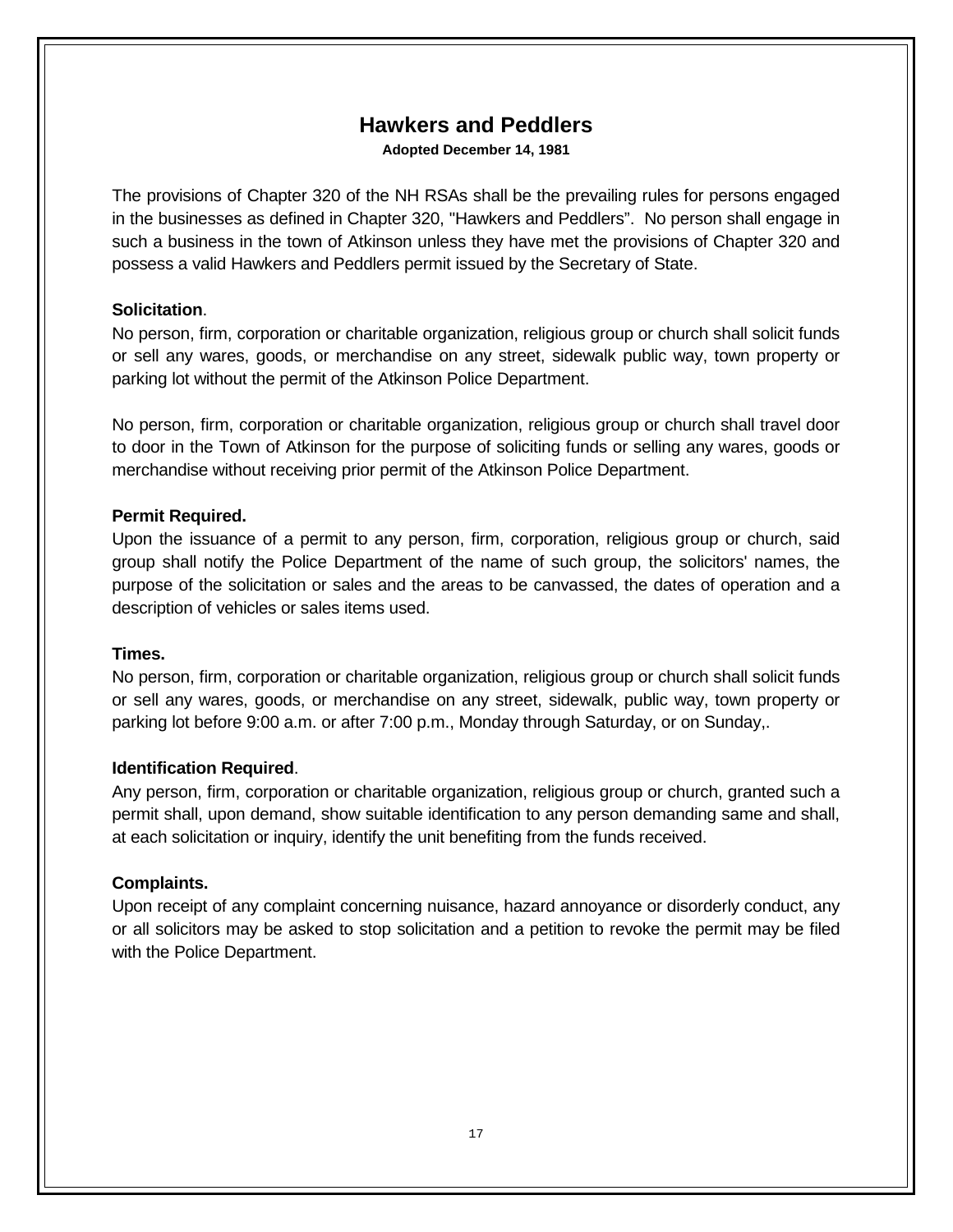# **Indemnification Adopted March 10, 1975**

"To see if the Town will vote from this date forward to indemnify and save harmless from loss or damage any person employed by it and any member or officer of its governing board, administrative staff or agencies including but not limited to Selectmen, from personal financial loss and expense including reasonable legal fees and costs, if any, arising out of any claim, demand, suit or judgment by reason of negligence or other act resulting in accidental injury to a person or accidental damage to or destruction of property if the indemnified person at the time of the accident resulting in the injury, damage or destruction was acting in the scope of his employment or office."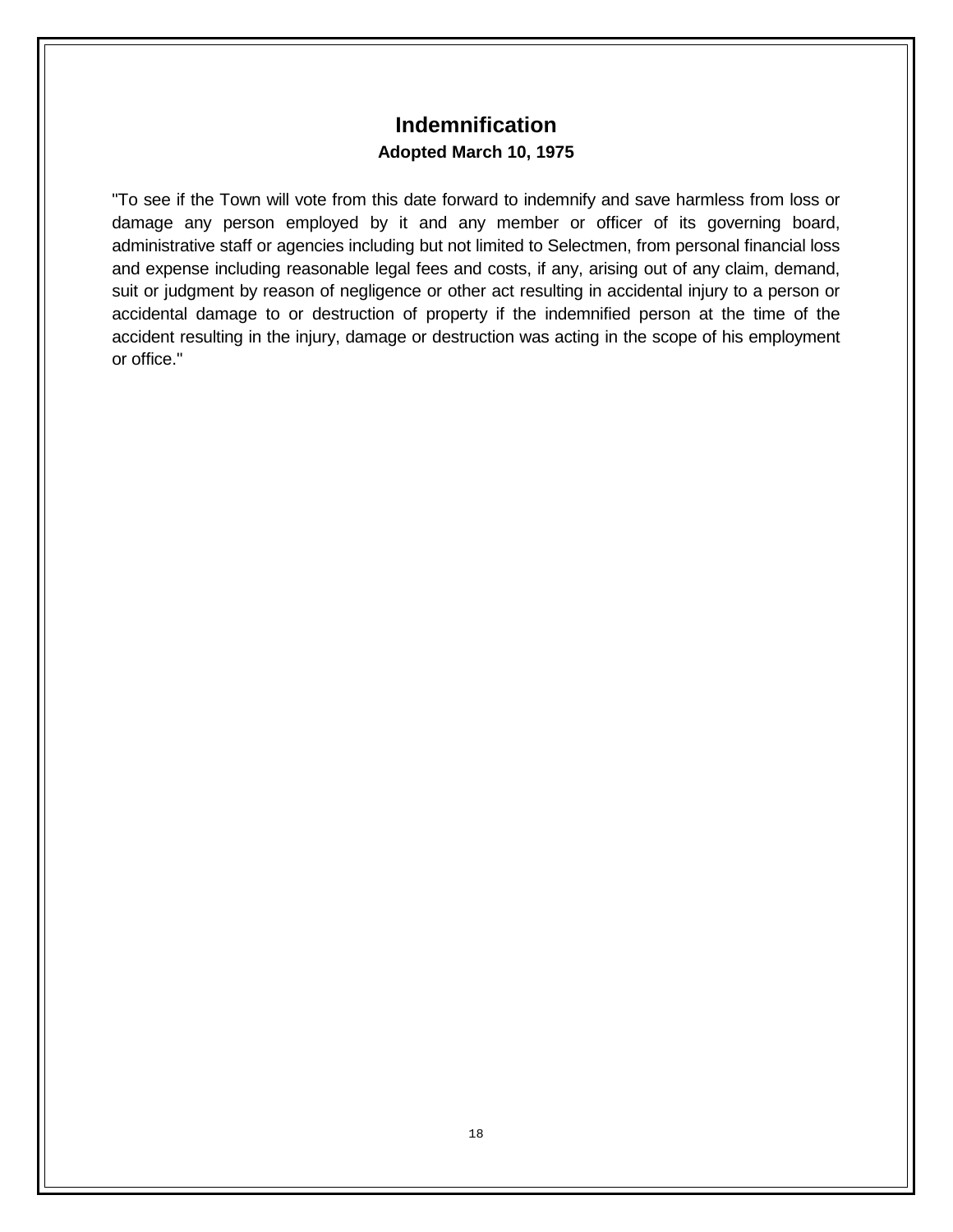# **Parking Ban**

*Amended March 1997, Article 43*

Winter Parking Ban is to allow winter maintenance crews unobstructed snow removal or ice control measures. Winter Parking Ban Ordinance by Town vote, 1997 Warrant Article 43:

"*It shall be unlawful to park any vehicle on any public street or highway in the Town of Atkinson between the hours of 12 Midnight and 7:00 AM from November first to April first. Further, it shall be unlawful at any time of day to park any vehicle on any street during snow removal operations in such a manner as to hinder snow removal. Violators will be fined Twenty Dollars (\$20.00) for each occurrence, and said vehicle will be towed and the owner will be responsible for all towing and storage fees."*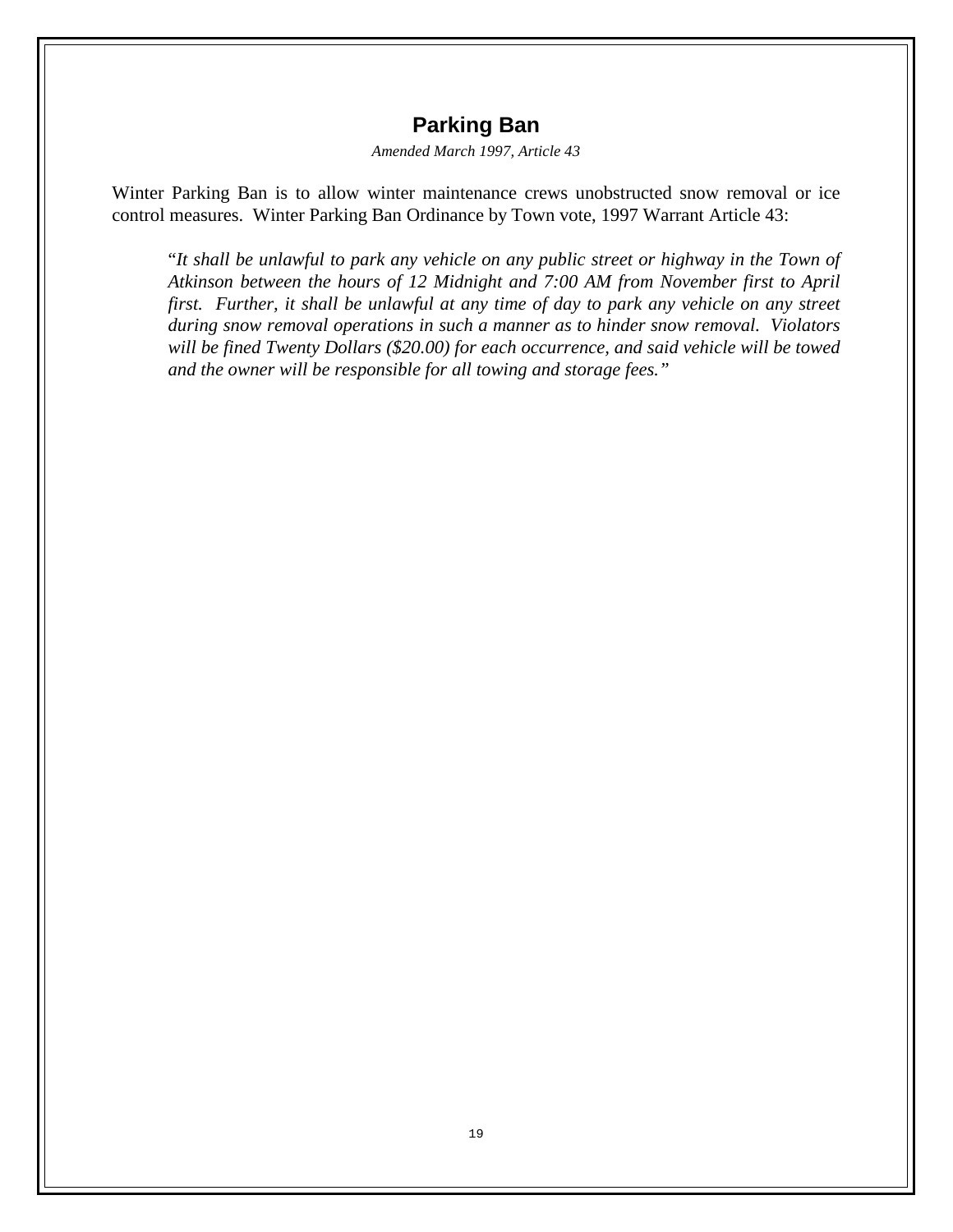## **SNOW REMOVAL POLICY** #2003-01 *Amended April 21, 2003*

## **Policy:**

It is the goal and intent of the Town of Atkinson to provide timely, efficient and cost effective winter maintenance, snow removal and ice control on the roadways of the municipality for the safety and benefit of the Town's residents and the general motoring public.

## **Procedure:**

Due to the many variations that are inherent in New England weather, each storm and/or weather event may require slightly different effort and/or emphasis on any number of maintenance tasks, which together, determine the overall winter maintenance, snow removal or ice control strategy.

It is not possible to maintain a back road and ice-free road or sidewalk during a storm. It is the intent of the Town to provide practical, safe access to homes, businesses and municipal facilities during winter storms. The Town of Atkinson does not have a Bare Roads Policy, and as such, citizens and motorists should expect to find snow-covered areas during and after the winter storm.

It is our policy to conduct snow removal operations upon accumulations of two to three inches of snowfall, or at the discretion of the Road Agent. Pre-treatment and ice control may be addressed prior to the actual storm event, during the storm as needed, and after the storm. It should be noted that salt has a much slower effect on melting snow and ice at temperatures below 25 degrees, and may not be applied until it is warmer.

All routes begin from the Highway Garage and operators will work systematically around their respective routes. No operator will leave his or her assigned route unless he/she has the approval of the Road Agent or his/her appointed designee.

Treatment of the roads may consist of sand, sand/salt mix or straight sale. The Road Agent or his/her designee will determine the most appropriate material to use based upon the current weather, expected weather, time of year and temperature.

During storms of a long duration, the Road Agent may elect to bring the crews in for a rest period. This rest period should occur late at night or at a period of time during the day when the majority of traffic has ceased. This period will last no longer that four (4) hours and may last for a shorter time period if weather conditions change. It will be the responsibility of all operators to be sure and get the needed rest during this period.

Direction of all winter maintenance activities for the Town of Atkinson is vested with the Road Agent or his/her designee.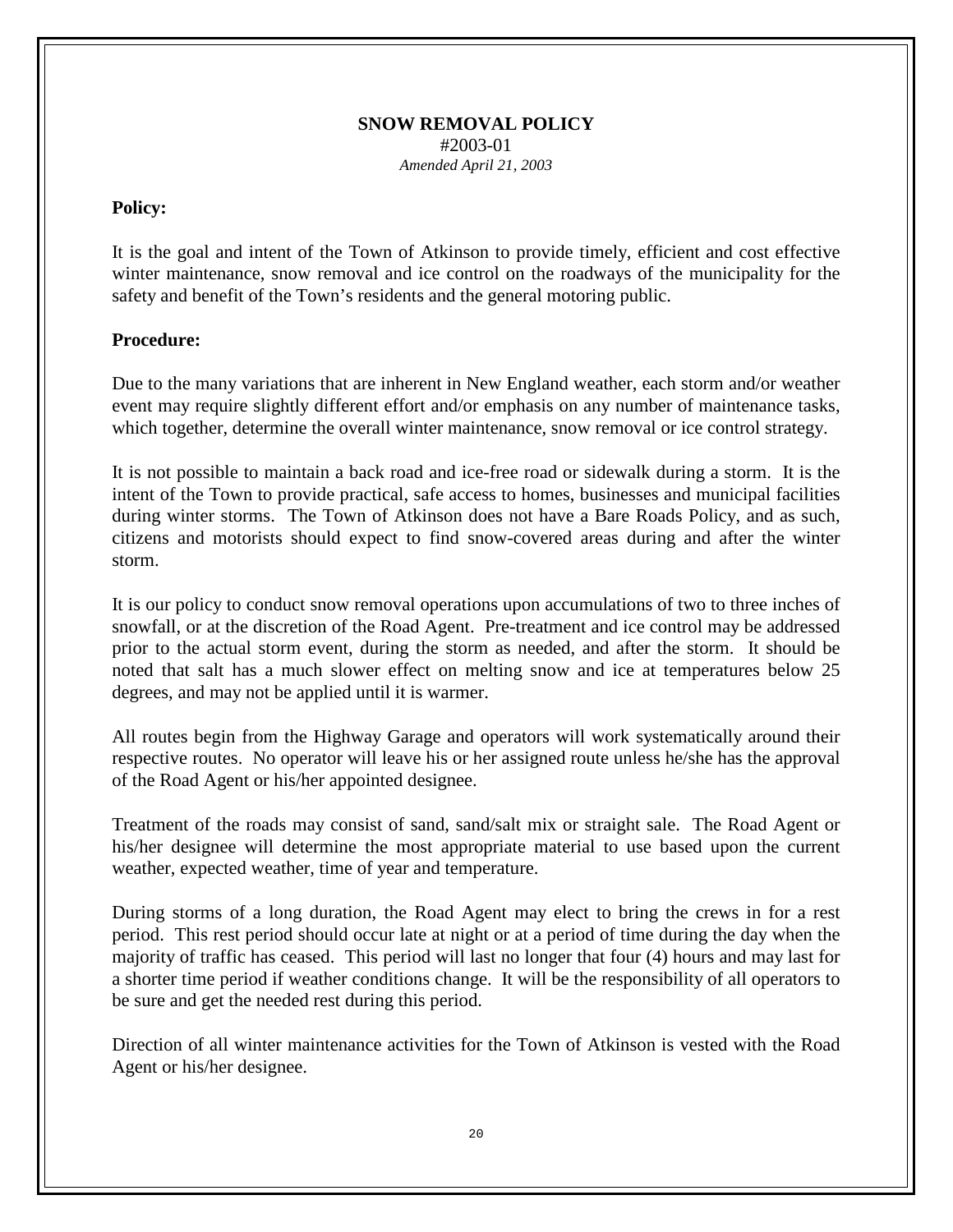## **Roads:**

The Town shall remove snow on Class V roads which have been accepted by the Town and any other road which has been approved for snow removal by the Board of Selectmen.

## **Schools:**

The Highway Department has the responsibility for the clearing of snow and winter treatment of the Town school's access roads and parking lots. On days when school is in session, winter maintenance efforts on school property must be timed to coincide with bus routing and delivery.

## **Parking:**

The Town has enacted a winter parking ban, which is effective November 1 through April 1 of each year. The ban prohibits parking in or on all public ways and town streets between the hours of 12:01 AM and 7 AM. Each violation will be subject to a fine of Twenty Dollars (\$20) and a towing fee. The purpose of the Winter Parking Ban is to allow winter maintenance crews unobstructed snow removal or ice control measures. Winter Parking Ban Ordinance by Town vote, 1997 Warrant Article 43: "*It shall be unlawful to park any vehicle on any public street or highway in the Town of Atkinson between the hours of 12 Midnight and 7:00 AM from November first to April first. Further, it shall be unlawful at any time of day to park any vehicle on any street during snow removal operations in such a manner as to hinder snow removal. Violators will be fined Twenty Dollars (\$20.00) for each occurrence, and said vehicle will be towed and the owner will be responsible for all towing and storage fees."*

## **Sidewalks:**

Snow removal from sidewalks shall be the responsibility of the Road Agent. Sidewalks shall be cleared of snow and/or sanded/salted in a timely manner during and after the storm event. All efforts shall be made to clear the sidewalks of snow and ice. Sidewalks at municipal buildings will be cleared in a priority determined by the Road Agent.

## **Private Property in Road Right-of-Way:**

It should be noted that the Town is not held responsible for damage to private property that is located within the public right-of-way. The right-of-way (ROW) is often 50 feet wide and is often confused by property owners as their own property. In most cases the ROW often extends 10 to 20 feet of either side of the paved gravel road. Homewoners often cultivate extensions of their lawns, place mailboxes, erect fences or stonewalls in these areas which improves the appearance of the street but is obstructive to conducting road maintenance and snow removal.

In the event of personal property damage, the Town of Atkinson will only be responsible to repair or replace damaged property that is on private property and not within the right-of-way, and which has been in actual contact with the snow removal equipment. Damaged personal property which has not been in actual contact with snow removal equipment and which is not in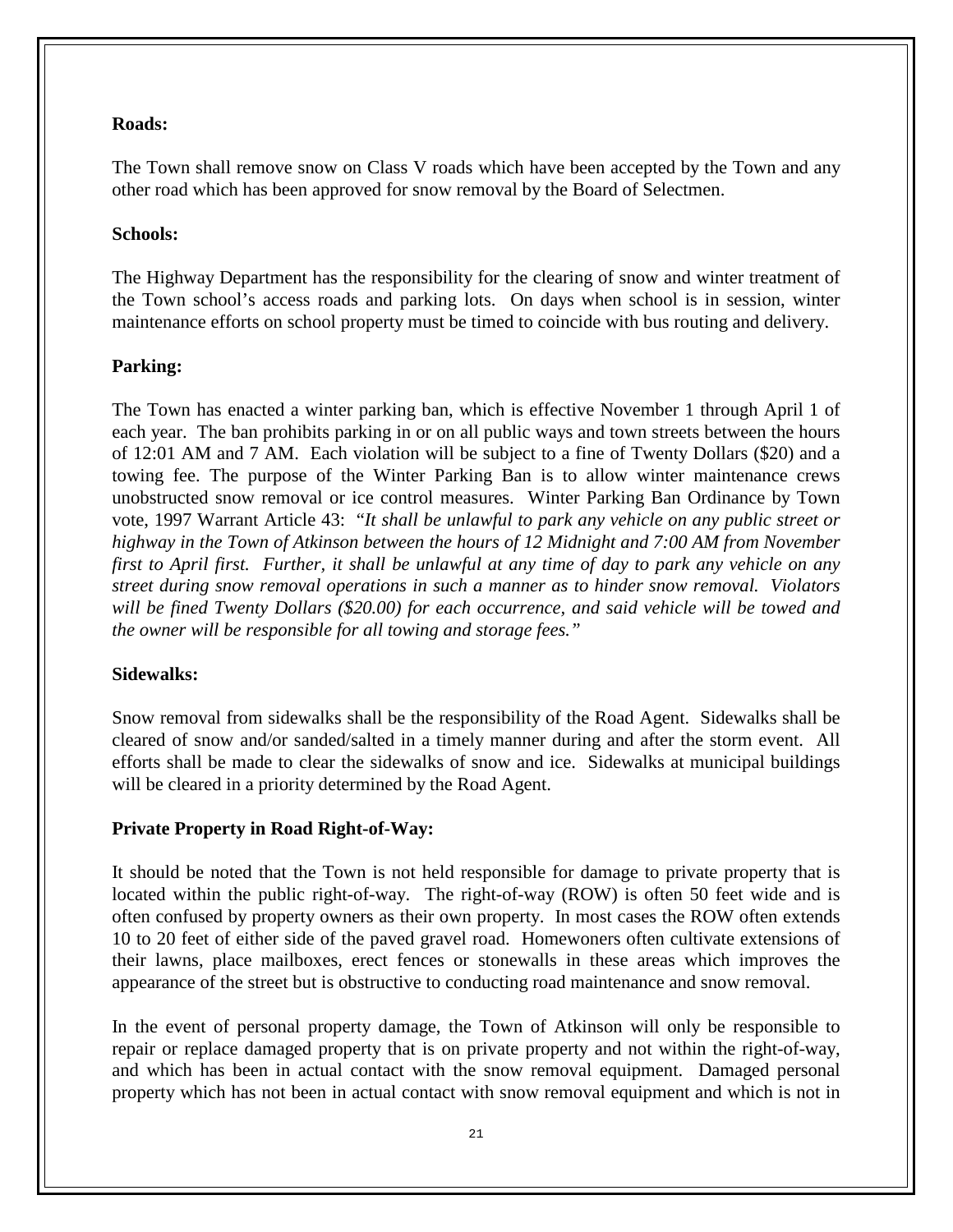the right-of-way will not be replaced. Such damage is caused by an act of nature. Mailboxes which have been installed to federal standards will be repaired or replaced if damaged by a snow plow.

As determined by the Road Agent, the snow banks resulting from the previous accumulation shall be pushed back or shelved to make space for future snowstorms. During the initial stages of the storm, roadways and sidewalks shall be plowed. After the storm, curbside burms shall be removed in these areas.

During or after a snow storm, any person who shall put or place snow or ice upon the right-or-way of any town road in such a manner as to create a hazard to a traveler or the road shall be subjected to a fine of not less than Fifty Dollars (\$50) as provided in **RSA 236.20** and the Town Ordinance, Snow Removal, adopted September 17, 1974: *"During or after a snow storm, any person who shall put or place snow or ice upon the right of way of any town road in such a manner as to create a hazard to a traveler or the road shall be subject to a fine of not less than \$50.00 as provided in RSA 236:20."*

 **236:20 Snow Obstruction. –** Any person who shall put or place or cause to be put or placed any snow or ice upon the surface of the traveled portion of any class I, class III, or class III-a highway or state maintained portion of any class II highway for any purpose, except to provide a place necessary for crossing, recrossing and traveling upon said highways by sleds, logging or farm equipment, shall be guilty of a violation if a natural person, or guilty of a misdemeanor if any other person. The provisions of this section shall not apply where snow or ice is pushed across the traveled surface of said highways for the purpose of snow removal from land adjoining said highways.

**Source.** 1941, 57:1. RL 107:2. 1945, 188:1, part 19:18. RSA 249:23. 1973, 530:28. 1981, 87:1. 1992, 265:15, eff. July 1, 1992.

#### **Execution:**

This policy is intended to serve as the normal operating<br>procedures for winter maintenance, snow removal and/or ice procedures for winter maintenance, snow removal and/or ice<br>control for the Town of Atkinson. One or more of the following control for the Town of Atkinson. may delay or prevent the implementation of all or parts of this<br>policy: Equipment breakdown; Snow accumulation in excess of 1 Equipment breakdown; Snow accumulation in excess of 1 inch per hour; Freezing rain or other icing conditions; Traffic congestion; Emergencies; or Personal illness.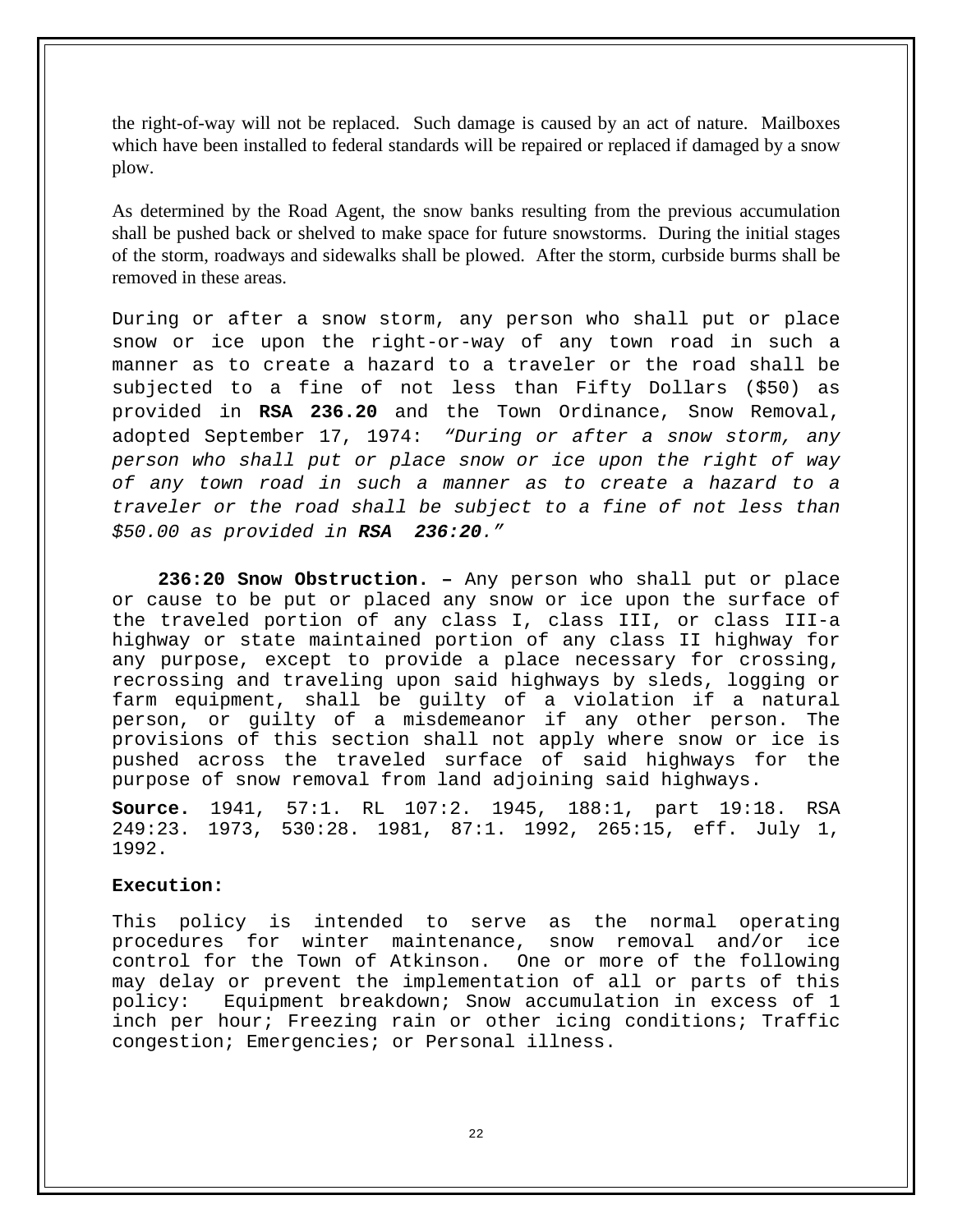The Board of Selectmen has adopted this Snow Removal Policy, effective April 21, 2003. All residents are encouraged to familiarize themselves with the content as it describes the conditions that one might expect to encounter before, during and following a winter storm event.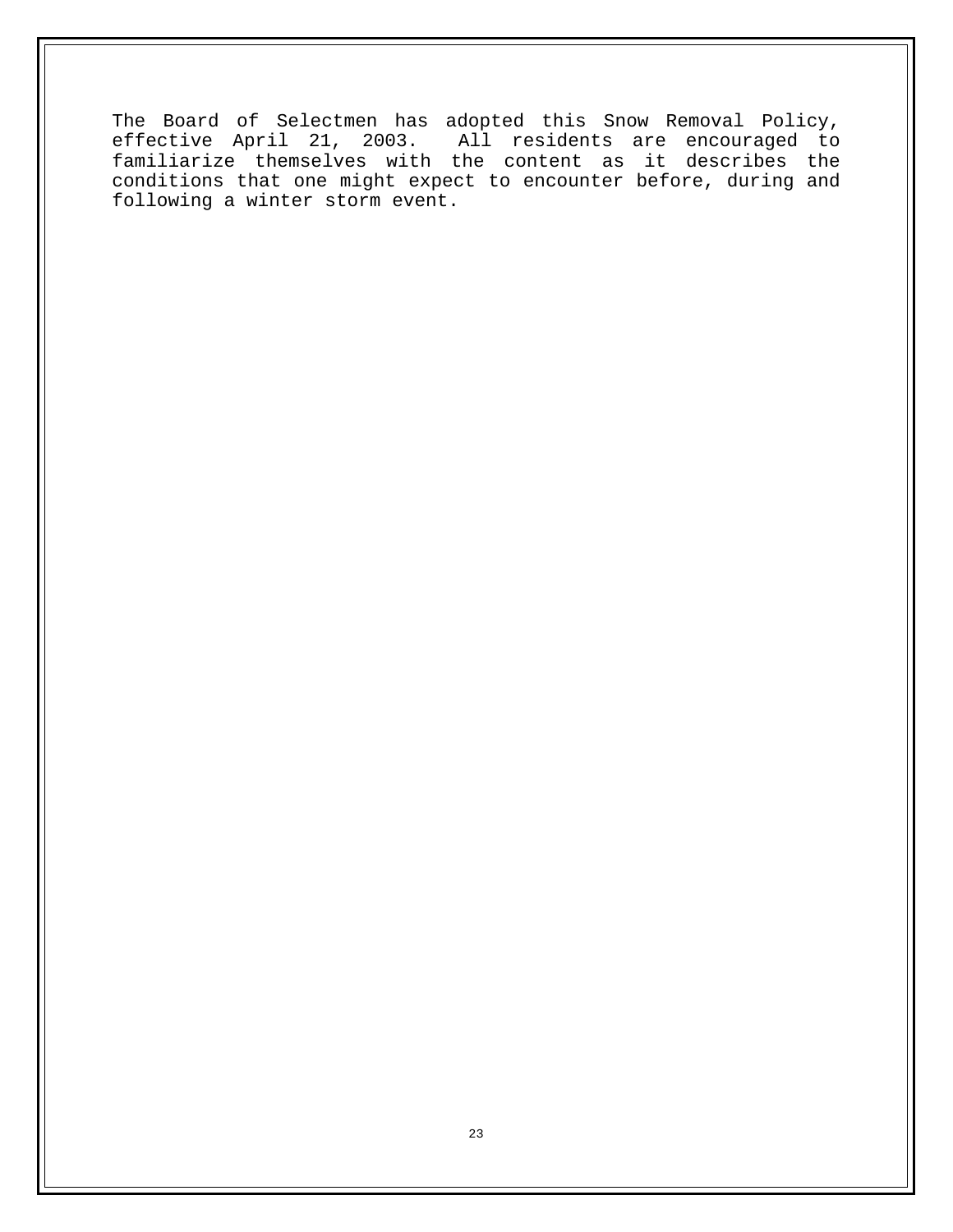# **Sprinklers**

#### **Adopted March 16, 1991**

This Ordinance constitutes an exercise by the Fire Chief of the Town of Atkinson, New Hampshire, of powers granted to him by RSA 154:18.

## **Regulations Relative to Fire Hazards. RSA 154:18.**

Establishment by the Fire Warden or Fire Chief. The Fire Warden, Engineer or Fire Chief may establish such regulations respecting the kindling, guarding, safe-keeping, prevention and extinguishments of fires, and for the removal of combustibles from any building or place as he shall think expedient, which shall be signed by him and recorded by the town clerk and posted in two or more public places in the town 30 days before they shall take effect. Each breach of such regulations shall constitute a violation. Said Fire Ward, Engineer, or Fire Chief shall confer with recognized authorities and the State Fire Marshal, in the promulgation of such regulations. Where regulations have not been promulgated pertaining to electric wiring and equipment, all electric installations and safeguards shall be installed in a standard, modern and approved manner. Compliance with the standards of the National Electrical Code or such code specified by the local ordinance shall be prima facie evidence of such approved manner.

## **Installation of Sprinkler Systems.**

Residential buildings. All living units within a rural residential cluster development shall be sprinkled in accordance with the provisions of NFPA 13-D, adopted by the State Fire Marshal on November 8, 1984.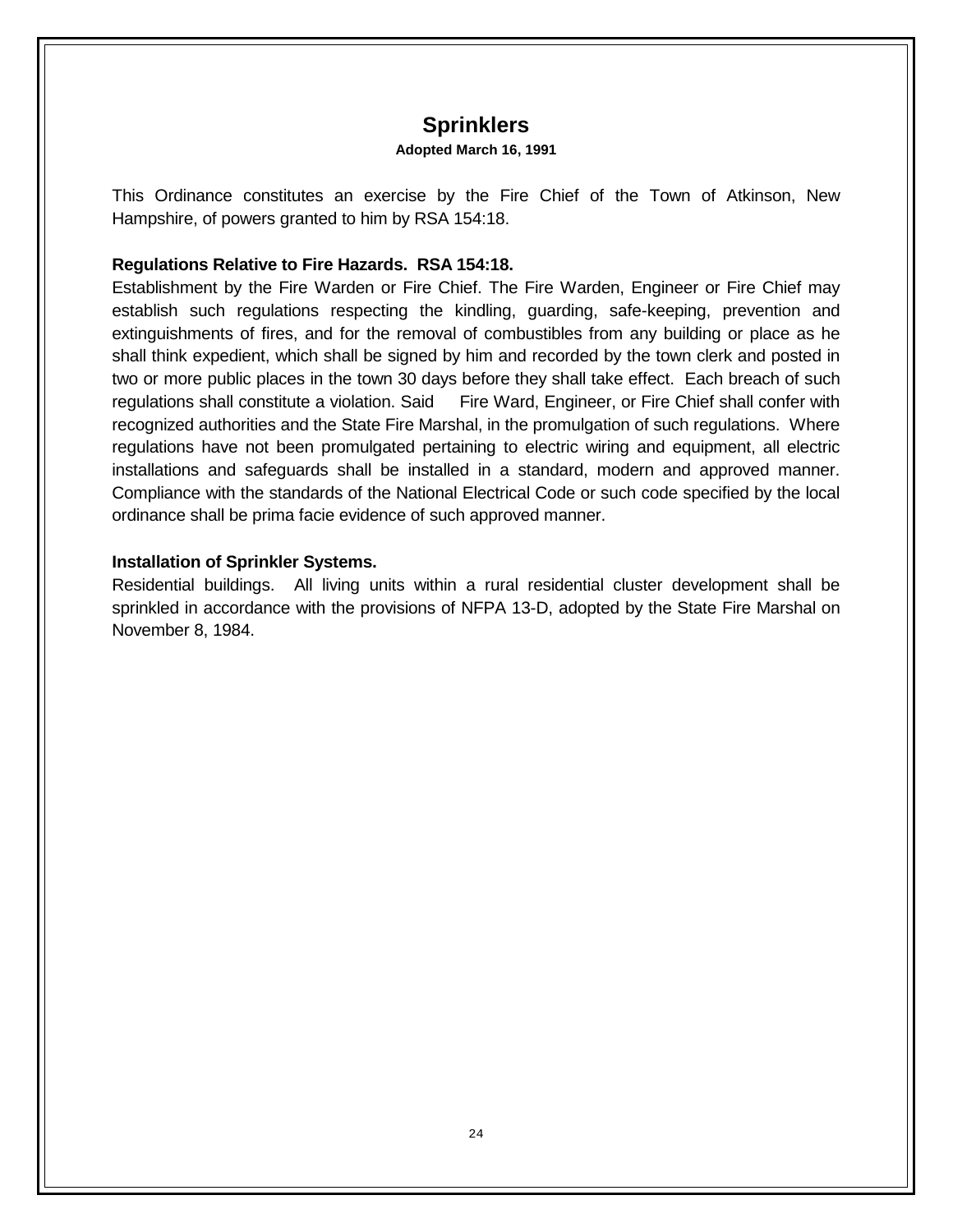## **Enhanced 911 Emergency Response Ordinance Naming and Numbering Of Public & Private Streets**

**I. Purpose and Authority.** This ordinance is entitled "Enhanced 911 Emergency Response Ordinance – Naming and Numbering of Public & Private Streets," and shall be known and cited as: 'Atkinson E-911 Ordinance'. The purpose is to name public and private streets and to assign address numbers there on in such a way as to enhance public safety, and to provide Enhanced 911 emergency response capabilities for the citizens of the Town of Atkinson,<br>NH. The authority for this action is derived from RSA The authority for this action is derived from RSA 231:133 and RSA 231:133-a.

> All of the standards found in this document have been adapted from the addressing standards of the National<br>Emergency Number Association (NENA). Many of these Emergency Number Association (NENA). Many of standards have been expanded upon to meet the needs of the Town of Atkinson, with its mixture of urban and rural settings, and its sometimes irregular road network. These standards will not address every situation encountered in a given area; instead they are intended to serve as a guide through which the Town of Atkinson Board of<br>Selectmen will evaluate both typical and atypical Selectmen will evaluate both typical and situations.

#### **II. Definitions.**

- **Return.** The "return" is the written record of the Board of Selectmen's decisions containing a description of the street and the address numbering thereon and recorded with the Town Clerk.
- **Street.** A term used by NH RSA's to describe (and be interchangeable with) any highway, road, right-of-way, avenue, lane, private way, or paved/gravel/dirt thoroughfare.
- **III. Administration.** This ordinance shall be administered by the Board of Selectmen. The Board of Selectmen is authorized to and shall assign street names and numbers to all properties, both on existing streets and proposed<br>streets, in accordance with the criteria herein. The streets, in accordance with the criteria herein. The<br>Board of Selectmen shall also be responsible for Board of Selectmen shall also be responsible maintaining the following records of this ordinance: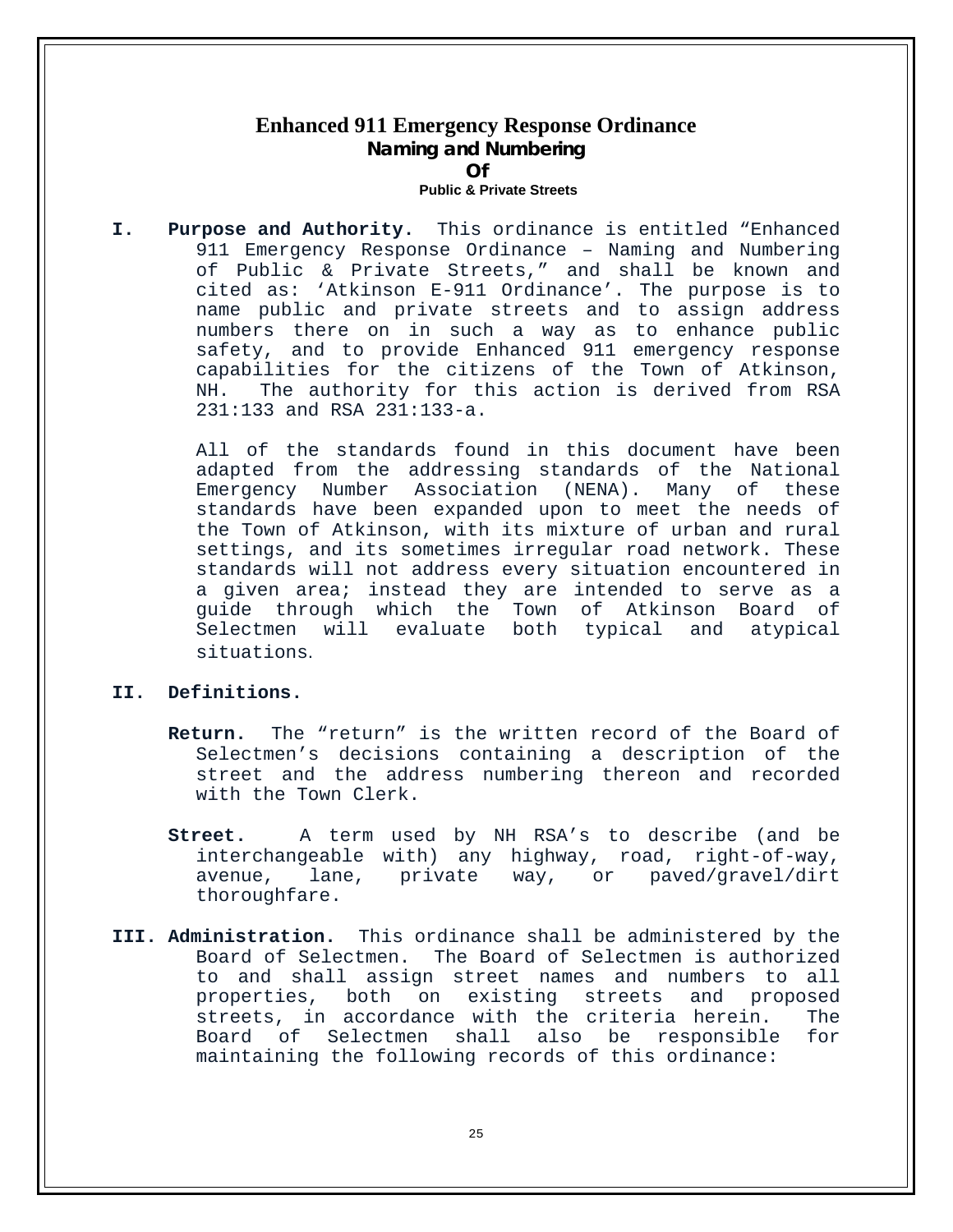- a. Atkinson Official Tax Maps showing street names and numbers;
- b. An alphabetical list of all property owners as identified by current assessment records, by last name, showing the assigned numbers;
- c. An alphabetical list of all streets with property owners listed in order of their assigned numbers;
- **IV. Assignment of Street Names.** Every street, public or private way, or shared driveway, whether publicly or privately maintained, which may be traversed by an emergency service vehicle, serving two (2) or more separately addressed structures, shall have a name which shall be approved by the Board of Selectmen in accordance with the provisions of RSA 231:133-a. Said names shall be legibly provisions of RSA 231:133-a. marked in at least two conspicuous places on every street *as provided under RSA 231:133* except for dead-end streets where names shall be legibly marked in at least one<br>place. The Board of Selectmen may change the names of The Board of Selectmen may change the names of any street at any time, when in the Board's judgment there is cause for doing so. The process for street name assignment is as follows:
	- a. The naming of any new street shall form part of the return of the layout of the street or of the acceptance of any dedicated way.
	- b. The town shall not be bound by any name previously assigned to the Street.
	- c. No name for a street shall be selected which is already in use, or which is confusingly similar to any other existing name or which otherwise might delay the locating of any street in an emergency. All street names which sound like or similar to another street name, in the judgment of the Board of Selectmen, will be eliminated.
	- d. No name shall be assigned to a street which shall duplicate, sound like, or sound similar to the name of any other proposed or existing street name, regardless of the use of differing suffixes such as avenue, boulevard, etc. For example, Smith Road and Smith Lane are prohibited.
	- e. The extension of an existing street shall have the same name as the existing street.
	- f. Whenever a name is assigned to any new street, or a change is made in the name of any street, the Selectmen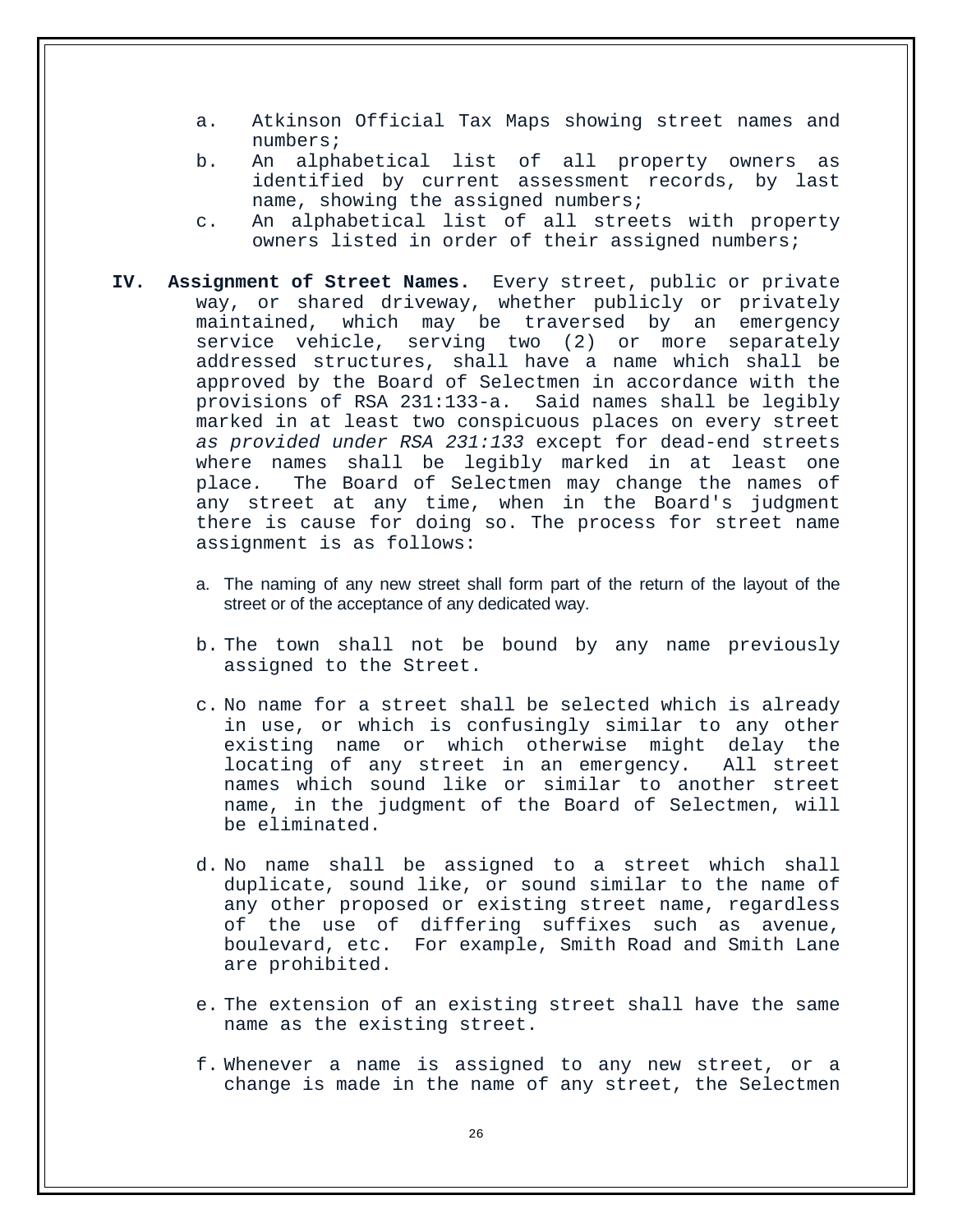shall make a return of the same to the Town Clerk in accordance with the requirements of RSA 231:133, who shall make a record of a new name or name change, and<br>shall forward a copy to the Commissioner of Commissioner Transportation, NH Bureau of Emergency Communications, phone companies, Atkinson Chief of Atkinson Fire Chief, EMS Chief, Director of Homeland Security and any other Town officials in charge of emergency services, the Post Office and the Atkinson Post Master, and the Rockingham County Registry.

- g. No family names or individual's names will be accepted, especially living persons and politicians.
- h. Street names must be acceptable to the State of New Hampshire E-911 Mapping and Addressing Unit.
- i. If the street is continuous, changing names at an intersection or a curve or some other point, is prohibited. All continuous streets shall be assigned only one name for the entire length of the street.
- j. Street names shall not contain any special characters such as hyphens, apostrophes or dashes.
- k. Street names shall not contain any abbreviations. Abbreviations are only appropriate at the end of a street name in the street suffix or designator. RD, ST, and AVE, are examples of acceptable street suffixes or designators. Other street suffixes and designators are allowed only as approved by NENA. Please refer to the United States Postal Service document entitled *Postal Addressing Standards: Publication 28* for a complete list of NENA approved designators.
- l. Use of directional's and USPS standard suffixes in road/street names is prohibited. For example, North Main St. or N. Main St., Court St, and Avenue of the Pines are prohibited.
- m. All words within the main body of a street name shall be spelled out completely and not abbreviated. This includes valid street suffixes and cardinal directions which are part of the main body of the name, rather than modifiers of the street name. Examples of street names which meet this criteria include WEST ALTON MARINA RD (west in this street name refers to the locality of West Alton, rather than the western section of ALTON MARINA RD), FIRE LANE 24 (LANE is not a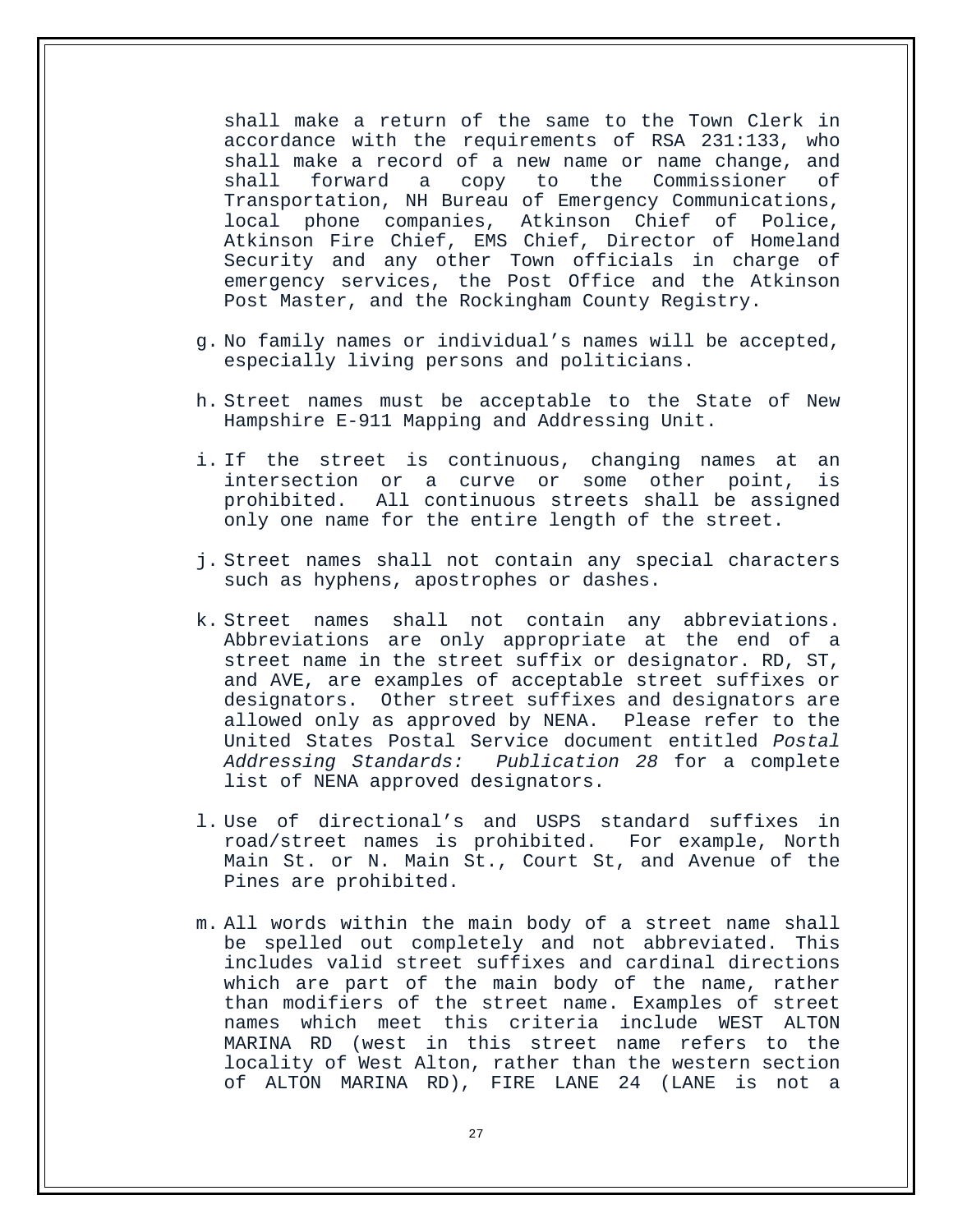designator in this situation), KEARSARGE MOUNTAIN ROAD (KEARSARGE should be spelled out).

- n. Avoid the use of nonstandard street name suffixes which may be confused with subdivisions or commercial developments (e.g. Example Plaza, Example Place).
- o. All roads or road segments that are impassable to vehicular traffic will not be collected and displayed as roads. If a section of road is impassable, creating two separate segments each of which is mutually independent, each of these disconnected sections shall receive its own unique road name.
- p. Any road which may, through future development, provide access to two (2) or more separately addressable structures, shall be named and assigned address ranges.

A separately addressable structure having its principal façade (i.e., the "front" of the structure) facing street "A" and being clearly visible from street "A" while presenting no questions regarding the sequence of structures on street "A," but which is accessed from street "B," may be addressed as part of the numbering schema of street "A."

- q. All roads within developments that meet the definition discussed above shall be named, and the structures accessed from those roads shall be addressed on them.<br>Examples of such developments include: industrial such developments include: industrial parks, condominium developments, apartment complexes, trailer parks, and campgrounds with year residents.
- r. Driveways providing access to separately addressable structures that do not have their own street frontage<br>and which are located behind other addressable which are located behind structures, shall be named and addressed as streets.
- **s.** If a road continues through an intersection into diverse directions, the road may only continue in one of these directions. The other road(s) are their own entities requiring separate, unique identifying names, with the exception of a cul-de-sac. Cul-de-sacs shall be numbered around the loop in a counterclockwise direction.
- **V. Initial Sign Placement and Future Responsibility for Sign Maintenance.** The Town of Atkinson shall provide street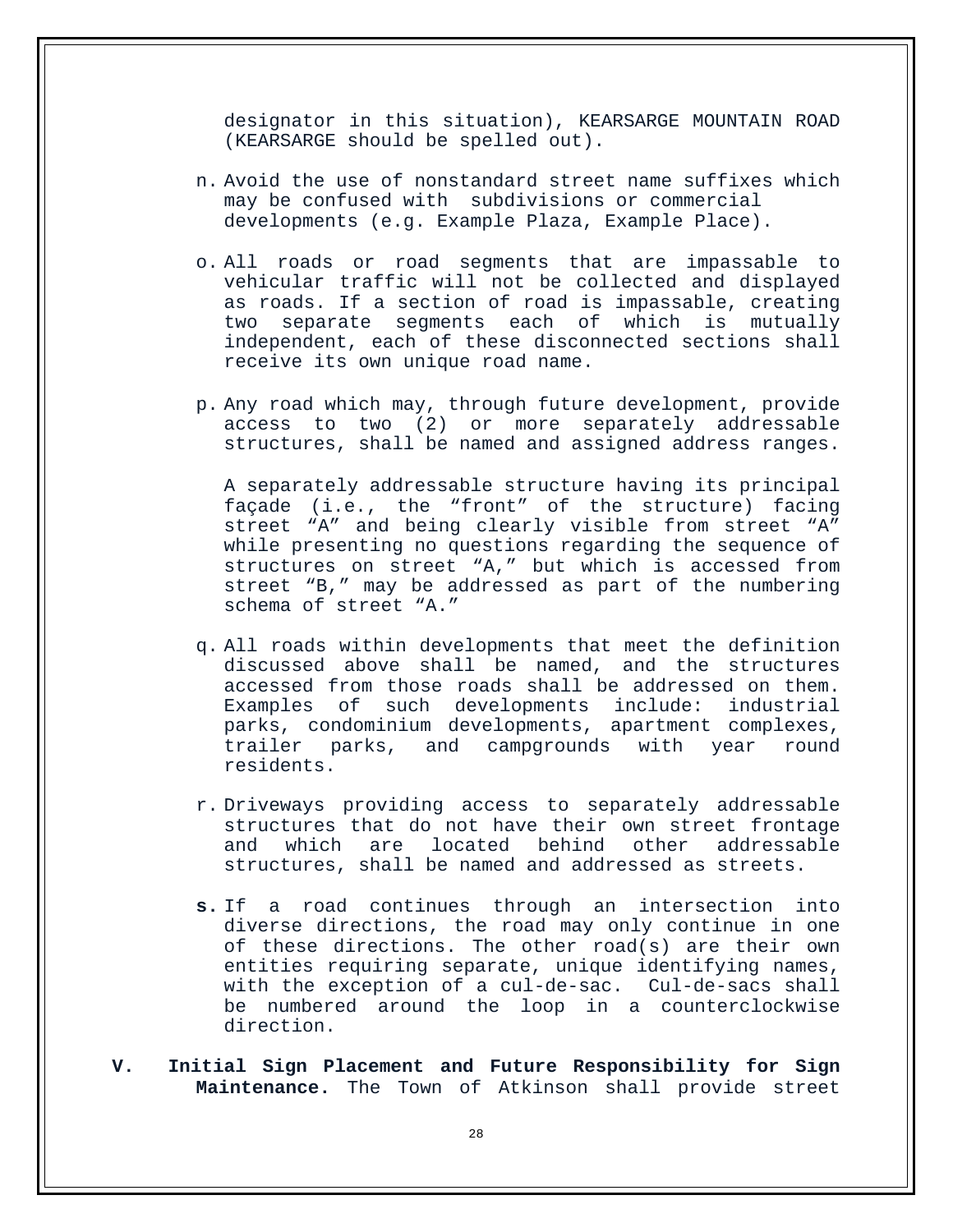name signage at the entrance to any private street and all public streets.

- **VI. Address Numbers on Streets.** Pursuant to the provisions of RSA 231:133 the Selectmen of the Town of Atkinson shall have the authority to assign numbers to all existing residential and/or other structures and/or to vacant lots<br>along any public or private ways. In assigning numbers, along any public or private ways.<br>the Board of Selectmen shall 6 Board of Selectmen shall employ the following criteria:
	- a. Streets shall be numbered so that even numbers are located on the right side and odd numbers are located on the left side. The numbering sequence for a street shall, as far as possible, begin at the end with the most direct route to the main Fire Station.
	- b. The numbers shall be assigned in accordance with the specifications and standards developed by the NH Bureau of Emergency Communications, (updated 4/8/10) as amended from time to time, and the specifications and standards adopted by the Board of Selectmen with the advice of the Atkinson E-911 Commission.
		- c The numbering of cul-de-sacs shall proceed from the right side of the collector street and continue from right to left around the cul-de-sac, unless the street has the potential of being extended to develop more lots, in which case the numbers shall be assigned according to the normal system.
		- d. Each apartment building shall be given one street number and each apartment unit within the building shall be assigned that street number and a unit letter. Unit numbers shall be assigned in a reasonable and logical manner. All such numbers shall be displayed according to the requirements herein. Such number<br>system shall be approved by the Atkinson E-911 approved by the Atkinson Commission. Said number system shall be the same for all multi-unit applications. If warranted, the Board of Selectmen may make exceptions to this requirement.
		- e. Any building or structure for which a number has been assigned shall have that number affixed thereto so as to be plainly visible from the street that abuts the main entrance to the property. All businesses, stores,<br>commercial structures, and other non-residential non-residential buildings shall also display the street number in a manner that is clearly visible whether the business is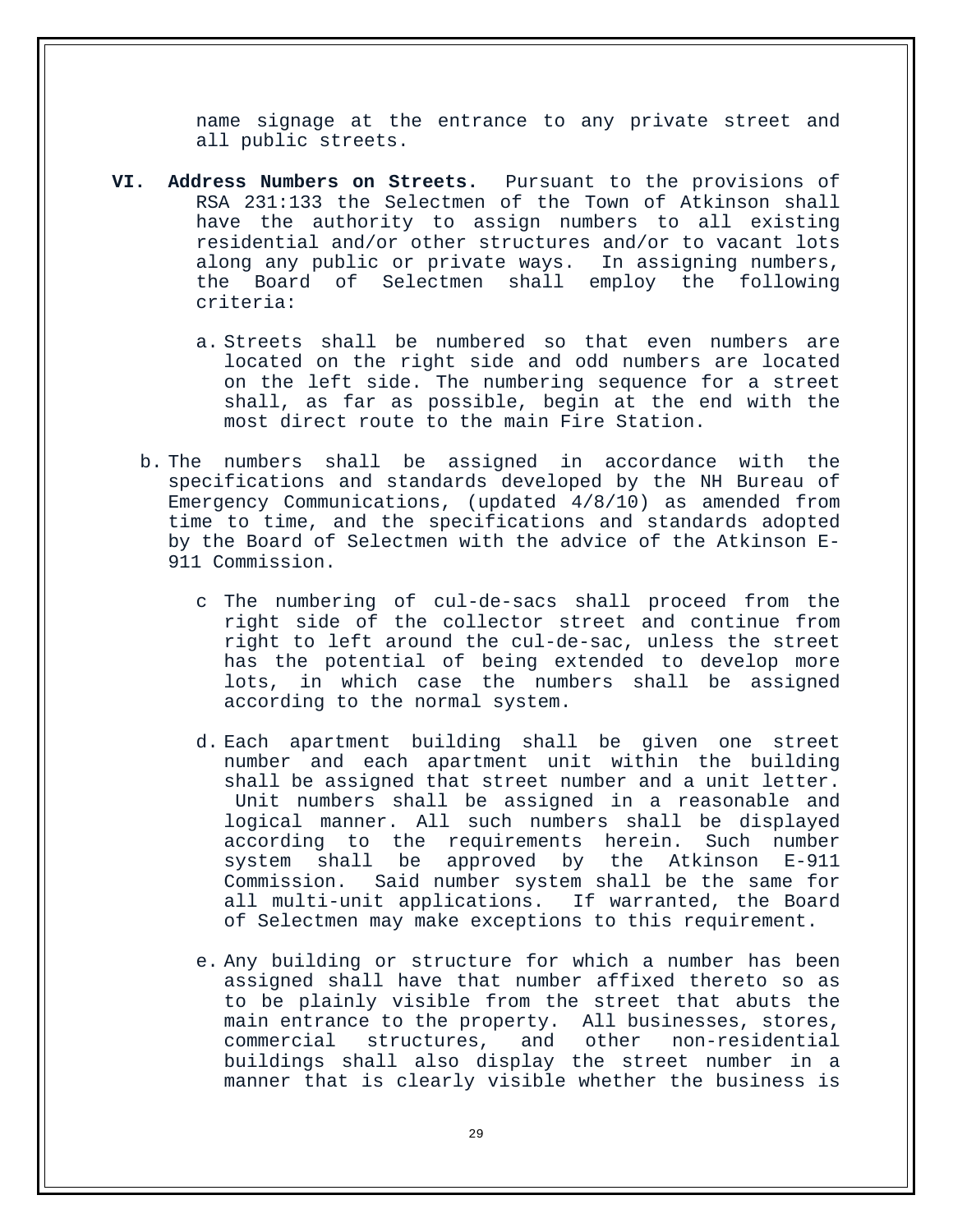open or closed. Unit numbers in non-residential buildings shall be assigned in a reasonable and logical manner, and shall be displayed according requirements herein.

- f. Such number shall be a minimum of four (4") inches in height, reflective, and of contrasting color to the mounting surface. The alphabet shall not be utilized to represent a number in word form. All numbers shall be represented using block numeric figures and other numbers that may be confused with the assigned number must be removed. (See example Figure 1).
- g. Existing numbering patterns for existing streets, which do not allow sufficient reserve of unused numbers for the assignment of additional numbers for future development or do not follow logical sequence, will be assigned new numbers by the Board of Selectmen.
- h. Address ranges describe the valid addresses on each side of the street for a given road or segment of road. These are both the addresses which have already been assigned and those which could potentially be assigned in the future. For example, HILLCREST RD has a range of 1 / 2 to 167 / 168. According to this address range the lowest possible addresses are 1 on the left side of the street, and 2 on the right side of the street; the highest possible addresses are 167 on the left side of the street and 168 on the right side of the street. For this range, any numbers between 1 and 168 are valid, but only odd numbers are valid on the left side of the street, and only even numbers are valid on the right<br>side of the street. The side of the street is The side of the street determined by the direction in which addresses increase (line direction). Address ranges are a critical component of an addressing system not only because they describe which addresses can exist on a street, but also because they help to form the Master Street Address Guide (MSAG). The MSAG is a data set containing all of the street names in a community, with each street's address range and associated Emergency Service Number (ESN). Accurate and up to date address ranges will help to ensure that the appropriate emergency service agency is dispatched to a street when the need arises there.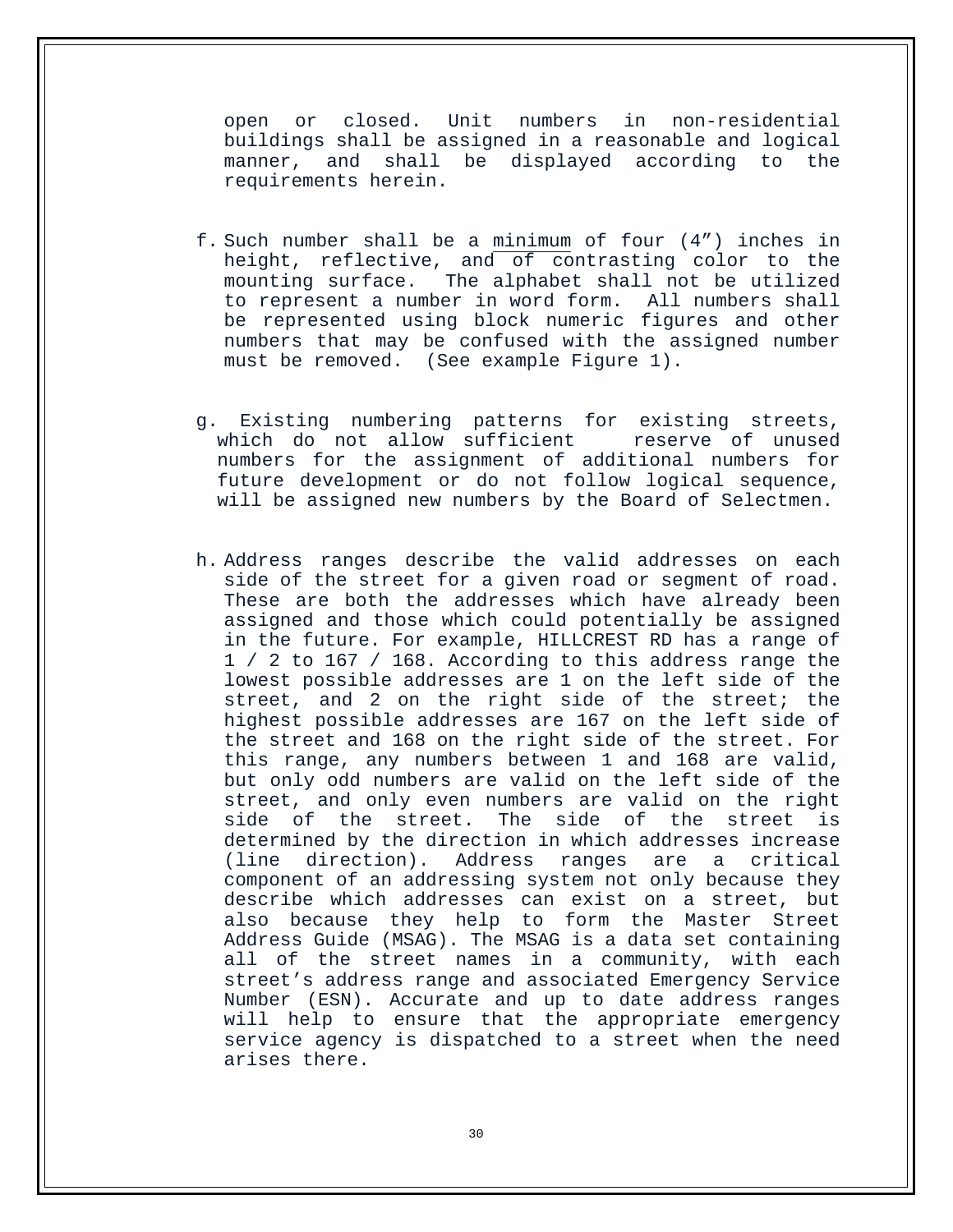

notice via posting and publication and first class mail to all property owners being numbered or renumbered before assigning or changing street numbers. The Public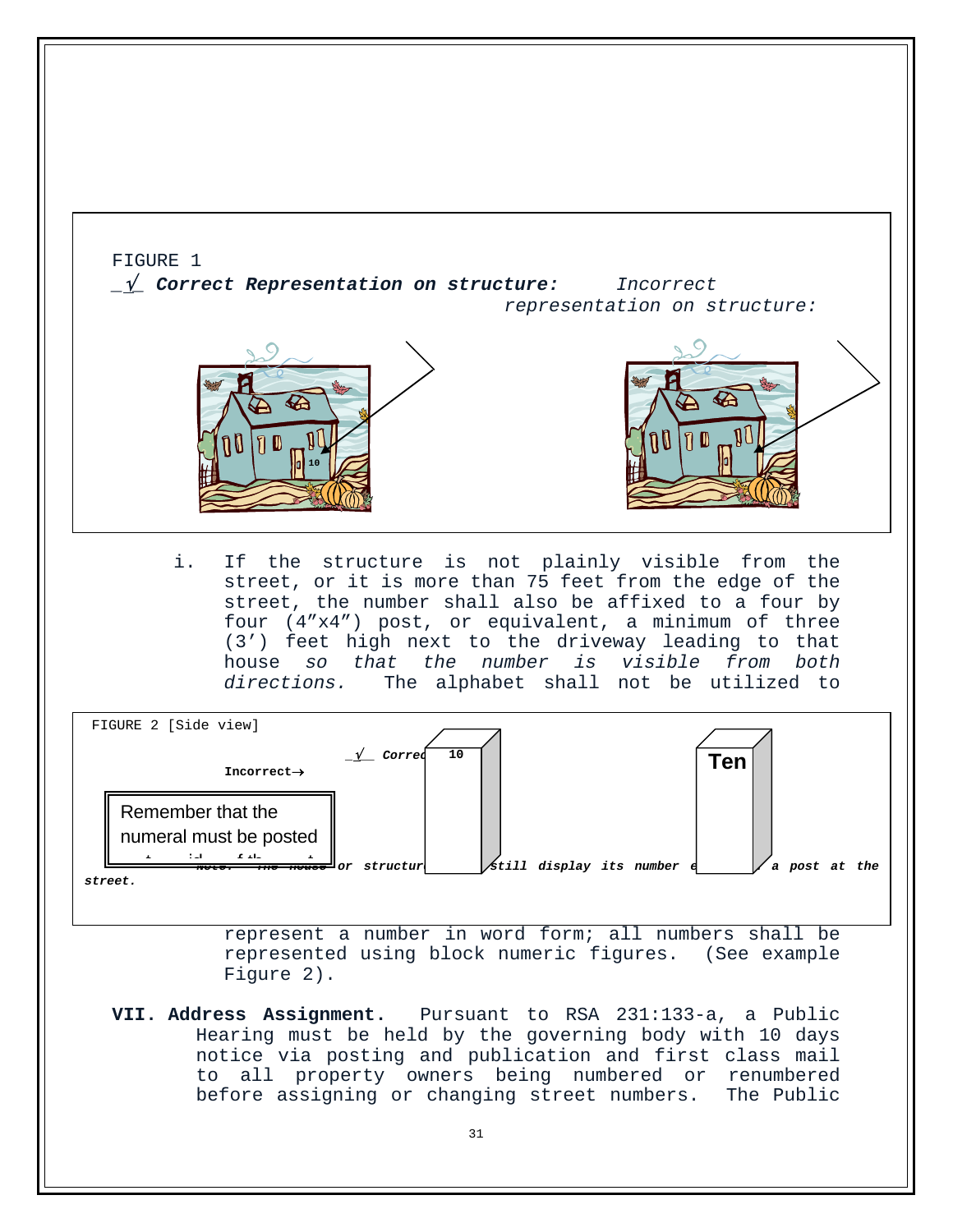Hearing requirement does not apply if the property owners all agree to the proposed numbering. It shall be the duty of the Board of Selectmen to notify each property owner and the Post Office of a new address at least sixty (60) days before the effective date of its use. It shall be the duty of each property owner to comply with this ordinance, including the posting of new property numbers, within 60 (sixty) days following notification. In new developments or for new construction, temporary numbering be installed before a building permit will be issued.

- **VIII. Effective Date.** This ordinance shall become effective June 7, 2010.
- **IX. Penalty.** Issues of non-compliance with this ordinance will be pursued through the Court system to the fullest extent possible with a fine not to exceed \$500.00.
- **X. Enforcement.** Upon adoption by the Board of Selectmen, the Ordinance will be enforced by the Town of Atkinson Police Department.
- **XI. Amendments.** This ordinance may be amended from time to time. If a court of competent jurisdiction shall find that any portion of this ordinance is invalid, such a finding shall not invalidate the remainder of ordinance.

**BOARD OF SELECTMEN WGF, WMB, FJC JUNE 7, 2010**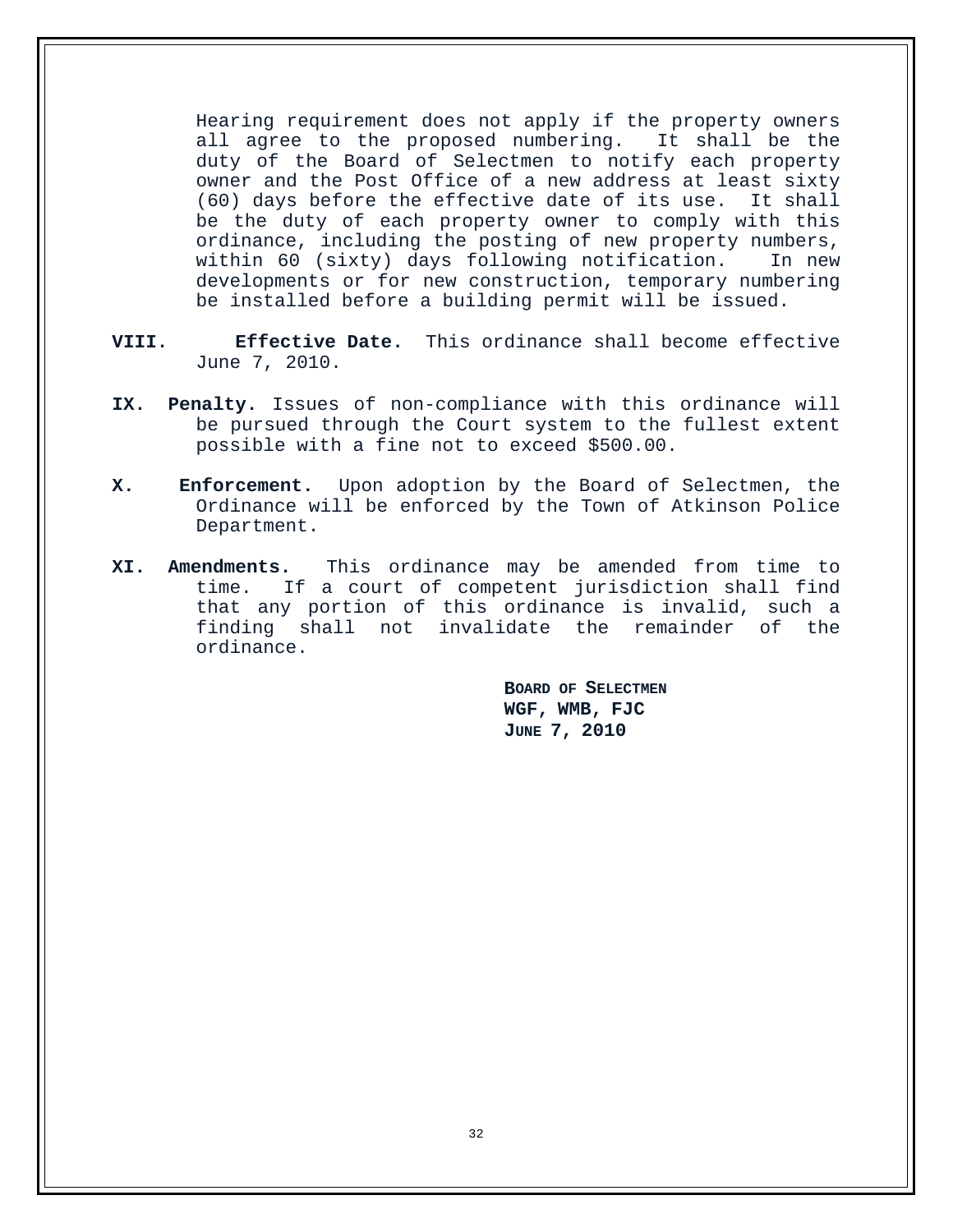## **TOWN OF ATKINSON HEALTH ORDINANCE**

**Adopted July 31, 2000 (BLS,MCT,JAD)**

## **Tattoo, Body Piercing, Branding, Scarification, Perm Make-up Town of Atkinson, New Hampshire**

#### **ARTICLE I**

*Statutory Authority and Interpretation of Terms*

200-1 Statutory Authority

200-2 Interpretation of Terms

#### **ARTICLE II**

#### *Restrictions*

200-3 Prohibitions

*200-4* Exemptions

200-5 Permit Required

- 200-6 Terms of License, Renewal of License, Fees
- 200-7 Inspection Schedule
- 200-8 Records Required

## **ARTICLE IV**

*Tattoo Operating Room Facilities*

- 200-9 Separate Operating Room
- 200-10 Personal Cleanliness of Tattoo Artist

#### **ARTICLE V**

#### *Required Equipment*

- 200-11 Storage and Preparation of Tattooing Equipment and Materials
- 200-12 Floors, Walls and Ceilings
- 200-13 Disposition of Waste Material

#### **ARTICLE III**

### *Permitting and Licensing* **ARTICLE VI**

*Tattooing Procedure*

200-14 Preparation of Area to be Tattooed

- 200-15 Stencil for Transferring Design
- 200-16 Tattooing Process
- 200-17 Tattooing Restrictions
- 200-18 Equipment After-Care
- 200-19 Infection Control

## **ARTICLE VII**

*Non-Compliance*

200-20 Revocation of License

200-21 Penalty for Non-Compliance

7/31/2000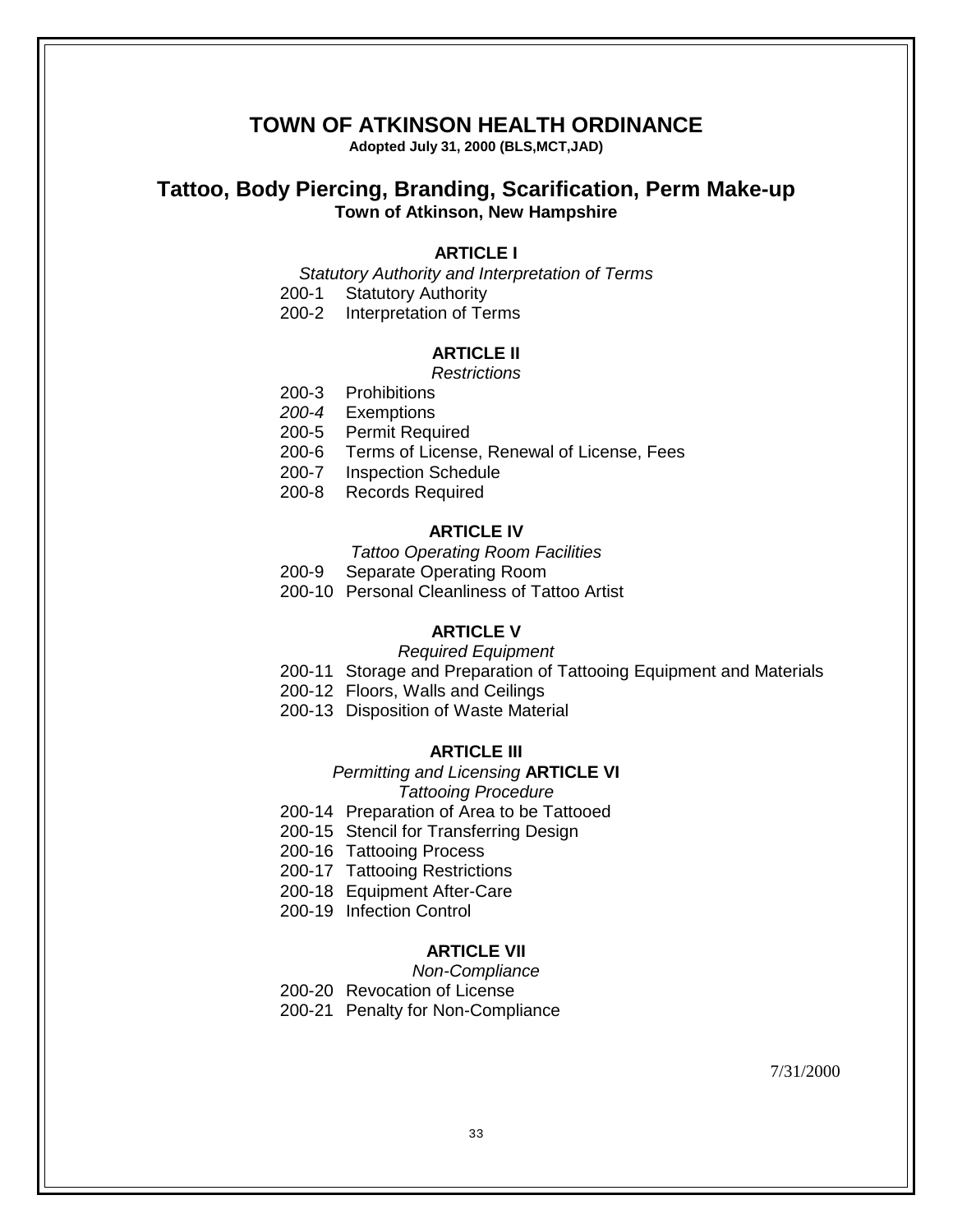## **ARTICLE I** *Statutory Authority and Interpretation of Terms*

## **200-1 Statutory Authority**

- A. This chapter has been enacted pursuant to the authority granted the Town by NH RSA 31:39m, which allows the Board of Selectmen to adopt ordinances to regulate tattoo parlors and NH RSA 147:1 which allows the Health Officer to make regulations relating to the public health as in his/her judgement the health and safety of the people require. These regulations shall take effect when approved by the Board of Selectmen, recorded by the Town Clerk, and published in some newspaper, or when copies thereof have been posted in 2 or more public places in the town. Ordinance approved JULY\_31, 2000. Recorded by Town Clerk AUGUST 14, 2000. Effective on JULY 31,2000.
- B. The purpose of this ordinance is to protect the safety, health, and welfare of the general public and not to protect the personal or property interests of individuals. Nothing in this ordinance shall be deemed to be the making of a promise, or the undertaking of a special duty towards or relationship with any person who gets a tattoo or is body pierced; nor shall the provision of, or failure to provide such licenses or to undertake particular inspections or types of inspections, be deemed to create a special relationship or duty towards any person upon which any action in negligence or other tort might be founded.

## **200-2 Interpretation of Terms**

For the purpose of this Chapter, the following words and phrases when used herein shall be constructed as follows:

- 1. Board of Health As defined in NH RSA 128:3 whereas the Health Officer shall be the Secretary and Executive Officer of and, with the Board of Selectmen, shall constitute the local Board of Health for the Town.
- 2. Body Piercing Technique whereby various body parts are pierced and surgical steel rings or studs are inserted. Body sites may include but may not be limited to: ear, nose, cheek, tongue, navel, forehead, nipples and genitalia.
- 3. Branding Technique whereby a heated metal form is placed on the skin for the purpose of inducing permanent scarring in the shape of the design attached to the end of the branding iron handle.
- 4. Certificate of Inspection Inspection report made by the Health Officer or his/her duly appointed agent prior to issuing a Tattoo Establishment License indicating that the establishment complies with the requirements of the ordinance.
- 5. Communicable Disease Shall mean any disease caused by an infectious agent, which may be transmitted directly or indirectly, from one individual to another.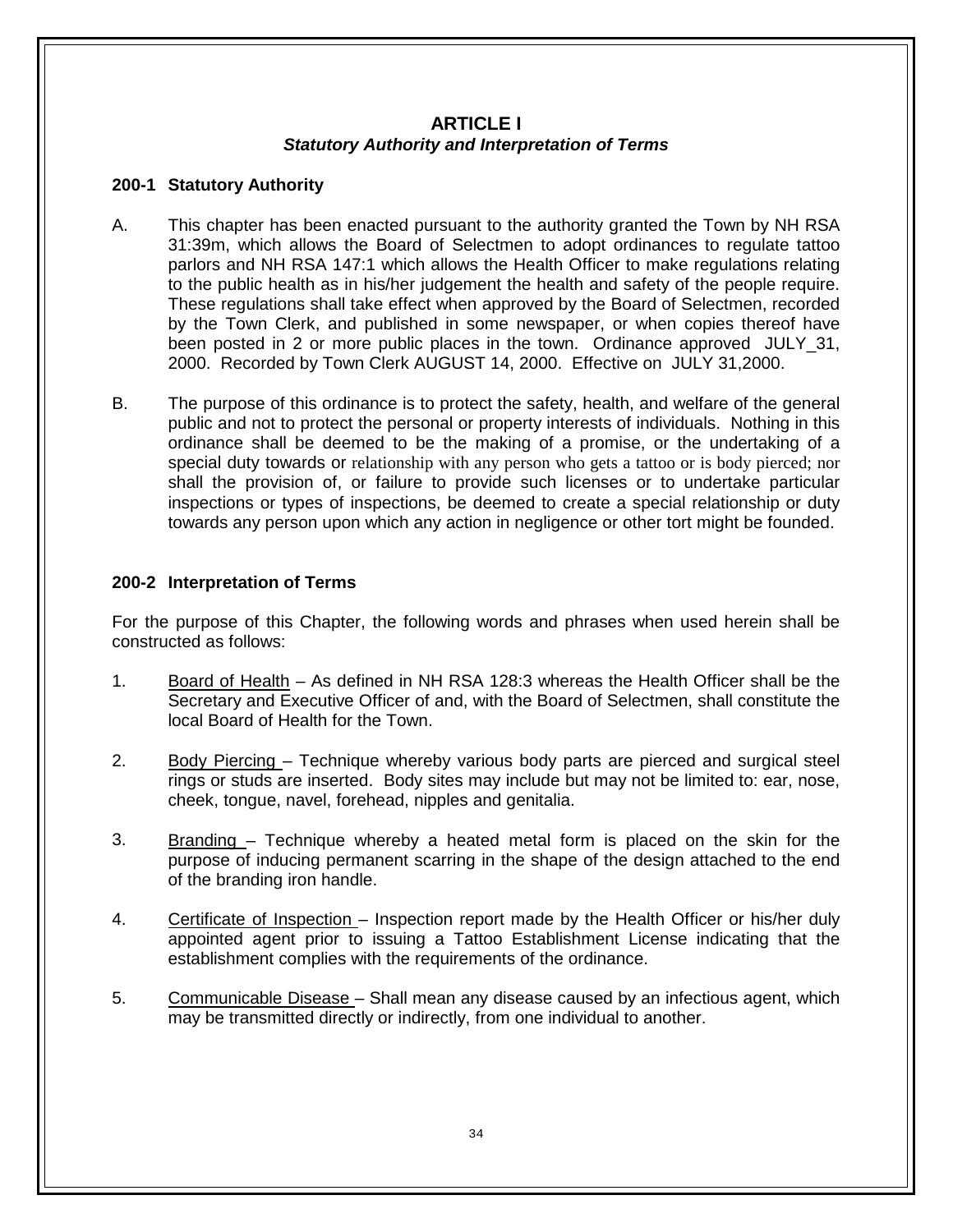6. Health Certificate – Shall mean a card or letter valid for one (1) year issued to a tattoo artist by a medical physician, licensed to practice in NH or MA, after satisfactory tests for tuberculosis and after a satisfactory examination for apparent communicable diseases particularly in respect to arms and hands. Administration of the Hepatitis B vaccine series

shall not be required but is strongly recommended.

- 7. Permanent Make-up The tattooing of permanent make-up onto the face of a client to include but not necessarily limited to: eyebrows, eyeliner, lip liner, lip color, cheek blush, eye shadow and beauty marks.
- 8. Qualified Physician Shall mean a medical doctor licensed to practice medicine in the State of New Hampshire.
- 9. Scarification Shall mean a type of tattooing as defined in RSA 314-A:1, III which produces scars on the body instead of utilizing pigment to implant a lasting pattern in the skin.
- 10. Tattoo Shall mean to mark or color the skin by pricking, scratching or cutting in coloring matter so as to form indelible marks or figures or by the production of scars.
- 11. Tattoo Artist Shall mean any person who actually performs the work of tattooing.
- 12. Tattoo Establishment Shall mean any room or space where tattooing is practiced or where the business of tattooing is conducted or any part thereof.
- 13. Tattoo Owner or Operator Shall mean any person who controls, operates, conducts, or manages any tattoo establishment, whether actually performing the work of tattooing or not.
- **14.** Universal Precautions Precautionary guidelines issued by the National Centers for Disease Control (CDC) for use in the prevention of transmission of infectious diseases from contact with potentially infected body fluids. Universal precautions apply to blood and other body fluids containing visible blood. Universal precautions also apply to semen and vaginal secretions, tissues and body fluids such as cerebrospinal fluid and pleural fluid. Universal precautions do not apply to feces, nasal secretions, sputum, tears, urine, and vomitus unless they contain visible blood. Requires the use of, but not limited to, protective clothing, goggles, masks and latex or other approved gloves.

## **ARTICLE II** *Restrictions*

#### **200-3 Prohibitions**

A. No person, not being registered as a qualified physician, shall mark the body of any person by means of a tattoo.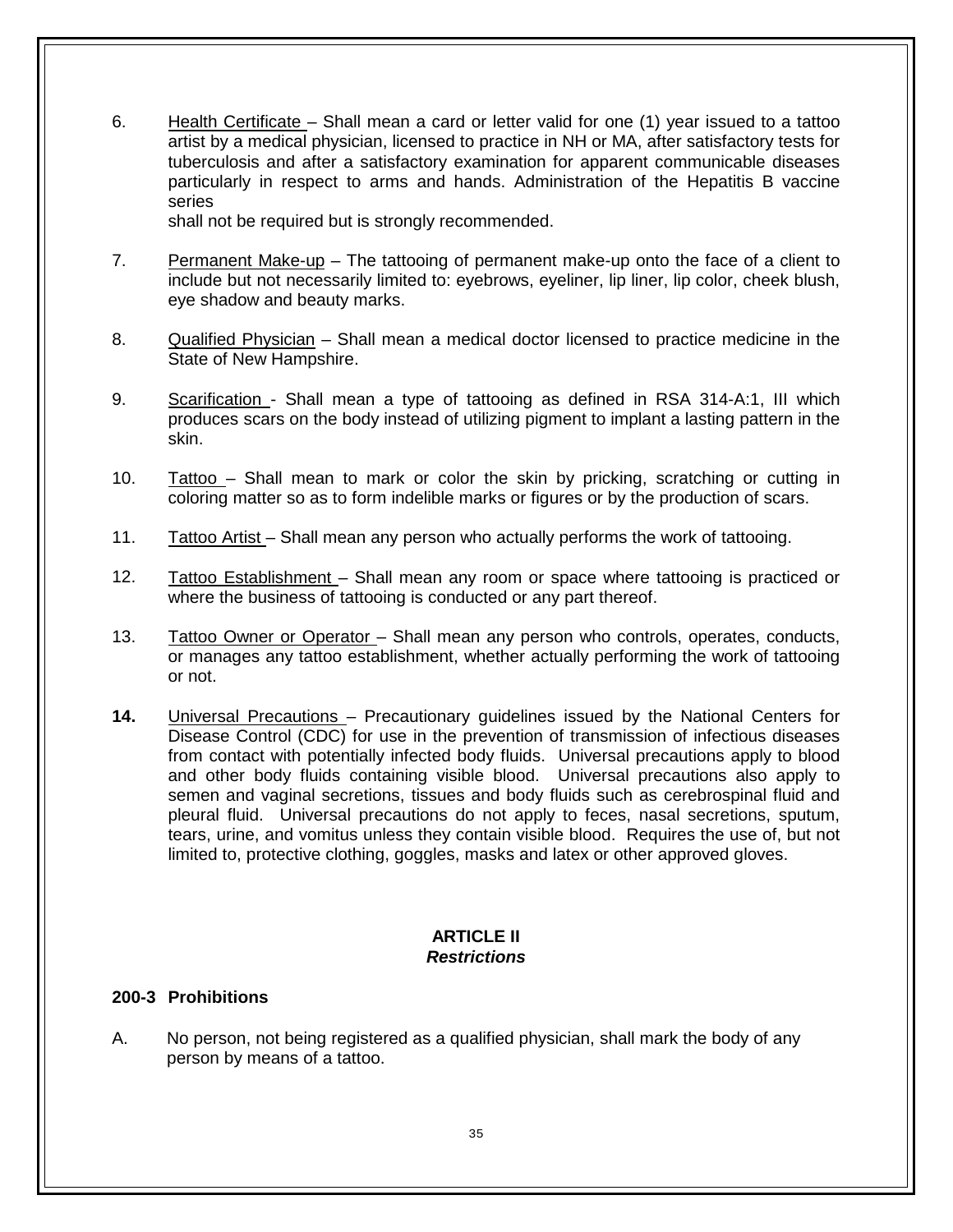- B. Tattooing of Minors: Pursuant to NH RSA 639:3 II, the tattooing of any person under the age of 18 is prohibited and constitutes endangering the welfare of a minor. Parental consent does not constitute an exemption to this requirement.
- C. Body Piercing shall be prohibited in the Town of Atkinson unless performed by a qualified physician.
- D. Branding shall be prohibited in the Town of Atkinson unless performed by a qualified physician.
- E. Permanent Make-up shall be prohibited in the Town of Atkinson unless performed by a qualified physician.
- F. Scarification shall be prohibited in the Town of Atkinson unless performed by a qualified physician.

## **200-4 Exemptions**

A. These regulations shall not apply to those novelty or jewelry stores in the business of ear piercing the fleshy part of the earlobe with the use of a piercing gun. These establishments shall use proper procedures and sanitation practices as required by OSHA (Occupational Safety and Health Administration) regulations. These establishments shall be prohibited from performing body piercing at other sites except the fleshy part of the earlobe without satisfying all the requirements of this chapter.

#### **ARTICLE III** *Licensing Procedure*

#### **200-5 Licenses Required**

A. Establishment License

No person shall own or operate a tattoo establishment or engage in the practice or business of tattooing without first obtaining an Establishment License for the location from the Health Officer or the Health Officer's duly authorized agent. Applications for establishments licenses shall include, at a minimum, the following:

- 1. The name of the owner;
- 2. The name of the establishment;
- 3. The street address of the tattoo establishment;
- 4. Mailing address of tattoo establishment if it is different from the street address;
- 5. Telephone number of owner;
- 6. Telephone number of tattoo establishment;
- 7. Name, address, and copy of current license of all tattoo practitioners who work at the establishment;
- 8. The fee required by this Ordinance; and
- 9. The signature of the owner.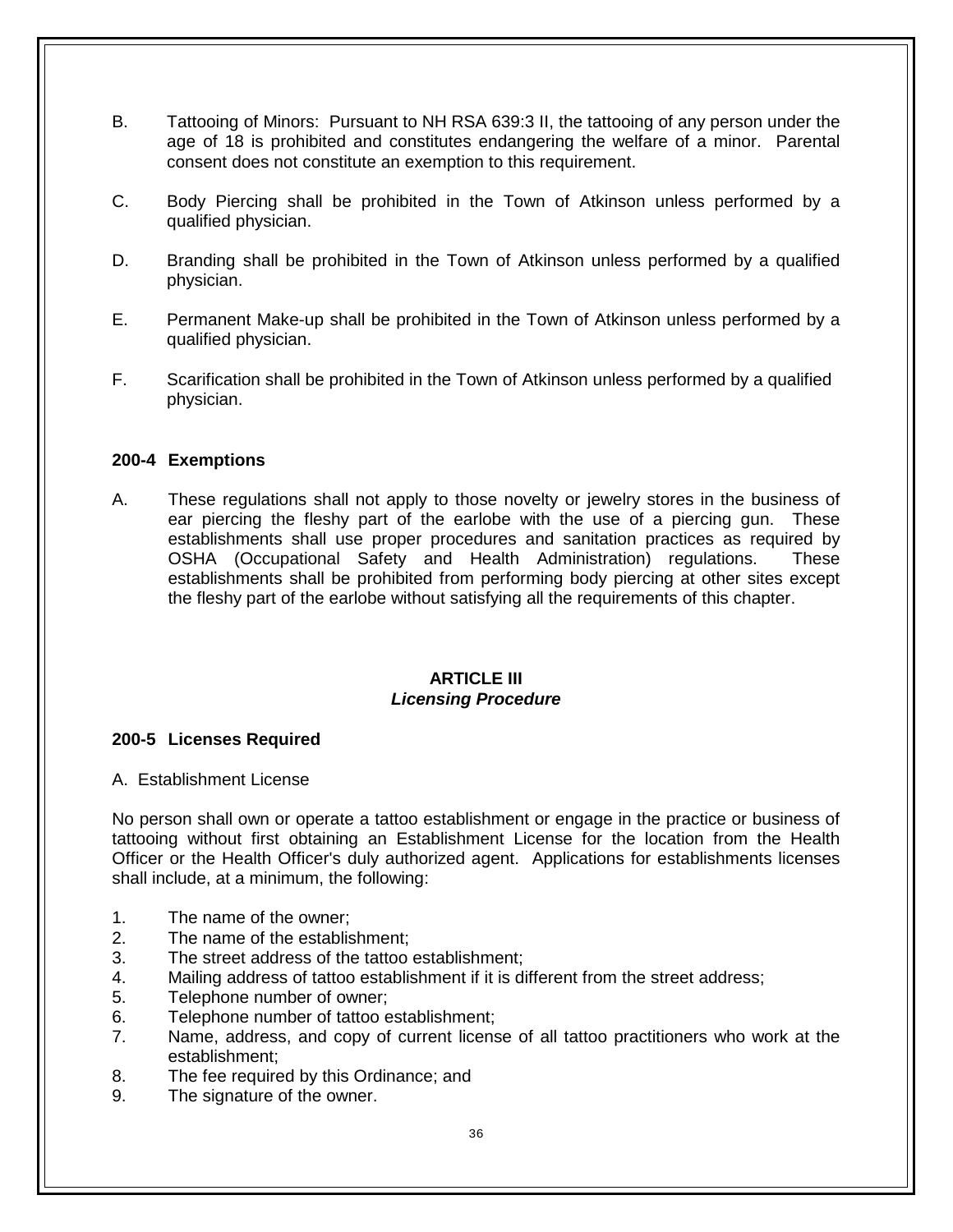## B. Artist License

No person shall engage in the practice or business of tattooing in a licensed establishment without first obtaining an Artists License from the Health Officer or the Health Officer's duly authorized agent.

The completed application form shall include at a minimum the following:

- 1. Applicants name;<br>2. Applicant's addres
- Applicant's address;
- 3. Applicant's telephone number;
- 4. Applicant's date of birth;
- 5. A statement as to the experience the applicant has had in performing tattooing or body piercing, including apprenticeship served, or the licenses held, with a copy of such licenses attached; and
- 6. A listing of the type of procedure the applicant intends to perform;
- 7. A Health Certificate signed by a licensed physician, licensed advance registered nurse practitioners, or licensed physician's assistant stating that they have examined the applicant no more than 90 days prior to the submission of the application and found him/her to be in good mental and physical health;
- 8. Two-inch by two-inch signed passport photograph or an equivalent identification of the applicant; and
- 9. The fee required by this ordinance.
- C. Applications for such Licenses shall be made in writing on a form prescribed by the Town of Atkinson, wherein the applicant shall agree to conform to all rules and regulations governing such places now in effect or as subsequently enacted, and to authorize and permit such examinations and inspections as may be deemed necessary by the Health Officer.
- D. No person shall operate a mobile tattoo business in the Town of Atkinson.
- E. No person shall be granted a Tattoo Artist License or renewal in the Town of Atkinson without a current Health Certificate from a physician submitted at the time of license application and/or renewal.

## **200-6 Terms of License; Renewal of License; Fees**

- A. All Licenses issued pursuant to this chapter shall, unless revoked as set forth hereafter, expires on March  $31<sup>st</sup>$  following their date of issue. The requirements for the renewal thereof shall be the same as for new Licenses.
	- 1. A fee of \$100 per tattoo establishment shall be charged. The owner(s) of the establishment shall be listed as the licensee and the license shall not be transferable.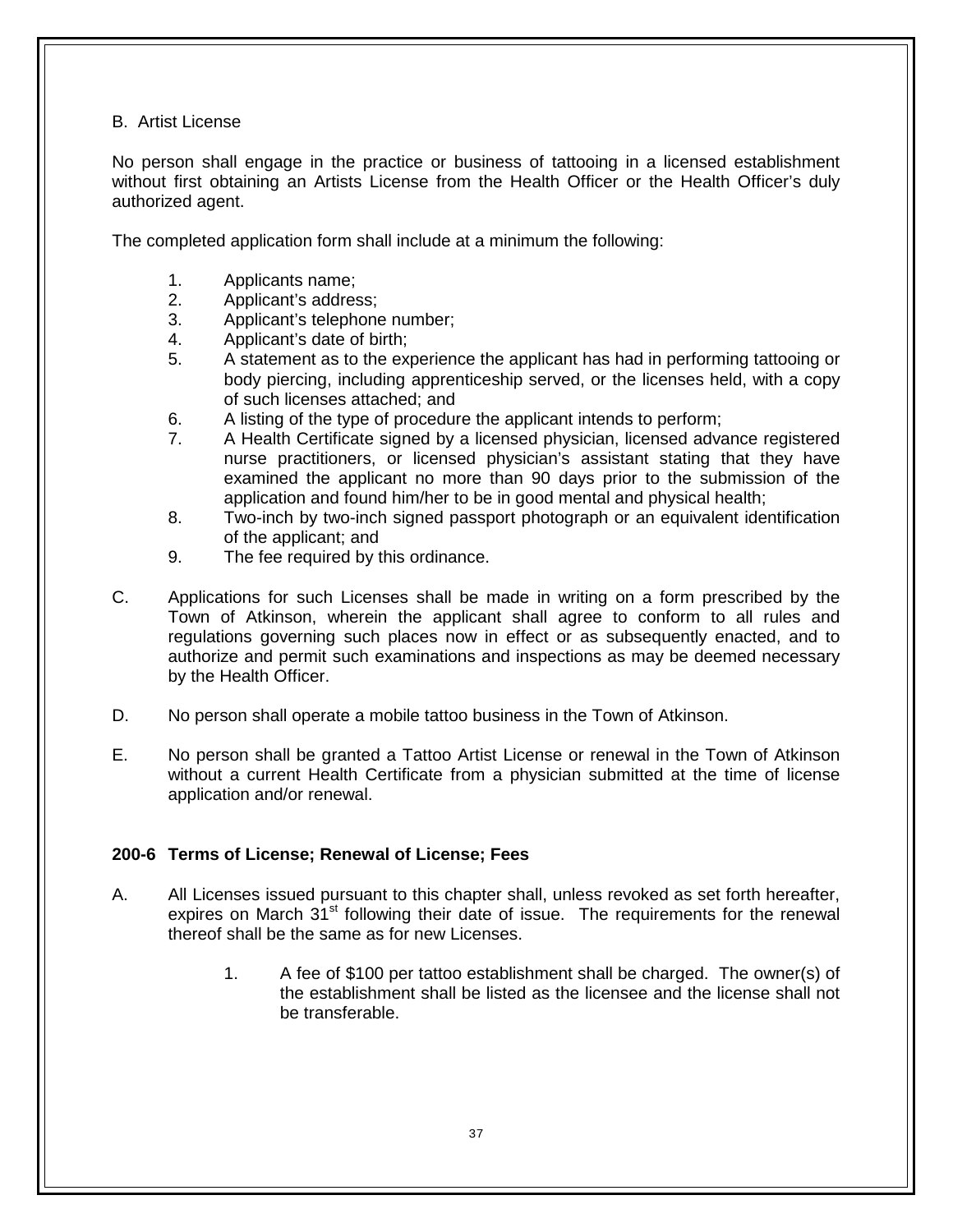- 2. Artist License A fee of \$50/per year/per tattooist shall be charged for the issuance of a license to operate from a licensed establishment. Each applicant shall, upon paying the \$50 fee, and submitting the Health Certificate and meeting the requirements of this Chapter, shall be issued a separate license.
- B. Form and Transfer of Permit. All Licenses shall be issued in the name of the individual person applying, shall give the location and name of the establishment where said applicant will operate and shall not be transferable to another owner, operator, artist or location.
- C. Public Display of Permit. It shall be the duty of the owner of the establishment to display the current Establishment and Artist Licenses of everyone working at the site in a conspicuous place where they may be readily observed by the public.

## **200-7 Inspection Schedule**

It shall be the duty of the Health Officer/or designee to cause inspections to be made on a quarterly basis at all establishments and the equipment thereof. If said place of business is not maintained, conducted or operated in conformity with the requirements of this ordinance as now enacted or as subsequently amended, then the Health Officer may suspend or revoke the Establishment License as described in 200-20 and 200-21 until said establishment and the operation thereof is made to conform to the requirements of this Chapter. No owner, operator or artist shall operate without a valid Establishment License.

#### **200-8 Record Required**

- A. Records for each patron or customer shall be kept and maintained by the operator of each establishment. The record shall contain the name, address, signature and form of positive identification in the form of a government photo ID with ID number of each patron or customer. All records shall be available for inspection upon request of the Health Officer, Police Chief or their authorized representative(s). Records shall be maintained a minimum of two years.
- **B.** The operator and/or artist shall inquire if the patron has at any time experienced a jaundiced condition or been infected with hepatitis. Those indicating a history of jaundice or hepatitis shall not be tattooed or pierced.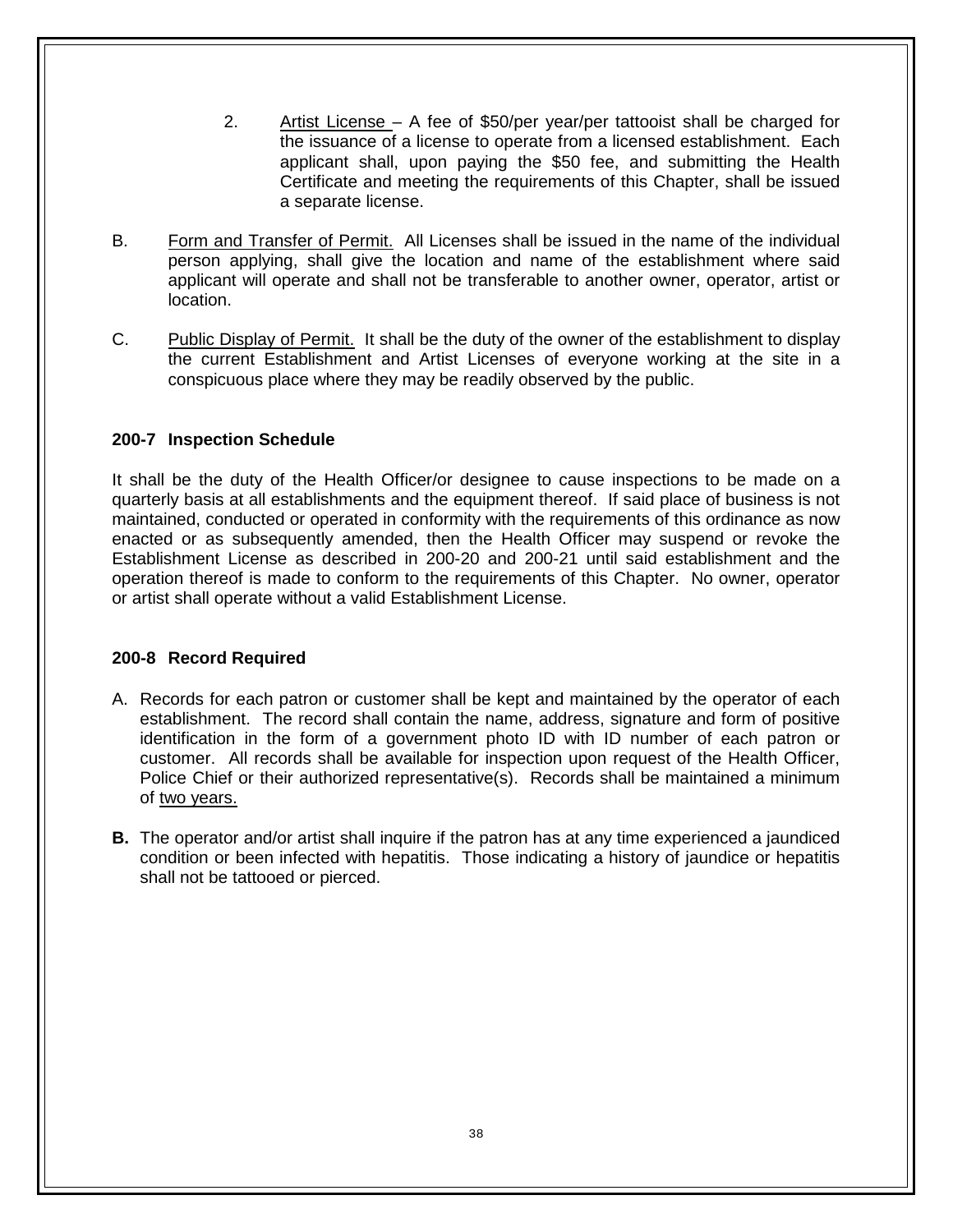## **ARTICLE IV** *Tattoo Operating Room Facilities*

## **200-9 Separate Operating Room**

- A. Each tattoo establishment shall have an operating room, which shall be separate, and apart from a waiting room or public room that may be used for other than tattooing purposes. Patrons or customers shall be tattooed only in the said operating room.
- B. The operating room shall be equipped with hot and cold running, potable water together with such sinks and basins as may be necessary.
- C. Furniture and furnishings used within the operating room shall be constructed of such material as to permit proper cleansing with hot water and disinfecting solutions.
- D. There shall be no overhead or otherwise exposed sewerage lines so as to create a potential hazard to the sanitary environment of the establishment.
- E. All operating tables shall be constructed of easily cleanable material with a smooth washable finish and at least 6' from any observer or waiting customer and/or separated by a panel at least four feet high. Observers shall not be allowed in the Operating Room during the tattooing process.
- F. The operating room shall have proper and sufficient lighting as needed to perform the tattooing process.

## **200-10 Personal Cleanliness of Tattoo Artists; Required Equipment**

- A. The practice of Universal Precautions shall be used during the tattooing process as required by the Occupational Safety and Health Administration's Blood Borne Pathogen Rule (OSHA). This rule applies to any workplace in which one or more employees is engages in practices that may present a risk for transmission of HIV (AIDS) or HBV/HCV (Hepatitis B or C) to the worker.
- B. There shall be available within said tattoo establishment adequate hot and cold potable running water; soap; germicidal solution; individual hand scrub brushes; and fingernail files or orange sticks for each tattoo artist.
- C. Each tattoo artist shall scrub his hand and forearms with soap and hot water using individual hand brush, clean his fingernails with an individual file or orange stick and thoroughly rinse his hands in germicidal solution before working on each patron or customer. An individual disposable towel or napkin shall be used for drying the tattoo artist's hands and arms after rinsing.
- D. Each tattoo artist shall wear clean cloths or lab coat. Surgical gloves shall be worn during the tattooing process and shall be changed for each patron.
- E. There shall be no smoking, eating or drinking in the operating room during the tattooing process.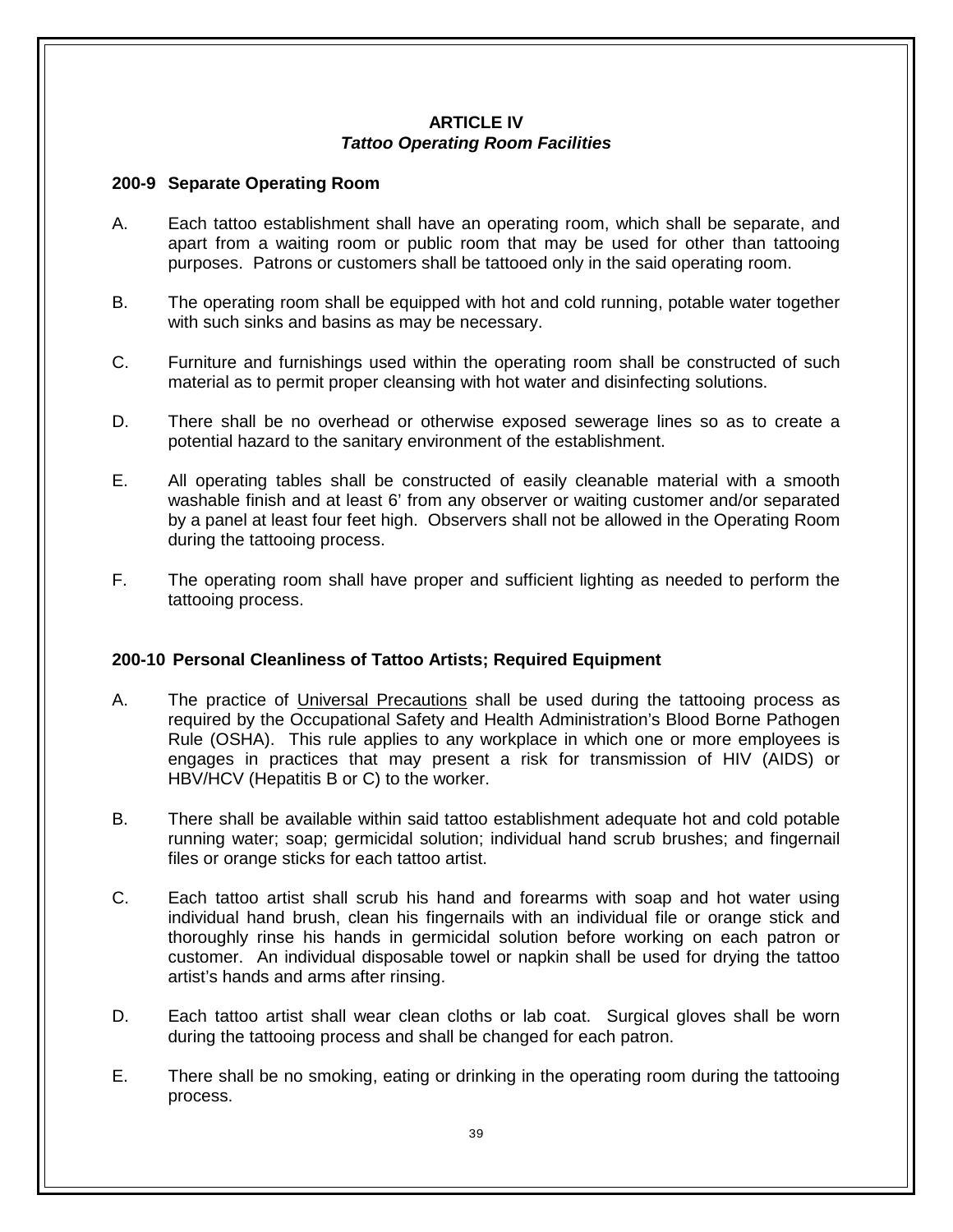F. The following table summarizes the use of disinfectants in the tattooing procedure:

| <b>AGENT</b><br>1. Hypochlorite<br>5.25% bleach | <b>PREPARATION</b><br>Make up daily 1 part bleach<br>to 10 parts water | USES<br>Corrodes metals.<br>Use for<br>disinfection of needles before<br>disposal. Excellent for other<br>materials. |  |
|-------------------------------------------------|------------------------------------------------------------------------|----------------------------------------------------------------------------------------------------------------------|--|
| 2. Glutaraldehyde<br>(Cidex)                    | weekly<br>using<br>Make up<br>activator; do not dilute                 | pigment capsules,<br>Use for<br>motors & damp wiping.                                                                |  |
| 3. 70% spirit/alcohol                           | Do not dilute.                                                         | Skin, table tops, metals.                                                                                            |  |
| 4. Clear Phenolics<br>(Hycolin)                 | Make up daily.                                                         | Table tops, damp wiping motors.                                                                                      |  |
|                                                 |                                                                        |                                                                                                                      |  |

The Local Health Officer may approve solutions of proven equivalence. All products shall be used according to label requirements and have EPA approval.

## **ARTICLE V** *Required Equipment*

## **200-11 Storage of Tattooing Equipment & Material**

- A. The needle bar and tubes shall be cleaned by use of an ultrasonic cleaner prior to sterilization. Immersion time for all equipment shall be at least 5 minutes. Ultrasonic cleaning tank detergent shall be changed daily. The tank shall be scrubbed thoroughly with isopropyl alcohol between detergent changes.
- B. Any licensed establishment shall have an autoclave on site for the sterilization of rods, needles, tubes, needle bars and other instruments used in the process.
- C. Instruments used in tattooing, such as needle bars, grips and tubes, shall be sterilized before use on each customer. Autoclaving shall be done under 15 pounds of pressure for 15 minutes at 126ºC or for 20 minutes at 121ºC. Instrument sterilization bags shall have autoclave indicator tape and shall be dated.
- D. With autoclaving being the method of sterilization, all tubes, grips and needle bars shall be left in the wrappers used during the autoclaving process until use. All packaged, sterilized items shall be autoclaved again if not used after 30 days.
- E. Boiling is not an approved method of sterilization.
- F. Only single use, disposable needles shall be used. Tattoo needles shall not be reused.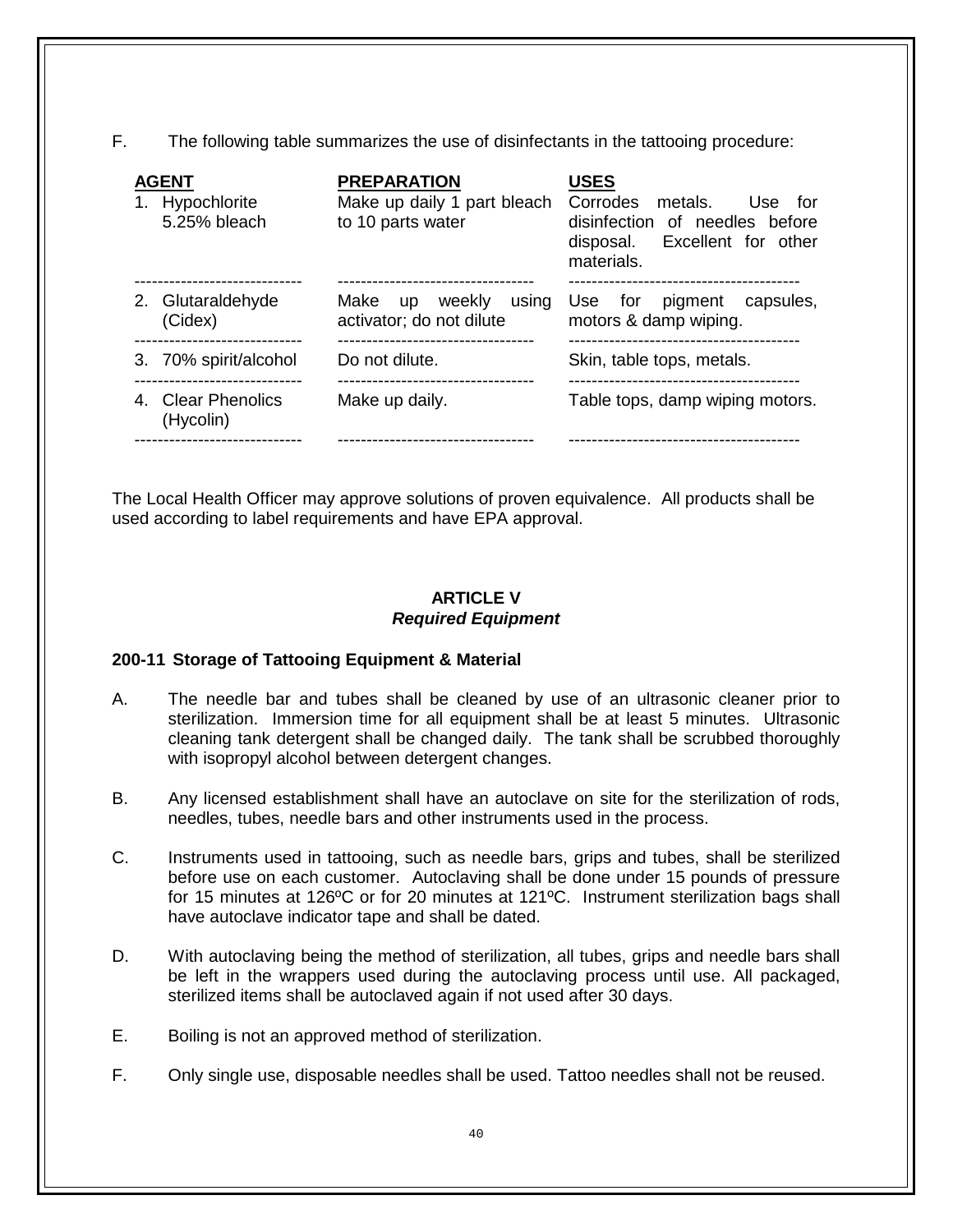- G. Under no circumstance shall any instrument to be sterilized be coated with petrolatum, lubricating jelly, glycerine, oil or grease before being sterilized.
- H. The "Tubes" (holders for the stainless steel needle bars) shall also be sterilized together with other instruments used.
- I. The "motors" or frames cannot be sterilized and they must be damp-wiped with 70% alcohol or with freshly made 1.5% solution of clean and soluble phenolic (carbolic acid) or with activated aqueous gluteraldehyde (e.g. Cidex). The use of a "poly" barrier or other type of engineered barrier shall be in place between the "motors" or frames and the patron to protect against cross-contamination.

## **200-12 Floors, Walls & Ceilings**

A. The floor of the operating room of the tattoo establishment shall be impervious material and shall be, at all times, maintained in a clean condition. The walls and ceiling of the operating room shall be a light color, shall be maintained in good repair without flaking or chipping, and shall be of such material as to permit cleansing.

#### **200-13 Disposition of Waste Material**

- A. The tattoo establishment shall have proper facilities for the disposition of biomedical waste material as now defined by State or Federal regulations and as subsequently defined. A contract with an approved, licensed bio-medical waste company is required and a copy of such contract shall be required at time of licensing.
- **B.** Sufficient toilet, urinal and hand washing facilities shall be accessible to customers, operators and artists within the tattoo establishment or the building in which said tattoo establishment is located.

## **ARTICLE VI** *Tattooing Procedure*

#### **200-14 Preparation of area to be tattooed**

- A. When it is necessary to shave the area to be tattooed, a new disposable razor for each patron shall be used. The common use of shaving mugs and shaving brushes is prohibited.
- B. After shaving the area to be tattooed, or if the area does not need to be shaved, the site of the tattoo shall be cleaned with soap and hot water, rinsed with clean water and germicidal solution applied in a sanitary manner before the design is placed on the skin. Only sterile individual towels and gauze shall be used in preparing the site to be tattooed. These dressings shall be properly disposed of after use on each patron.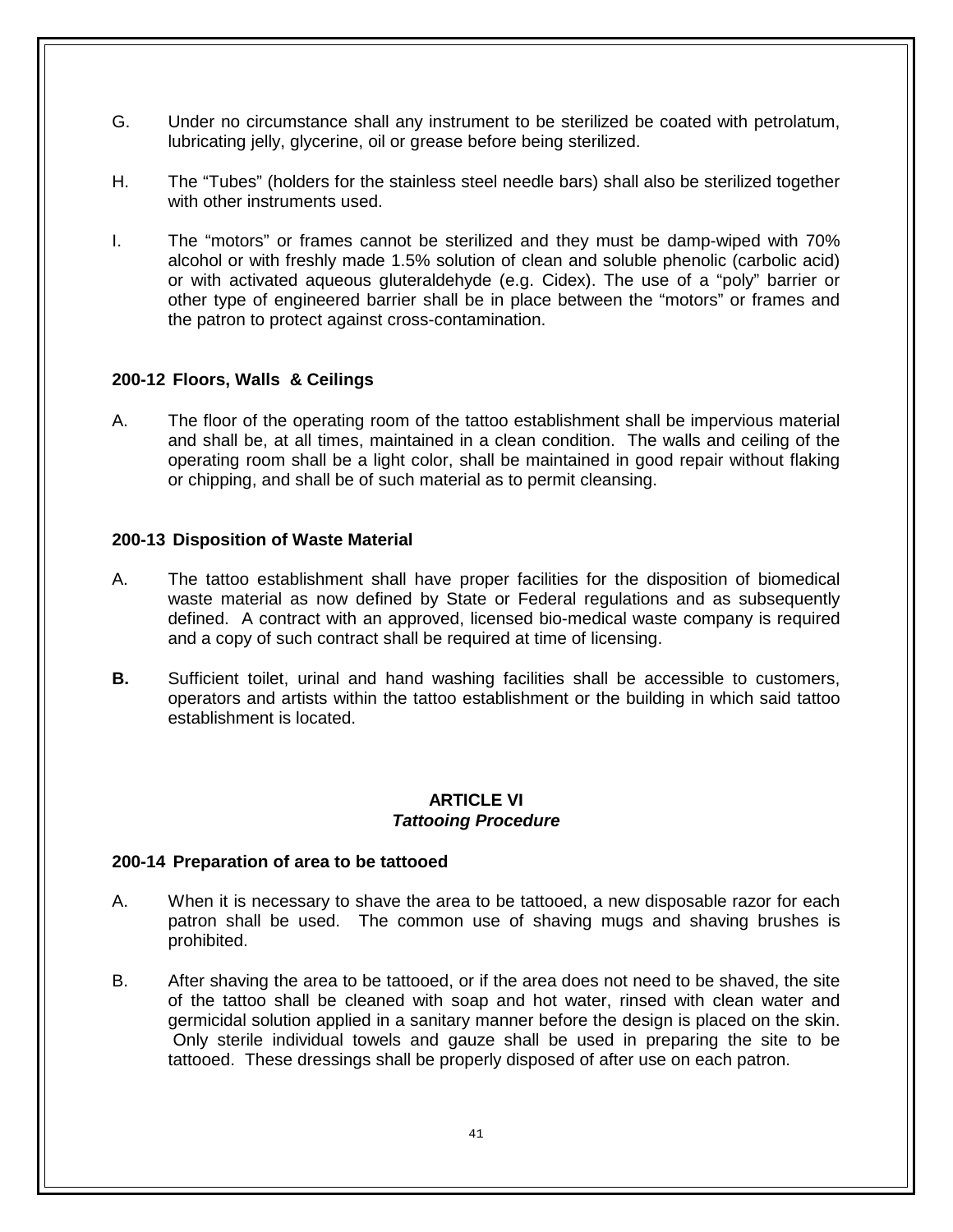- C. If Vaseline or other jellies are applied, it shall be done with a sterile swab or sterile spatula for the use of each patron. Unused portions of jellies remaining from service on a patron shall be discarded.
- D. Alum or any material used to stop the flow of blood must be used only in the form of a powder or liquid and applied only with sterile gauze or sterile absorbent cotton.

## **200-15 Stencil for transferring design**

If the stencil for transferring the design to the skin is not disposable, it shall be thoroughly cleaned and rinsed in a germicidal solution approved by the local Health Department following each use and shall be maintained in a clean, sanitary condition.

#### **200-16 Tattooing Process**

- A. A sterile set of needles shall be used for each patron. The open end of the needle tube of the tattooing machine shall be cleaned and sterilized after each use. The use of disinfectants does not constitute an approved sterilization method.
- B. Single service or individual containers of dye or ink shall be used for each patron and any remaining ink or dye in the container following the procedure shall be discarded.
- C. Single use containers shall be disinfected prior to use.
- D. Excess dye applied to the skin shall be removed with individual sterile gauze pads or sterile cotton only. The area tattooed shall then be allowed to dry and the entire site covered with a piece of sterile gauze only, which may then be covered with a piece of dressing and fastened with adhesive. Only approved surgical dressing and tape shall be used on patrons. The use of paper napkins, other materials and mastic tape for dressing is prohibited.

#### **200-17 Tattooing Restrictions**

- A. No tattooing shall be done on any person who is under the obvious influence of alcohol or other drugs.
- B. No tattooing shall be done on any person under the age of 18 (Per NH RSA 639:3 II). A person under the age of 18 with a tattoo is Prima Facie evidence that this section has been violated and that the proper identification process did not occur.
- C. No tattooing shall be done above the neck, below the ankles, below the wrists or on the genitalia.
- D. No tattooing shall be done on any skin surface that has a rash, pimples, boils, infections or unhealthy skin conditions.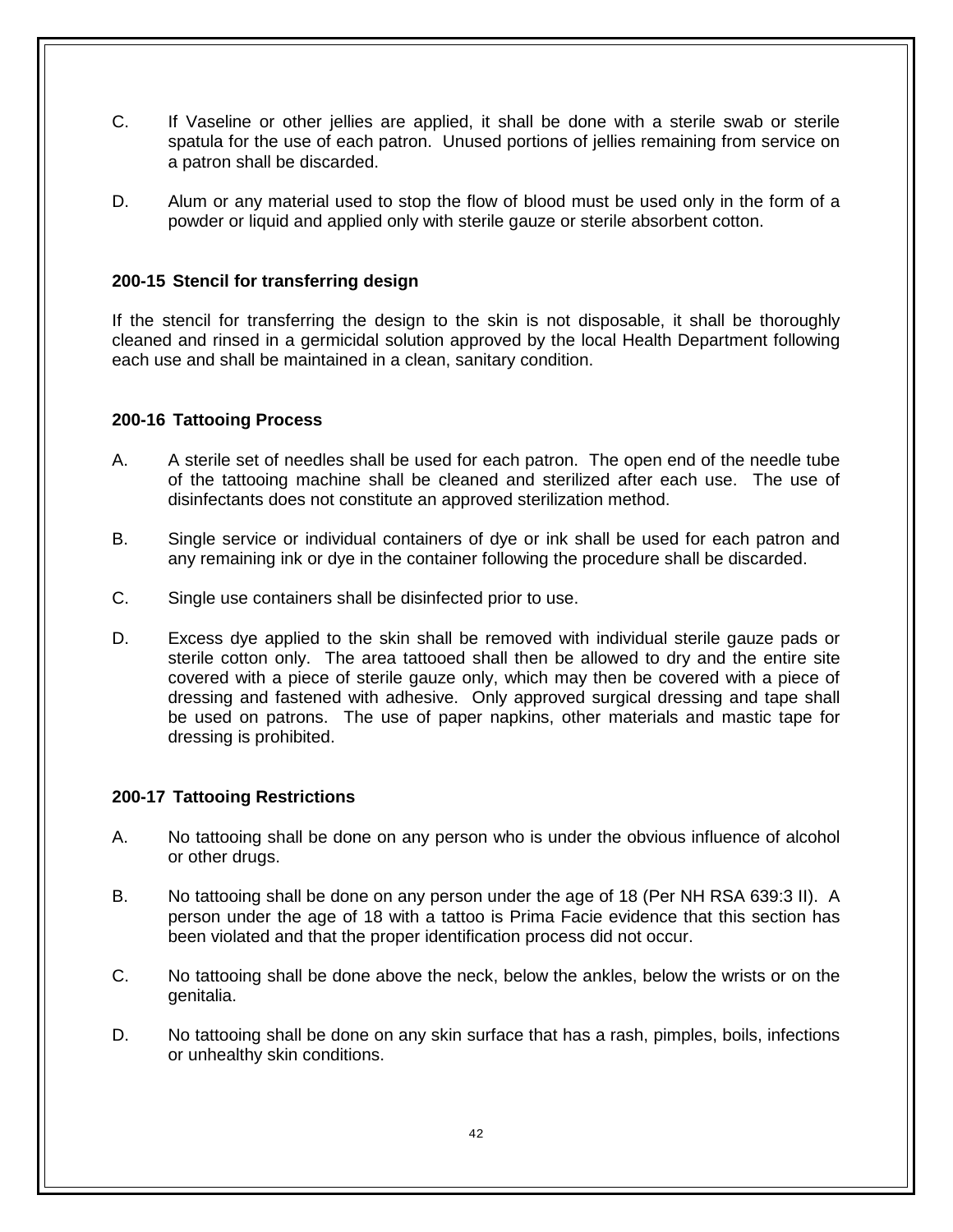- E. No skin area shall be penetrated, abraded or treated with chemicals for the purpose of removing, camouflaging or altering any blemish, birthmark, scar or previous tattoo.
- F. Medical history records obtained earlier shall be checked and updated and anyone giving a history of jaundice, hepatitis, HIV infection or other infectious or communicable diseases shall not be tattooed.

## **200-18 Equipment After-Care**

- A. After each customer is tattooed, the needle bars must be disengaged, with the tubes, from the machine and placed in an autoclave dish. At the end of the session, the needles are "burned off" by flaming from the point to the soldered junction and disposed of properly. The needle bars must be cleaned ultrasonically, as before, and then resterilized. Ultrasonic treatment alone is not effective. All used needles shall be disinfected before discarding. Used needles must be placed in a fresh solution of hypochlorite for thirty (30) minutes before disposal.
- B. The pigment capsules must be disposed of after each customer.
- C. Capsule holders and forceps must be sterilized between sessions.
- D. Holding tubes for motors must be sterilized between sessions.

#### **200-19 Infection Control**

- A. Written instructions, approved by the Health Officer, shall be given to each patron or customer on the care of the tattooed site to prevent infection after each tattooing. A copy of these instructions shall also be posted in a conspicuous place in the tattoo establishment, clearly visible to the person being tattooed.
- B. All infections resulting from the practice of tattooing which become known to the operator(s), owner(s) and/or artist(s) shall be reported to the Health Officer by the owner of the tattoo establishment.

#### **ARTICLE VII** *Tattoo Establishment Noncompliance*

#### **200-20 Suspension of License**

A. Any tattoo establishment licensed to operate in the Town of Atkinson and found to be in procedural noncompliance of any of the requirements of this chapter may have their license suspended by the Health Officer or his/her duly appointed agent at the time of inspection. Re-instatement shall occur following compliance and re-inspection.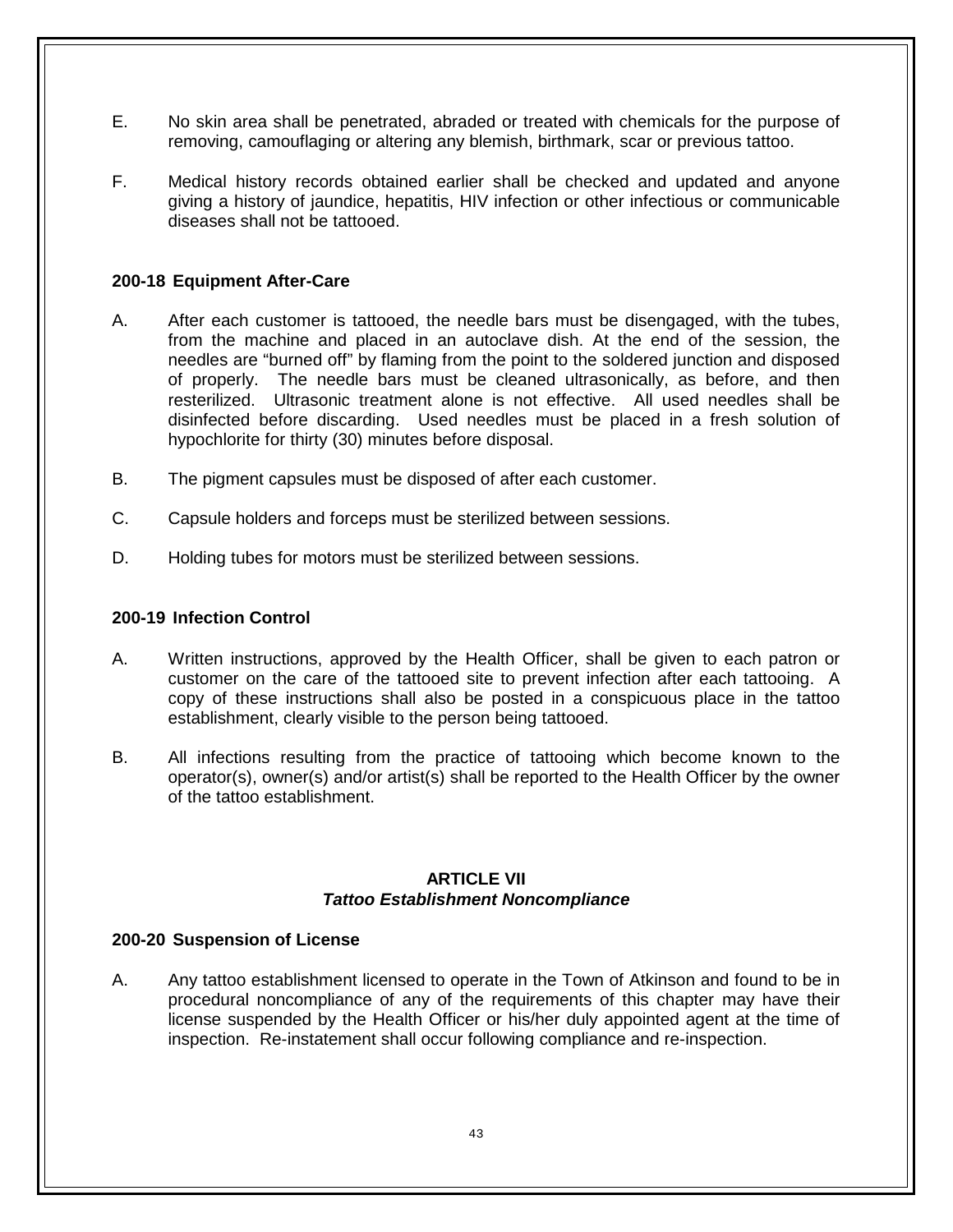#### **200-21 Penalty for Non-Compliance**

- A. Any offense involving the tattooing of a minor shall result in a license suspension for a period of at least 7 business days in addition to facing any applicable court action and fines. The Health Officer and/or Police Chief may recommend, to the Board of Health, permanent revocation for repeated, subsequent offenses.
- B. A first offense suspension, for issues other than the tattooing of minors, shall be for a period of at least 48 hours or until such time as the health and procedural issues of noncompliance are brought into compliance. A re-inspection fee of \$50 shall be charged individually to all artists involved in the issues of noncompliance. The Health Officer may recommend, to the Board of Health, a permanent revocation for repeated, subsequent offenses.
- C. Any licensed tattoo establishment found to be in noncompliance of this chapter and not operating under the intent of this chapter shall have their license permanently suspended. Such suspensions may be made by the Health Officer, the Police Chief or their duly appointed agent(s) and/or per order of the Board of Health and shall be the result of documentation of such noncompliance.
- D. Appeals from administrative decisions to revoke or to suspend a license(s) shall be made in writing within 10 days to the Board of Health with a request for a public hearing. The revocation/suspension shall be stayed pending a public hearing on the matter and final ruling by the Board of Health.
- E. Anyone operating a tattoo establishment in an unapproved zoning site shall face court action and fines as allowable under NH RSA 676:17 for each day that such violation continues after the violator has received written notice from the municipality that he/she is in violation.
- F. Anyone found to be operating an unlicensed tattoo establishment in the Town of Atkinson shall face court action and fines as allowable under NH RSA 31:39 III per offense. The establishment shall remain closed until all requirements of this chapter are in compliance and a license has been issued.

Approved by the Board of Selectmen of the Town of Atkinson, NH, on 7/31/2000. Effective 7/31/2000. Recorded by the Town Clerk on 8/14/2000.

**BOARD OF SELECTMEN HEALTH OFFICER**

**TOWN OF ATKINSON TOWN OF ATKINSON**

\_\_\_\_\_\_\_\_\_\_\_\_\_\_\_\_\_\_\_\_\_\_\_\_\_\_\_\_\_\_\_\_\_\_\_\_\_\_\_\_ \_\_\_ \_\_\_\_\_\_\_\_\_\_\_\_\_\_\_\_\_\_\_\_\_\_\_\_\_\_\_\_\_\_\_\_\_\_\_\_\_\_ Barbara L. Stewart, Chairman **Joseph Chamberlain** Joseph Chamberlain

\_\_\_\_\_\_\_\_\_\_\_\_\_\_\_\_\_\_\_\_\_\_\_\_\_\_\_\_\_\_\_\_\_\_\_\_\_\_\_\_\_

Michael C. Turell

\_\_\_\_\_\_\_\_\_\_\_\_\_\_\_\_\_\_\_\_\_\_\_\_\_\_\_\_\_\_\_\_\_\_\_\_\_\_\_\_\_ Joseph A. DeRosa G:\Policies\Town Ordinances\Town Ordinances.doc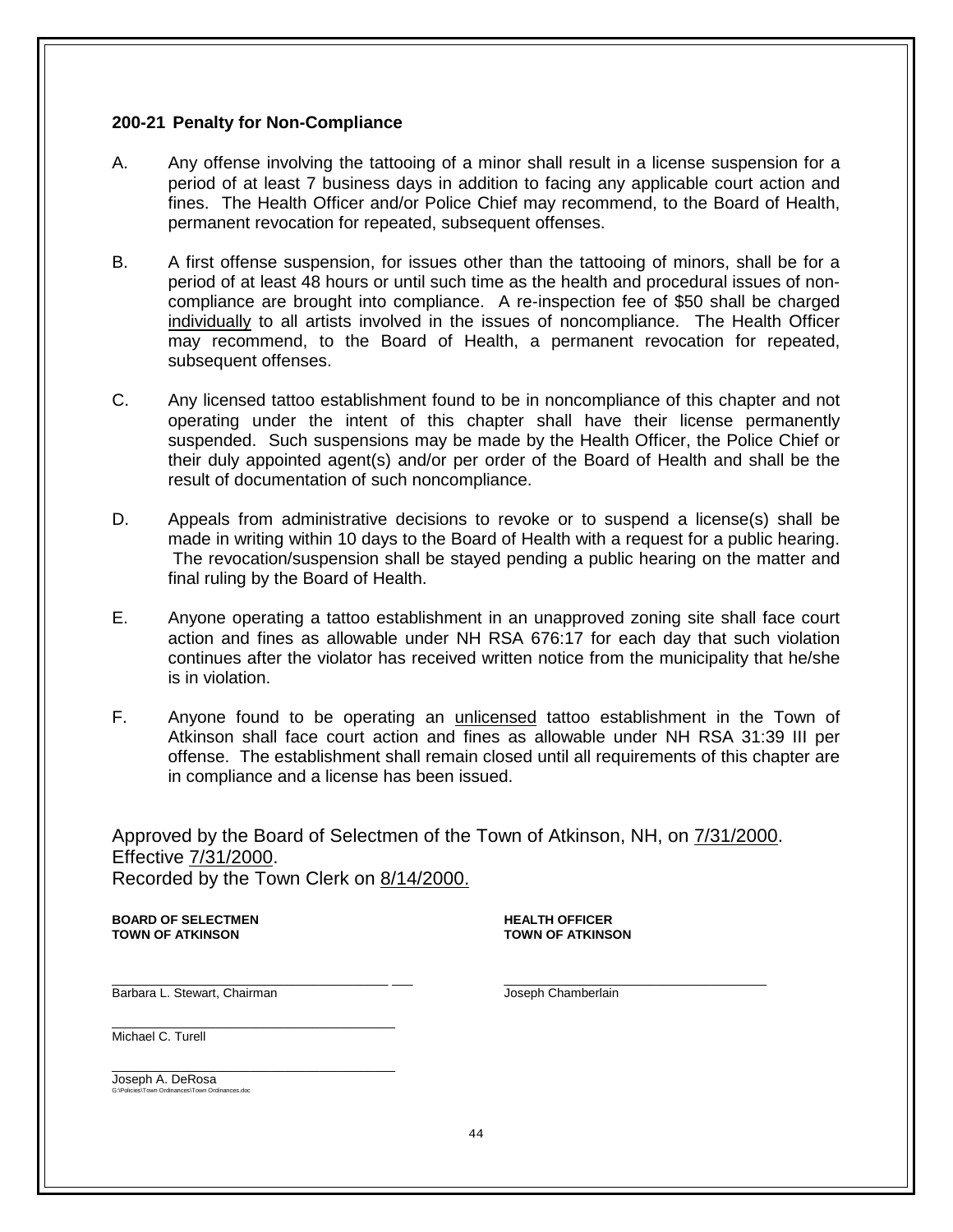## **Trash Adopted March 9, 1926 Amended June 5, 2000**

If any person or persons shall place, leave, or cause to be left, in or near a highway, street, alley or public place, any garbage, tin cans, glassware or other refuse material, such person or persons shall be fined no less than \$250.00 and no more than \$1,000.00. The Board of Selectmen shall determine the fine.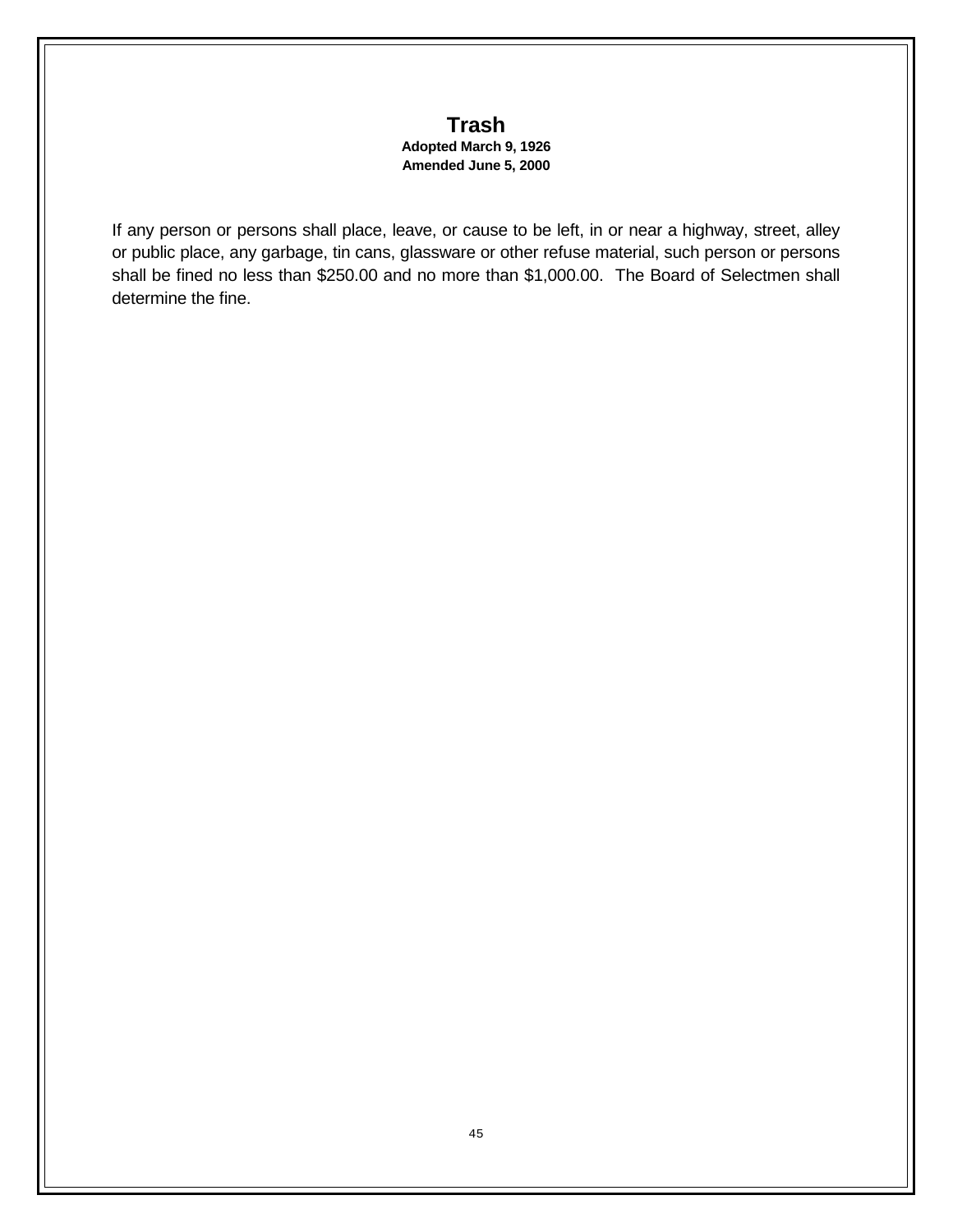# **Installation of Underground Tanks**

**Adopted March 17, 1984 Amended March 16, 1996**

## **I. Petroleum Products**

As of March 17, 1984, it is unlawful to place underground any metal tank for the purpose of storing petroleum products within the Town of Atkinson, New Hampshire.

It is permissible to place underground a fiberglass tank for the purpose of storing petroleum products or other non-corroding type tank as approved by the Fire Chief or his representative.

Only such fiberglass or other non-corroding type tanks complying with the construction provision of standard No. 58 or Standard No. 31 shall be buried underground.

- 1. Evacuation for underground tanks shall be made with due care to avoid undermining of foundations of existing structures.
- 2. The distance from any part of a tank storing fuel oil to the nearest wall of any basement, pit, or property line shall not be less than one (1) foot.
- 3. An underground tank shall be set on a firm foundation and surrounded with at least six (6) inches of non-corrosive inert material such as clean sand well tamped in place. A tank shall be covered with a minimum of two (2) feet of earth, or shall be covered with no less than one (1) foot of earth on top of which shall be placed a slab of reinforced concrete not less than four (4) inches think. When underground tanks are subjected to traffic, additional protection is necessary.
- 4. Corrosion protection for the associated buried piping shall be provided by one or more of the following methods:
	- (a) use of protective coatings or wrappings
	- (b) cathodic protection
	- (c) corrosion resistant materials of construction.
- 5. Underground tanks shall be equipped with an open vent or an automatically operated vent, arranged to discharge to the open air. Vent openings and vent pipes shall be of ample size to present abnormal pressure in the tank during filling, but not smaller than the pipe size specified in Table l.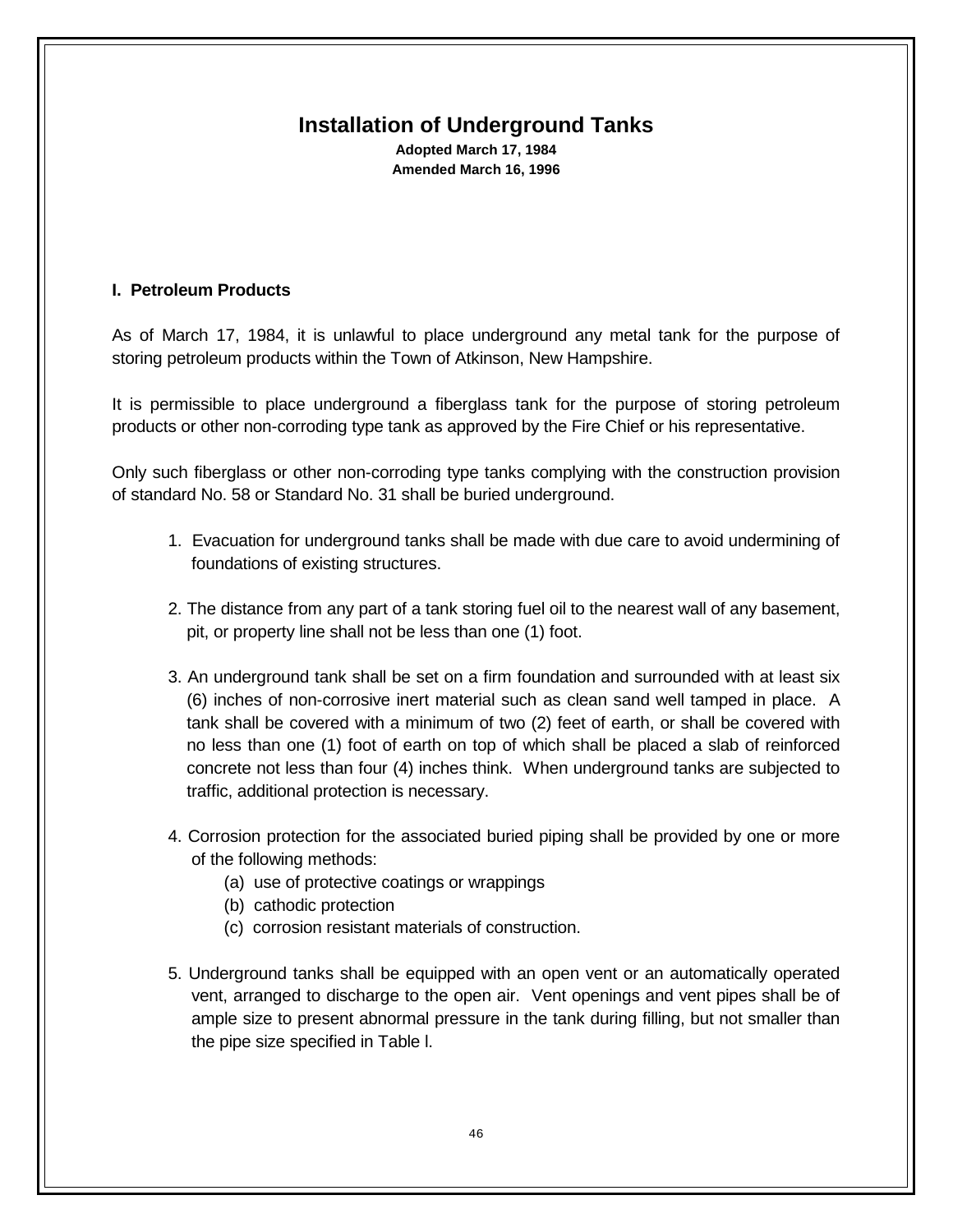## **II. Propane Gas**

Underground propane gas tanks may be installed within the Town of Atkinson under the following conditions:

- 1. Underground LP Gas systems must be designed and installed in accordance with the provisions of NFPA 58, Standard for The Storage and Handling of Liquefied Gases; NFPA 54, National Fuel Gas Code; BOCA, National Fire Prevention Code, and all applicable state, provincial and local codes and regulations covering these installations, specifically including RSA 146-C.
- 2. An underground tank shall be set on a fire foundation; i.e., poured concrete pad. All tanks must be anchored to the concrete foundation using appropriate methods; i.e., plastic covering wrapped around tie downs.
- 3. Clean sand (no rocks) shall be used to back fill around the tank and gas lines to the building foundation.
- 4. Marking tape shall be installed below ground level, approximately one foot above buried gas lines, for warning purposes.
- 5. A manual shut-off shall be installed on gas lines, to be located at the side of the building nearest the location of the buried bas tank.
- 6. Two (2) anode bags shall be installed with any buried tank over 500 gallons; one anode bag with any buried tank of 500 gallons or less. (Anode bags shall be spot welded to tank, and located at the lowest point in tank hole.)
- 7. Each tank installation will be marked with a three-foot column above grade, placed close to the center of the buried tank and painted yellow. This column shall be permanent in nature and have a minimum diameter of one inch (1").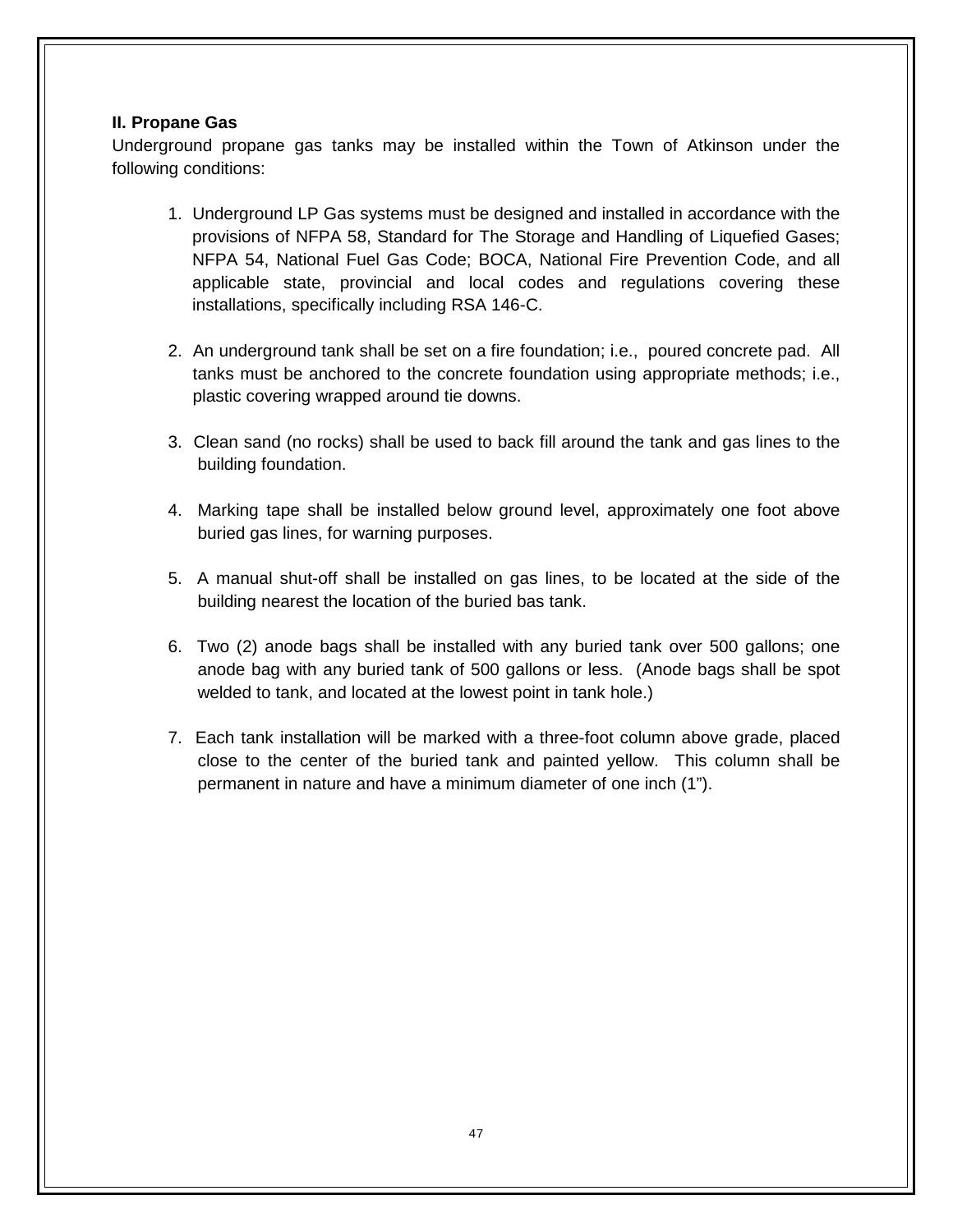# **Water Quality**

#### **Adopted March 6, 1976**

WHEREAS, the people of the Town of Atkinson rely on adequate supplies of quality water for domestic and recreational purposes, and

WHEREAS, the continuing health, vitality and economic well-being of the Town and its people depend upon the maintenance of adequate supplies of good quality waters,

NOW THEREFORE, be it resolved by the people at Town Meeting assembled, that the goals of the Water Pollution Control Act Amendment from 1972, being the elimination of the discharge of pollutants into surface waters and the maintenance of water quality which provides for the protection and propagation of fish and wild-life and provides for public health and recreation in and on the water, be adopted as worthy goals for the Town to pursue.

BE IT FURTHER RESOLVED that the officers and agents of the Town be directed to reflect in their actions, the goals of preventing, reducing and eliminating water pollution and that whenever possible, the Town shall guide the development and use of land to restore, preserve and enhance the quality of waters in the Town.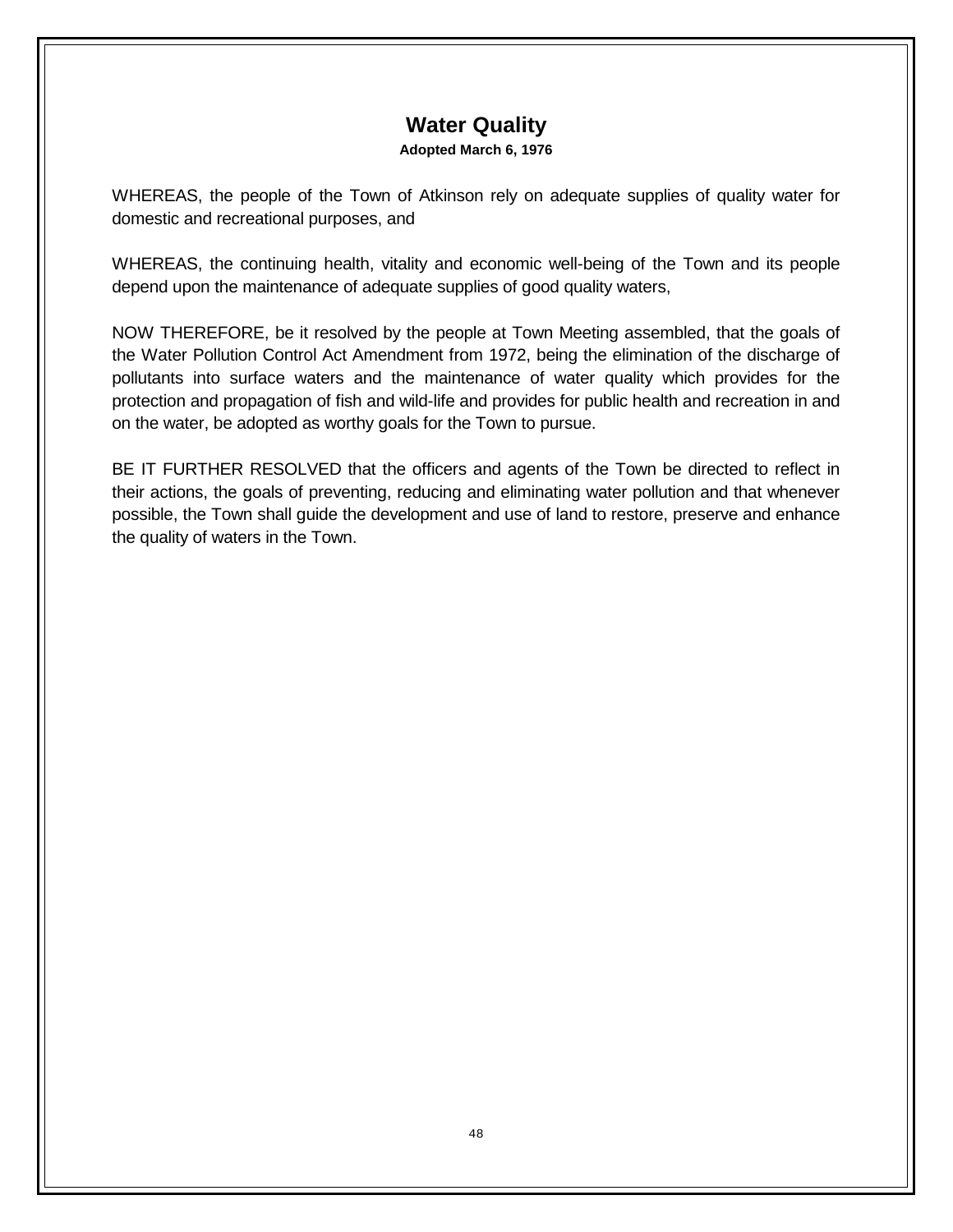# **Winter Parking Ban Ordinance**

**Adopted April 8, 1997**

It shall be unlawful to park any vehicle on any public street or highway in the Town of Atkinson between the hours of 12 midnights and 7:00 a.m. from November first to April first. Further, it shall be unlawful at any time of day to park any vehicle on any street during snow removal operation sin such a manner as to hinder snow removal. Violators will be fined Twenty Dollars (\$20.00) for each occurrence, and said vehicle will be towed and its owner will be responsible for all towing and storage fees.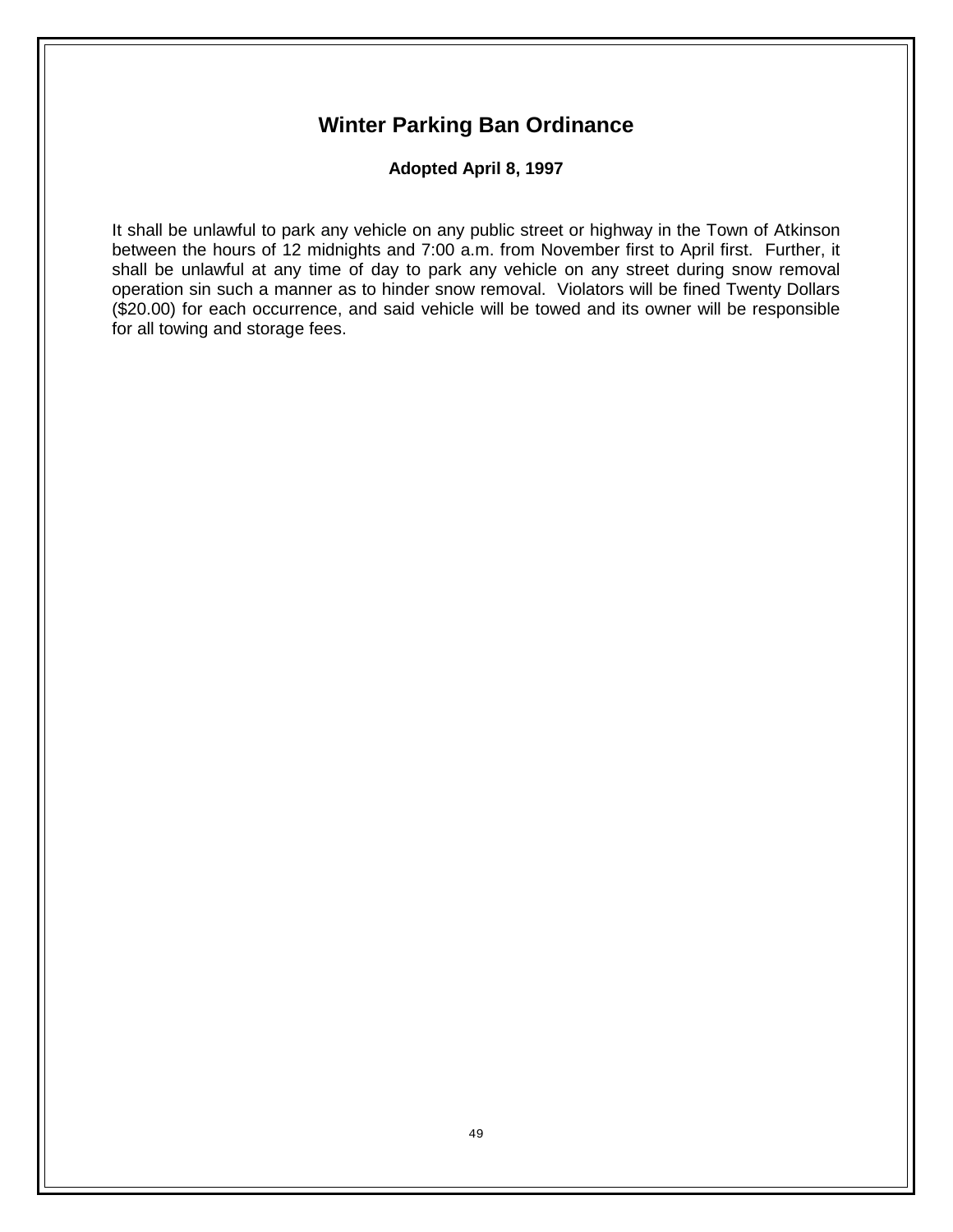# **Street Lights**

When a resident requests a new street light, the Selectmen's Office staff will obtain the resident's name, address, phone number and if possible the numbers on the pole where they would like the street light placed.

Once this information has been received, it will be placed in the Selectmen's designee's folder on the Town Administrator's desk. It will be the responsibility of the Selectmen designee to review the request and to determine if he can approve this request, or if there are extenuating circumstances that would require the request to be reviewed by the Town's Highway Safety Committee.

Adopted: April 7, 2003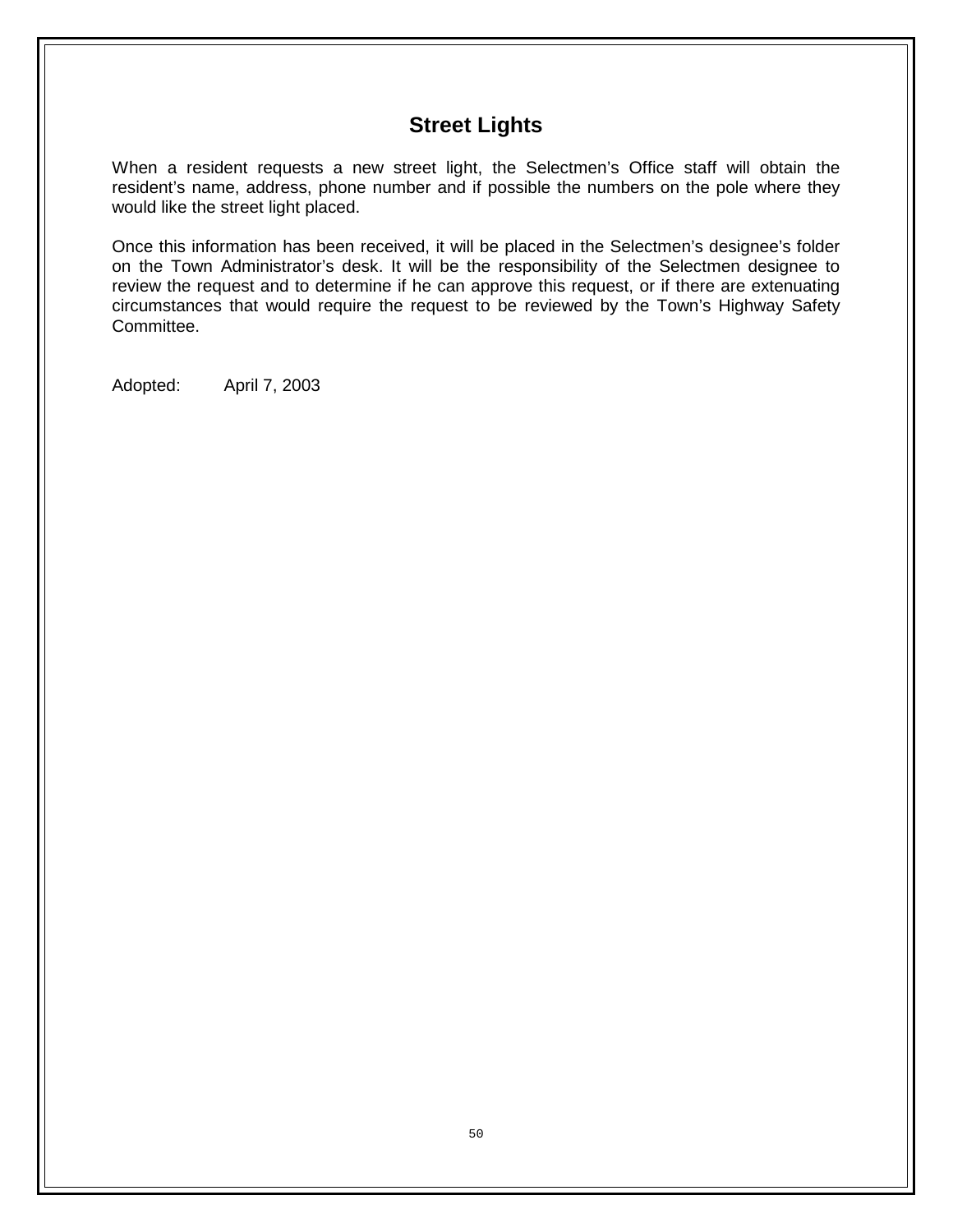## **Conflict of Interest Ordinance**

**Adopted April 8, 1997 Amended March 9, 1999 Amended March 14, 2000 Amended March 13, 2001 Amended March 12, 2002 Amended March 14, 2006 Amended March 13, 2007 Amended March 8, 2011**

#### **Declaration of Policy.**

The proper operation of democratic government requires that public officials and employees be independent, impartial and responsible to the people; that government decisions and policy be made through the proper channels of governmental structure; that public office not be used for personal gain; and that the public have confidence in the integrity of its government members to perform their duties without conflicts between their private interests and those of the citizens they serve. In recognition of these goals, a Conflict of Interest for all town officials and employees is adopted in accordance with RSA 31:39A.

#### **Section I Election of Conflict of Interest Committee**.

A. The town will establish the Conflict of Interest Committee consisting of three (3) persons. For the first year, three at large members, exclusive of elected and appointed town officials, town employees, or relatives of such persons, and contractors or their employees who provide services to the town, shall be appointed by the Town Moderator to serve from July 1, 1997 until the next annual town elections. After the first year, members of the Committee shall be an elected body consisting of three (3) members at large with staggered three-year terms, after the following initial terms are completed:<br>Member at large [one (1) yearl: 1998 to 1999

|  | Member at large [one (1) year]:  | 1998 to 1999 |  |
|--|----------------------------------|--------------|--|
|  | Member at large [two (2) years]: | 1998 to 2000 |  |

Member at large [three (3) years]: 1998 to 2001.

The Committee will be increased by two (2) members and will now consist of five (5) members. The two (2) additional members are to be appointed by the Town Moderator within 30 days of approval of this amendment. They may be appointed to serve until the next annual Town Election, at which time they may be elected to terms of one year and two years respectively. Upon completion of the one year and two year terms they may be elected to three year terms.

B. Should a vacancy in the Committee arise, the remaining members of the Committee will elect a town citizen to serve out the remainder of the term year. At the following annual town elections, a member at large will be voted to serve out the remainder of the term.

C. No member of the Committee shall hold any Town, Federal, State, or County elective or appointed office, board membership, commission membership or trusteeship. No member of the Committee shall be employed full or part time by the Town of Atkinson. Family of elected or appointed town officials, town employees or contractors or their employees who provide services to the town shall not be allowed to serve on the Committee. This does not prevent a member of the Committee from volunteering unpaid services to the town, where no conflict of interest is created.

D. Officers: The Committee will have three officers (Chairman, Vice-Chairman, and Secretary) serving one-year terms. They will be elected annually, by Committee majority, at the first Committee meeting following the annual Town Election. Additional elections will be held, as necessary, to fill officer vacancies.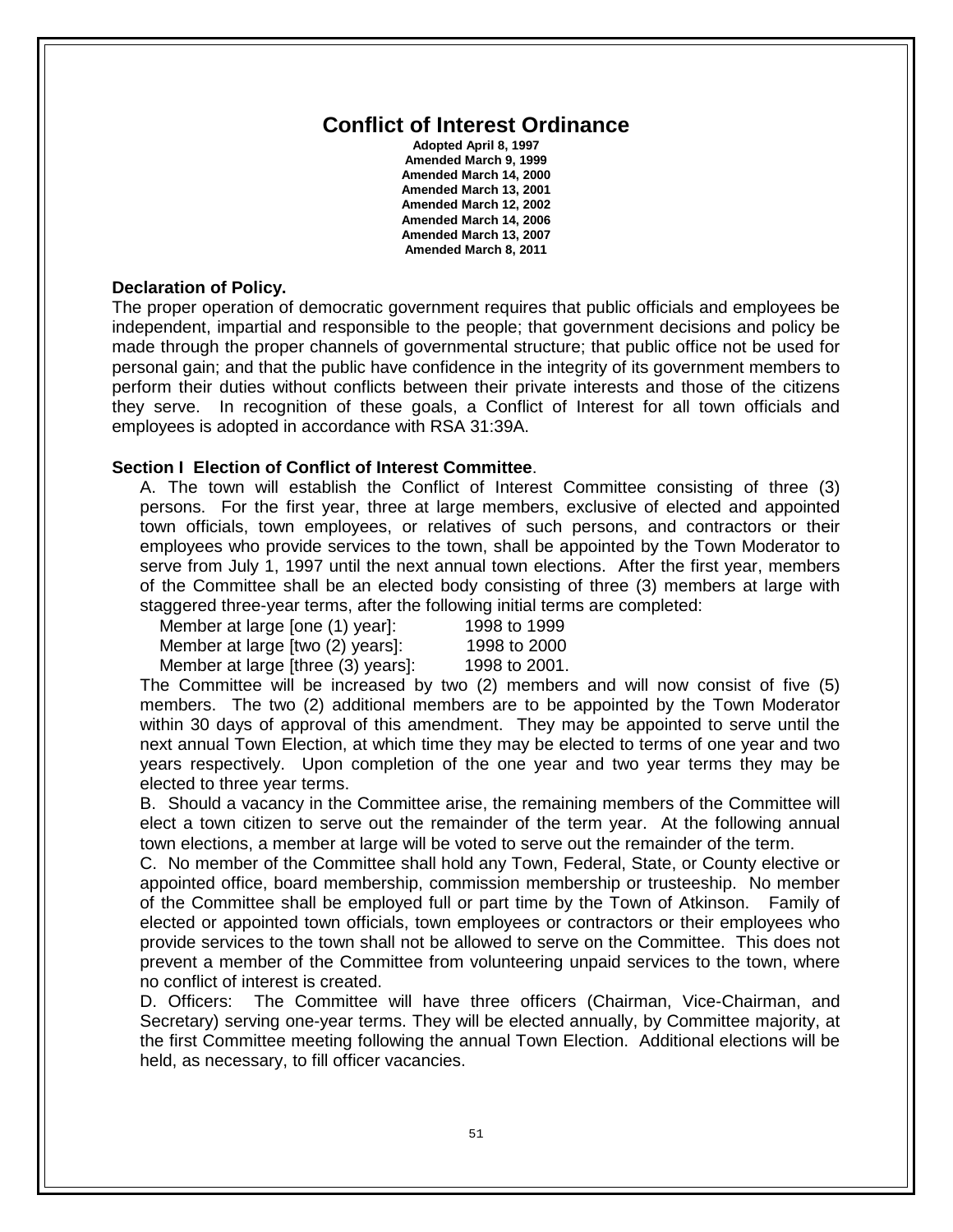**Section II Purpose**. The purpose of this code is to establish guidelines for ethical standards of conduct for all officials and employees by setting forth those acts or actions that are incompatible with the best interests of the Town thereby regulating conflicts of interest or the appearance of conflict; and also requiring disclosure by such officials and employees of private financial or other interest in matters affecting the town that may be or appear to be a conflict of interest.

**Section III Investigatory Power**. The Committee, only after a petition is filed under Section A, Procedures For Inquiries and Alleged Violations may require of any member of town government to appear before it and give such information as it may require in relation to this office, its function and performance. The Committee shall give at least forty-eight (48) hours' written notice of the general scope of the inquiry which is to be made to any person it shall require to appear before it under this section. The Committee, for this purpose, may administer oaths and require the production of evidence.

**Section IV Definitions**. As used in this ordinance, the following terms shall have the meanings indicated:

**BOARD** Any board, committee or commission, permanent or special, established by the Selectmen or New Hampshire law.

**COMPENSATION** Any money, gift, thing of value or economic/financial benefit conferred on or received by any person in return for services rendered or to be rendered by himself or another.

**CONFLICT OF INTEREST** A situation, circumstance, or financial interest which has the potential to cause a private interest to interfere with the proper exercise of a public duty.

**FAMILY** Includes spouse, parents, stepparents, grandparents, children, stepchildren, grandchildren, brothers, stepbrothers, sisters, stepsisters, and in-laws.

**INTEREST** Any legal or equitable ownership or right held directly, or indirectly, jointly, or in part, at any time during the term of office, or within the previous twelve-month period. The specific interests of an official or employee of the town that are subject to this ordinance as being in conflict are as follows:

- A. Ownership or title in a stock, security, investment, certificate, partnership, venture, trust, royalty, lease or other equity, which entitles the owner to business rights or profits.
- B. Creditor entitlement in a note, bond, debenture or other evidence of such entitlement.
- C. Ownership of land within 200 feet of any land being discussed by the town.
- D. Acting as an agent of a person or company in dealings with the town.
- E. A town member acting for the town with a person or company who is an employer of the member, or family, as defined by Section IV. Definitions. Paragraph: Family.

**MEMBER OF TOWN GOVERNMENT** (Also referred to as "member") - Any elected or appointed official, board member or town employee, whether full- or part-time, permanent or temporary, including those employed by the town and paid by federal or state assistance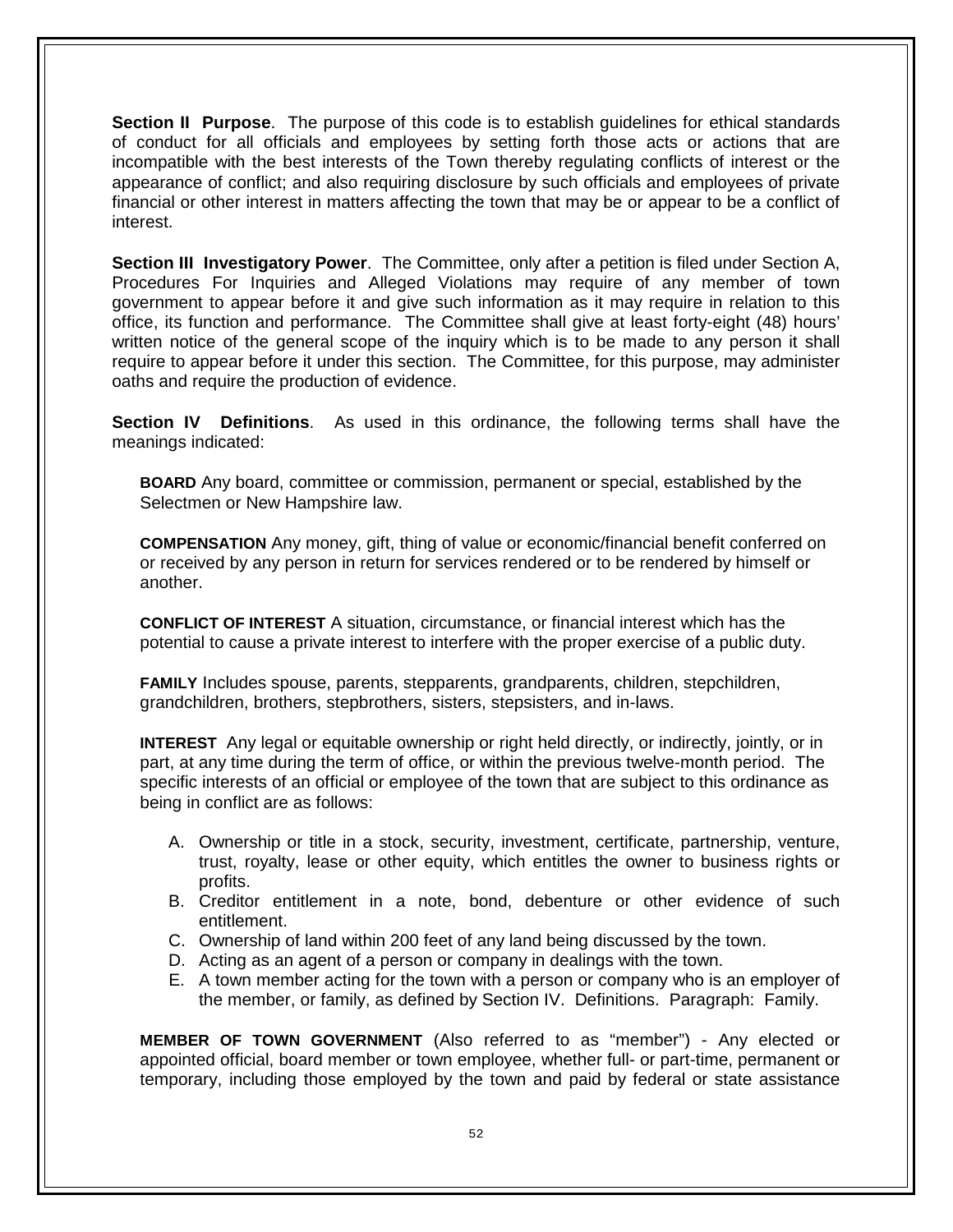programs and including but not limited to all town employees, Selectmen, Budget Committee members, Cable Television Committee members, Checklist Supervisors, Committee members, Conservation Commission members, Rockingham Planning Commission members, Library Trustees, Planning Board members, Recreation Committee members, the Town Clerk/Tax Collector, the Town Moderator, the Treasurer, the Trustees of the Trust Funds, Zoning Board of Adjustment members and members of any other town boards, commissions or committees, including those yet to be established.

**RESPONDENT** A member of town government named in a petition submitted to the Committee as an inquiry or alleging a violation of the Conflict of Interest.

#### **Section V Prohibited Conduct.**

A. Participating in prohibited conduct establishes a Conflict of Interest with the town.It is in violation of this code for any member to:

(1) In his or her official capacity, introduce, discuss, deliberate, approve or vote upon any matter in which he or she or any member of his or her family has an interest known to said member.

(2) Knowingly enter into any discussion, testimony or deliberation without first, publicly and for the record, stating all dealings, interests, relationships and possible conflicts that may exist between said member and his or her family, the principals and the issue under deliberation, as may be known by the member.

(3) Knowingly participate in town business without disclosing all potential conflicts of interest.

(4) Knowingly use town property or labor for personal use.

(5) Knowingly use town property or labor to influence the political cause of any candidate for public office or any political party. Use any proprietary information acquired through or by virtue of his or her official position for his or her financial benefit or for the financial benefit of any other person or business. The foregoing does not apply to information available to the general public.

(6) Otherwise than as provided by law for the proper discharge of his or her official duties, directly or indirectly request or receive any compensation from anyone other than the town in relation to any particular matter in which the town is a party or has a direct and substantial interest.

(7) Otherwise than as provided by law for the proper discharge of his official duties directly promise or offer such compensation as referred to in this code.

(8) Knowingly accept a gift with a value in excess of five dollars (\$5.00), or allow acceptance of such a gift by a family member from any individual, group or corporation knowingly dealing with an area of town government in which the member has an interest or jurisdiction. The foregoing does not apply to gifts from family members.

(9) Knowingly give false information concerning dealings, interests, relationships and possible conflicts to the various supervisors, boards, commission and committees and the Selectmen.

(10) Knowingly fail to cooperate with the Committee or other investigating authority in the investigation of any complaint alleging a violation of the tenets of this code.

(11) Knowingly sign a purchase order where there is a prior or present financial interest with the vendor(s).

B. No elected or appointed officer or employee, whose salary is paid in whole or in part from the town treasury shall appear in his official capacity on behalf of a private interest before any town board. Selectmen, however, may appear without compensation on behalf of constituents or in the performance of public or civic obligations.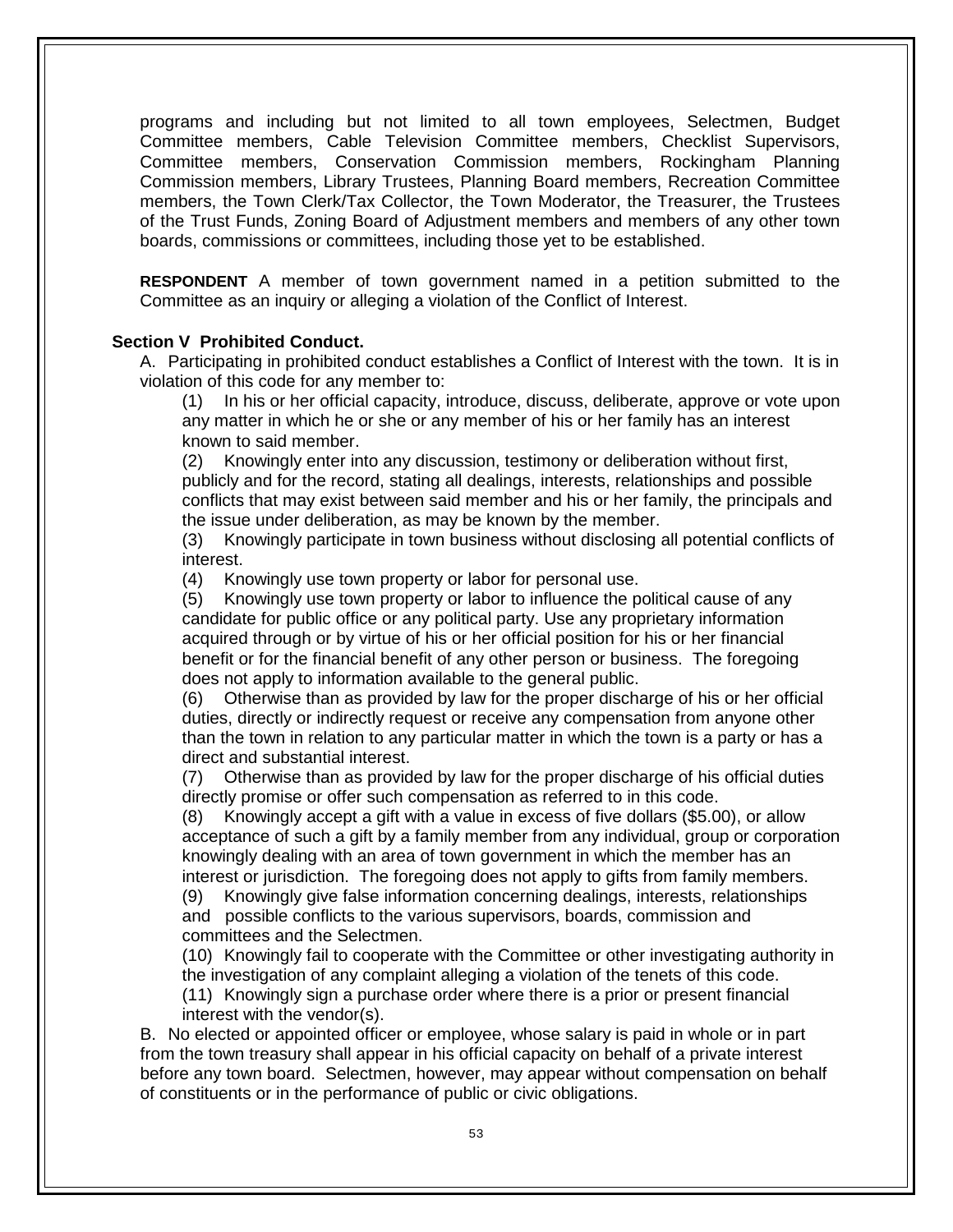C. No elected or appointed official or employee whose salary is paid in whole or in part from the town treasury shall represent private interests, other than his or her own, in any actions or proceedings against the interest of the town in any litigation to which the town is a party.

D. No town official or employee shall claim to act on behalf on the Selectmen, boards or departments without prior authorization from said body or department.

#### **Section VI Exclusions**.

A. The prohibition against gifts or favors shall not apply to an occasional non-financial gift, insignificant in value, or an award publicly presented in recognition of public service or any gift which would have been offered or given to him or her if he or she was not a member. Unsolicited advertising or promotional items or materials of nominal intrinsic value such as pens and calendars. It shall not be a violation for elected members to accept donations for the express purpose of financing a political campaign, provided that such contributions are reported in accordance with all local, state and federal laws pertaining to such donations or services and/or financial value.

B. The mere purchase of goods or non-professional services (services from other than attorneys, engineers, architects and surveyors) from a person or business in the ordinary course of that person's or business's retail or service business shall not prevent a member from introducing, discussing, approving or voting upon a matter which relates to that person or business.

C. Those actions taken as part of the legislative process of making a law or laws which affect the community in general are exempt from the provisions herein. Legislative actions concerning the granting of specific contract awards and/or actions designed to benefit one (1) identified or identifiable individual specific group of individuals are not exempt.

D. Nothing in this ordinance shall prevent political candidates or parties from holding public meetings in town buildings, or prevent members from exercising and carrying out the responsibilities and obligations of their office or position of employment.

#### **Section VII Procedures for Inquiries and Alleged Violations.**

A. Any person or group may petition the Committee to make a ruling on a situation which may or may not constitute a conflict of interest. The petition must be submitted to the Committee within one year after the alleged violation has occurred.

(1) A petition must be in writing, signed and dated and include the name and address of each petitioner. Business owners submitting a petition must also include the name and address of the business. The petition must be placed in a sealed envelope marked "Conflict of Interest Committee".

(2) The petition must be mailed to: "Conflict of Interest Committee, P.O. Box 450, Atkinson, NH 03811". The original petition shall remain on file in the Town Hall, under the exclusive control of the Committee.

(3) The person submitting the request for information or the petition of alleged Conflict of Interest must complete a Petitioner Information Form.

B. The Committee will first review the inquiry or alleged violation and determine if it is within the jurisdiction of the Committee's authority. If the petition is found to be within the Committee's jurisdiction, the Committee will proceed with an investigation and hearing if deemed necessary.

C. After review, evaluation, and appropriate investigation the Committee shall, within thirty (30) days of the petition having been taken up by the Committee, make a finding on the inquiry or alleged violation. If necessary, the Committee may vote to extend its investigatory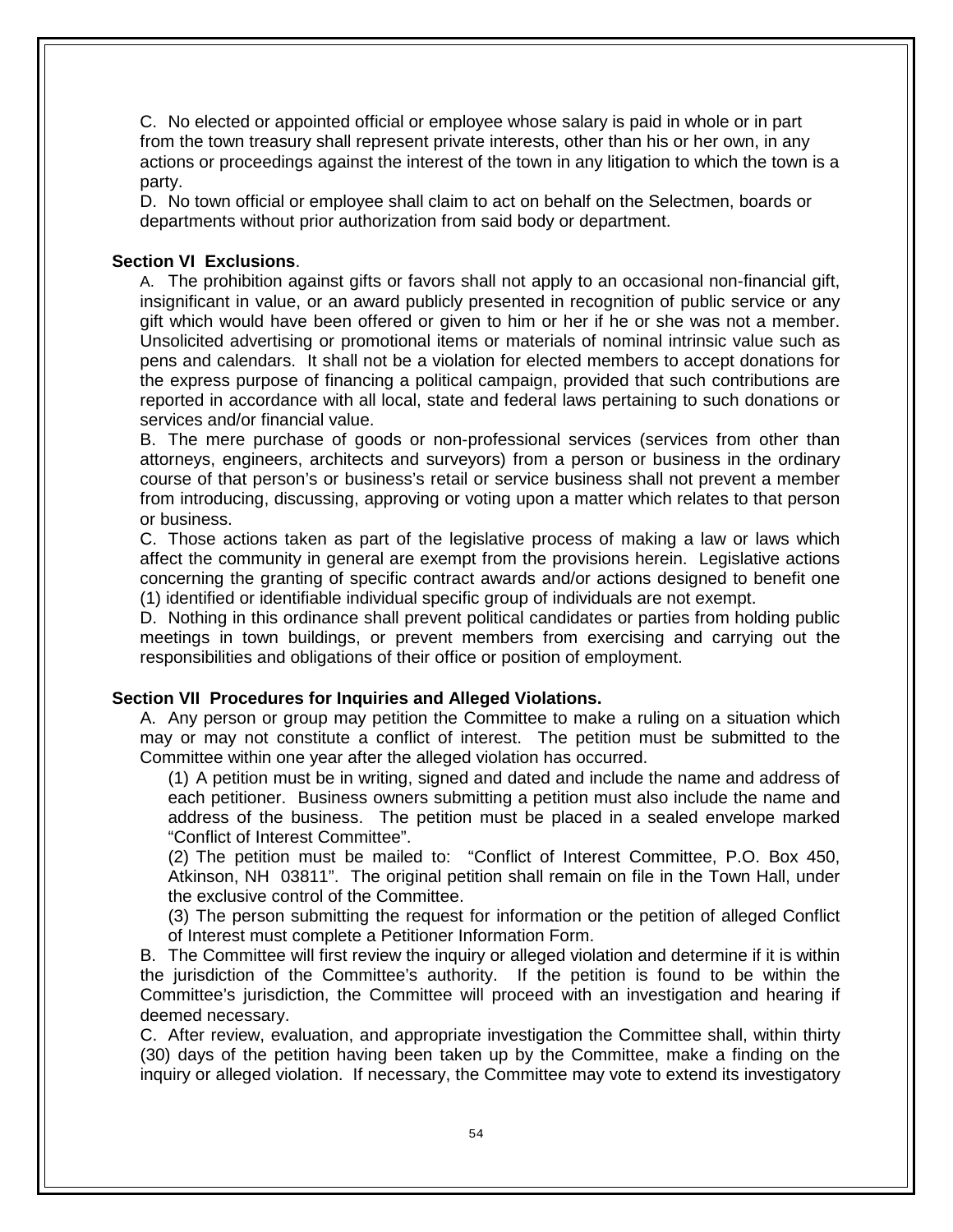period up to a maximum of ninety (90) days from when the matter is first presented to the Committee as an agenda item.

D. Pursuant to RSA 31:39a, violating this code shall be grounds for recommending disciplinary action to be taken by the Board of Selectmen if found by the majority vote of the Committee.

E. Findings as to employees shall be forwarded to the respondent and Selectmen for appropriate action in accordance with applicable personnel policies and procedures and union contract requirements. Findings shall include supporting arguments.

F. Findings as to elected and appointed members (excluding town employees) shall be forwarded to the respondent and Selectmen with a recommendation for removal or censure, if appropriate. Findings shall include supporting arguments. The Selectmen shall have authority to order removal of or censure said elected or appointed members.

 G. The Selectmen shall have forty-five (45) days from the date a finding is submitted to the appropriate office to act on the Committee decision.

 H. If the Selectmen determine, by a majority vote, that removal is warranted, the elected or appointed member shall be given the opportunity to resign. If said member chooses not to resign, a petition to remove shall be filed with the Superior Court.

 I. Any member alleged to have violated this code is entitled to a public hearing, with notice posted in two (2) public places seven (7) days prior thereto. When appearing before the Committee, said member may call witnesses on his or her behalf and may retain representation by legal counsel at his or her own expense if he or she so chooses.

J. Nothing in this code shall be construed to prohibit any person from petitioning the Superior Court to remove a member of government on the ground that the violation in question warrants removal.

K. A respondent may request that the Committee make a ruling on any petition that is withdrawn or invalidated. If such a request is made, the Committee shall complete an investigation pursuant to the procedures described herein.

#### **Section VIII. Distribution of Conflict of Interest Ordinance**.

A. Each member and employee, as defined in Section IV. Definitions shall be furnished with a copy of this Conflict of Interest Ordinance including amendments and changes prior to assuming their respective duties of office or employment. Copies of the Conflict of Interest, amendments and changes can be obtained from the Town Clerks Office.

B. Failure to be furnished or obtain a copy of the Conflict of Interest Ordinance with amendments and changes shall not be grounds for relief from observing and compliance with the ordinance, amendments, and changes.

**Exemption period.** Any member elected, appointed or engaged before July 1, 1997, shall be exempt from the provisions of this ordinance for a period of thirty-one (31) days.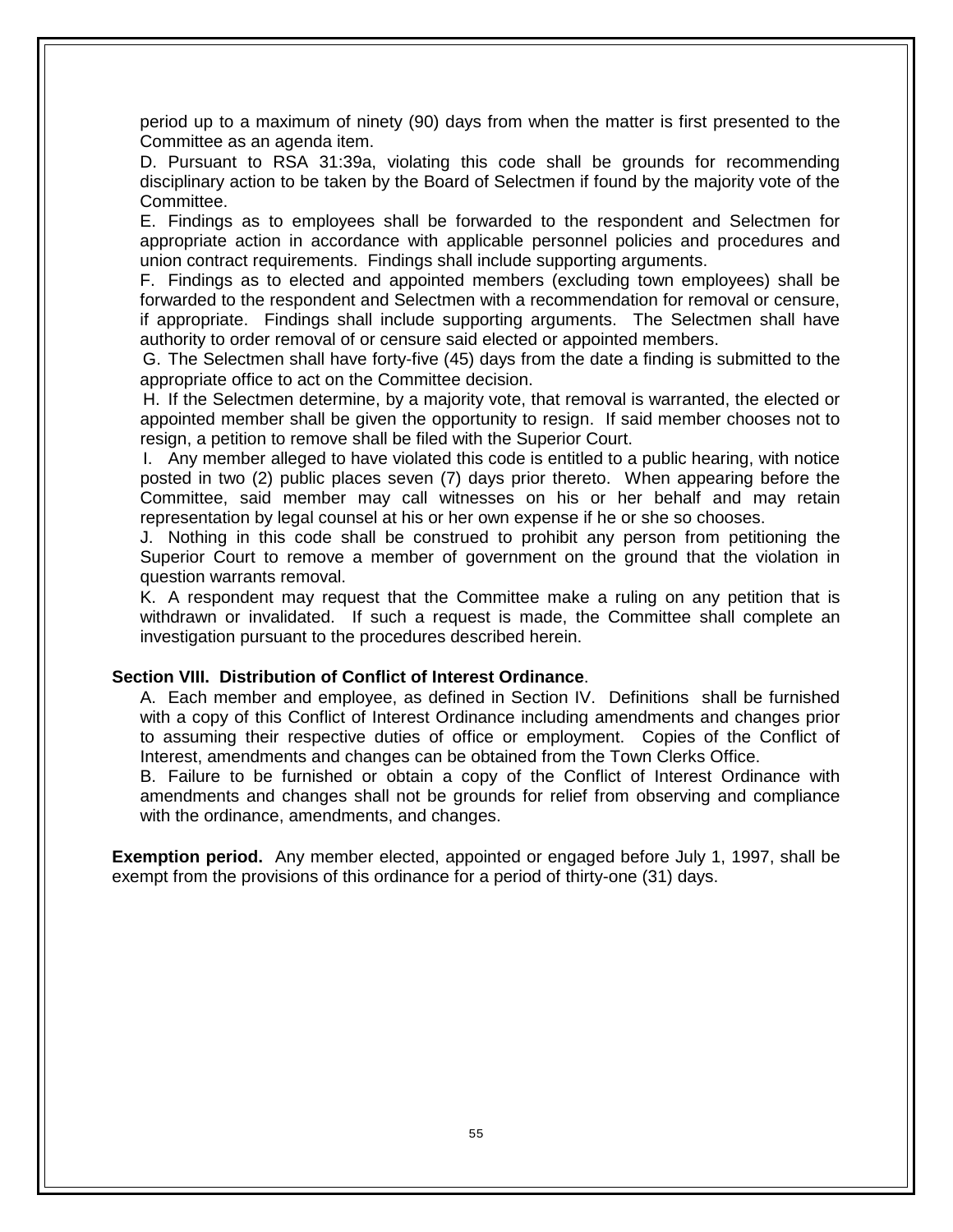## **Motorized Scooters, Skateboards, Mini-Bikes, & Bicycles Adopted August 23, 2004 Brian J. Boyle, Chairman; Philip V. Consentino, Fred J. Childs, Jr.**

**Purpose**: The purpose of the ordinance is to maintain safety, control the use of gasoline and electric powered skateboards, scooters, mini-bikes, and bicycles. The main priority is to protect the operators of said vehicle as well as the users of the Town of Atkinson, New Hampshire public ways.

## Definition:

Motorized Skateboard, Scooter, Mini-bike, and bicycles: Shall mean, but not be limited to, any vehicle and/or device that are propelled by a motor and/or engine that uses gasoline and/or electricity. Said vehicle being of such size or configuration that they are not eligible to be registered for operation on a way in the State of New Hampshire.

Way: Shall mean the entire width between the boundary lines of any public highway, street, avenue, road, alley, park or parkway, or any private way laid out under authority of statute and to include any parking lot both public and private where these areas are intended for the public. The definition of "a Way" can be read in its entirety under RSA 259:125 of the Motor Vehicle Code.

Ordinance: Any motorized skateboard, scooter, mini-bike, or bicycle both gasoline and/or electric powered that can not obtain registration from the State of New Hampshire is prohibited from operating on any way within the Town of Atkinson, New Hampshire. These vehicles may only be operated on private property with written permission from the landowner unless the operator is the property owner. No part of this ordinance shall apply to any person who is physically challenged, cannot walk, and requires the use of a motorized device for mobility.

Violation: Any violation of this ordinance shall result in the fine of \$100.00 dollars for the first offense and the vehicle being towed at the owner's expense. A subsequent office shall carry a fine of \$250.00 dollars and the vehicle shall be towed at the owner's expense. Community service maybe considered a viable alternative for the first offense at the discretion of the courts, for payment of fines.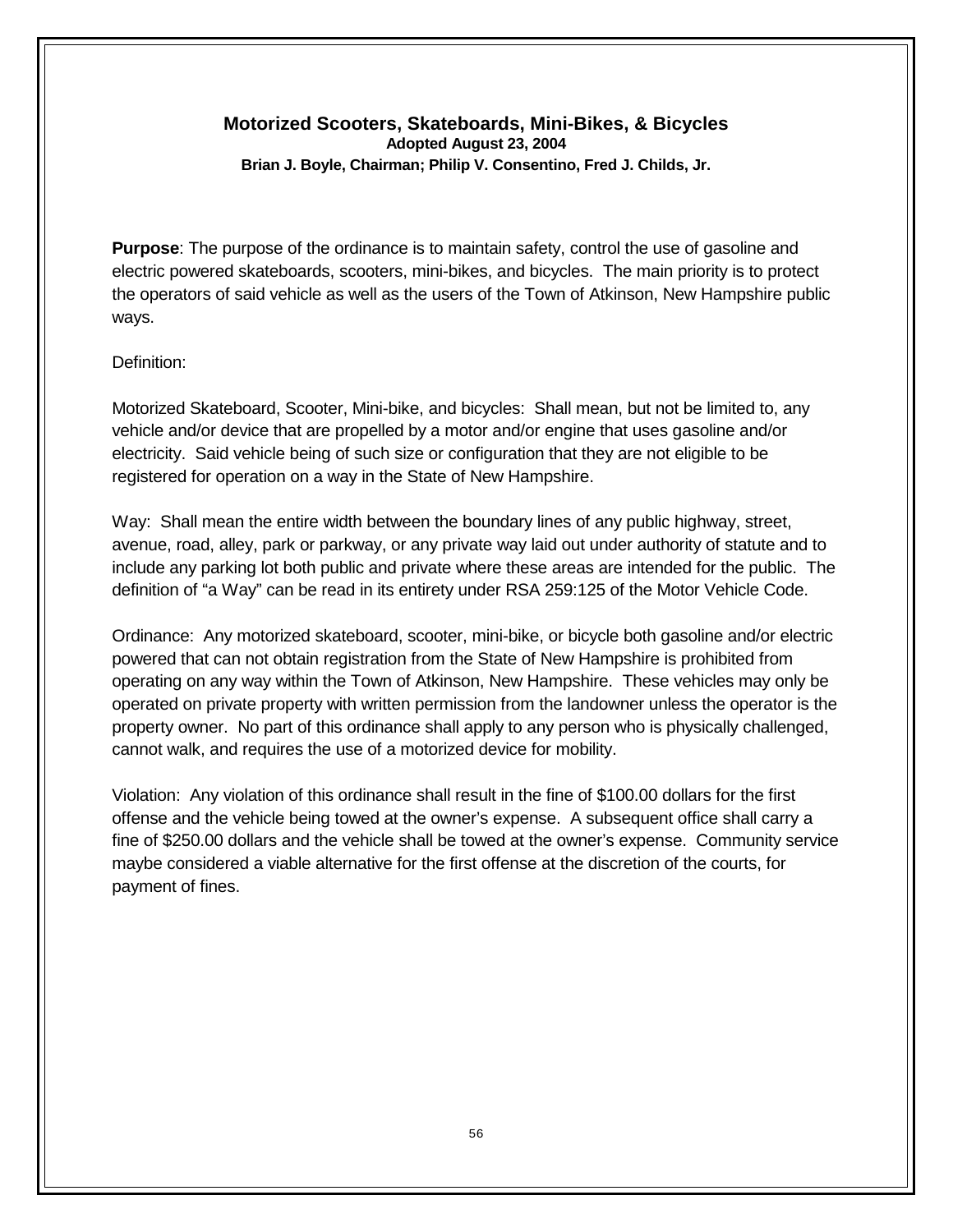## **Noise Ordinance Adopted May 15, 2006 Fred J. Childs, Jr., Chairman; Jack Sapia, Paul Sullivan**

It shall be unlawful to make loud or unreasonable noises in a public place, or making loud and unreasonable noises in a private place, which can be heard in a public place or other private places, which would disturb a person of average sensibilities.

It shall be unlawful to allow outside construction, loud parties, radios or loud bands or any other loud activities to start prior to 7:00am Monday through Sunday and shall not continue after 9:00pm at night.

First offense shall carry a \$50.00 fine. Second offense shall carry a \$100.00 fine.

**BOARD OF SELECTMEN TOWN OF ATKINSON**

\_\_\_\_\_\_\_\_\_\_\_\_\_\_\_\_\_\_\_\_\_\_\_\_\_\_\_\_\_\_\_\_\_\_\_\_\_\_\_\_ Fred J. Childs, Jr., Chairman

\_\_\_\_\_\_\_\_\_\_\_\_\_\_\_\_\_\_\_\_\_\_\_\_\_\_\_\_\_\_\_\_\_\_\_\_\_\_\_\_\_

Jack Sapia

\_\_\_\_\_\_\_\_\_\_\_\_\_\_\_\_\_\_\_\_\_\_\_\_\_\_\_\_\_\_\_\_\_\_\_\_\_\_\_\_\_ Paul Sullivan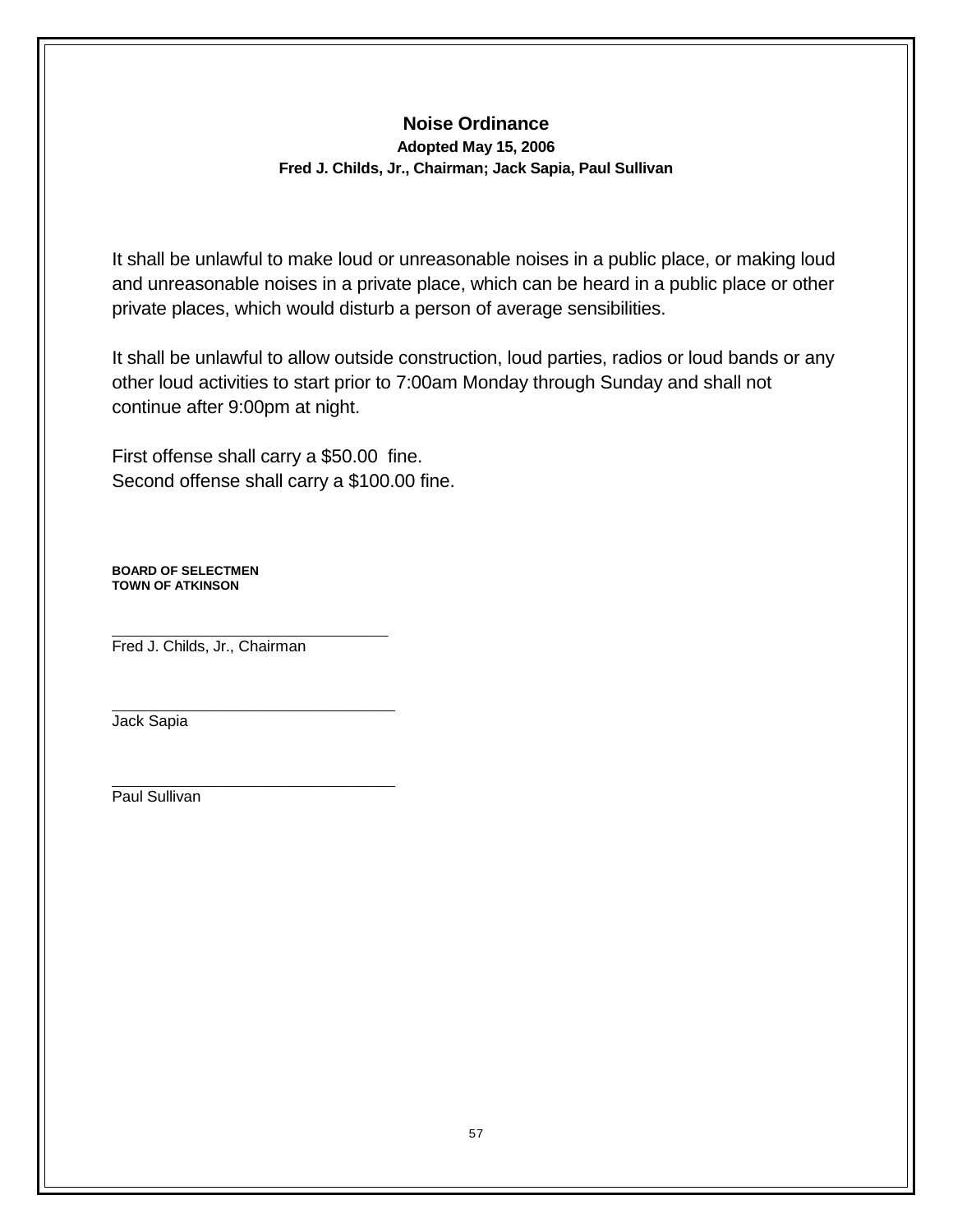#### **Water Withdrawal Control Ordinance Special Town Meeting Adopted September 12, 2007 Amended September 9, 2008 Adopted as a Health Ordinance October 20, 2008**

#### **Section 1.**

**Preamble and Purpose:** We, the People of the Town of Atkinson declare that water is essential for life, liberty and the pursuit of happiness – both for people and for the ecological systems which give life to all species. We, the People of Atkinson, declare that we have the duty to safeguard the water both on and beneath the earth's surface, and in the process, safeguard the rights of the people of Atkinson and the rights of the ecosystems of which Atkinson is a part. We the people of Atkinson declare that all of our water is held in the public trust as a common resource to be used for the benefit of Atkinson residents and of the natural ecosystems of which they are a part. We believe that the corporatization of water supplies in this community – placing the control of water in the hands of a corporate few, rather than the community – would constitute tyranny and usurpation; and that we are therefore duty bound, under the New Hampshire Constitution, to oppose such tyranny and usurpation. That same duty requires us to recognize that two centuries' worth of governmental conferral of constitutional powers upon corporations has deprived people of the authority to govern their own communities, and requires us to take affirmative steps to remedy that usurpation of governing power.

#### **Section 2.**

**Authority:** This Ordinance is adopted and enacted pursuant to the inherent, inalienable, and fundamental right of the citizens of the Town of Atkinson to self-government and under the authority granted to the people of the Town by all relevant state and federal laws including, but not limited to the following:

Part First, Article 10 of the N.H. Constitution, which declares that government is instituted for the common benefit, protection and security of the whole community, and not for the private interest of any class of men;

Part First, Article 1 of the N.H. Constitution, which declares that the government is founded upon the consent of the people and instituted for the common good;

The spirit of Part Second, Article 5 and Part Second, Article 83 of the N.H. Constitution, which subordinate corporations to the body politic;

N.H. RSA 31:39 I(a) and III which, under powers and duties of "Towns, permit bylaws for the care, protection, preservation of the commons; the ordering of their prudential affairs; and the enforcement of such bylaws by suitable penalties.

The Declaration of Independence which declares that governments are instituted to secure people's rights, and that government derives its just powers from the consent of the governed;

The General Comment of the United Nations Covenant on Economic, Social and Cultural Rights, which declares that "the right to drinking water is fundamental to life and health. Sufficient and safe drinking is a precondition to the realization of human rights."

#### **Section 3.**

**Statement of Law:** No corporation, syndicate, or business entity shall engage in water withdrawals and depletion from within the boundaries of the Town of Atkinson. The term "corporation" means any corporation organized under the laws of any state of the United States or any country. The term "syndicate" includes any limited partnership, limited liability partnership, business trust or Limited Liability Company organized under the laws of any state of the United States or any country. The term "engage" shall include, but not be limited to, the physical extraction of water, and the buying and/or selling of water extracted within the Town of Atkinson.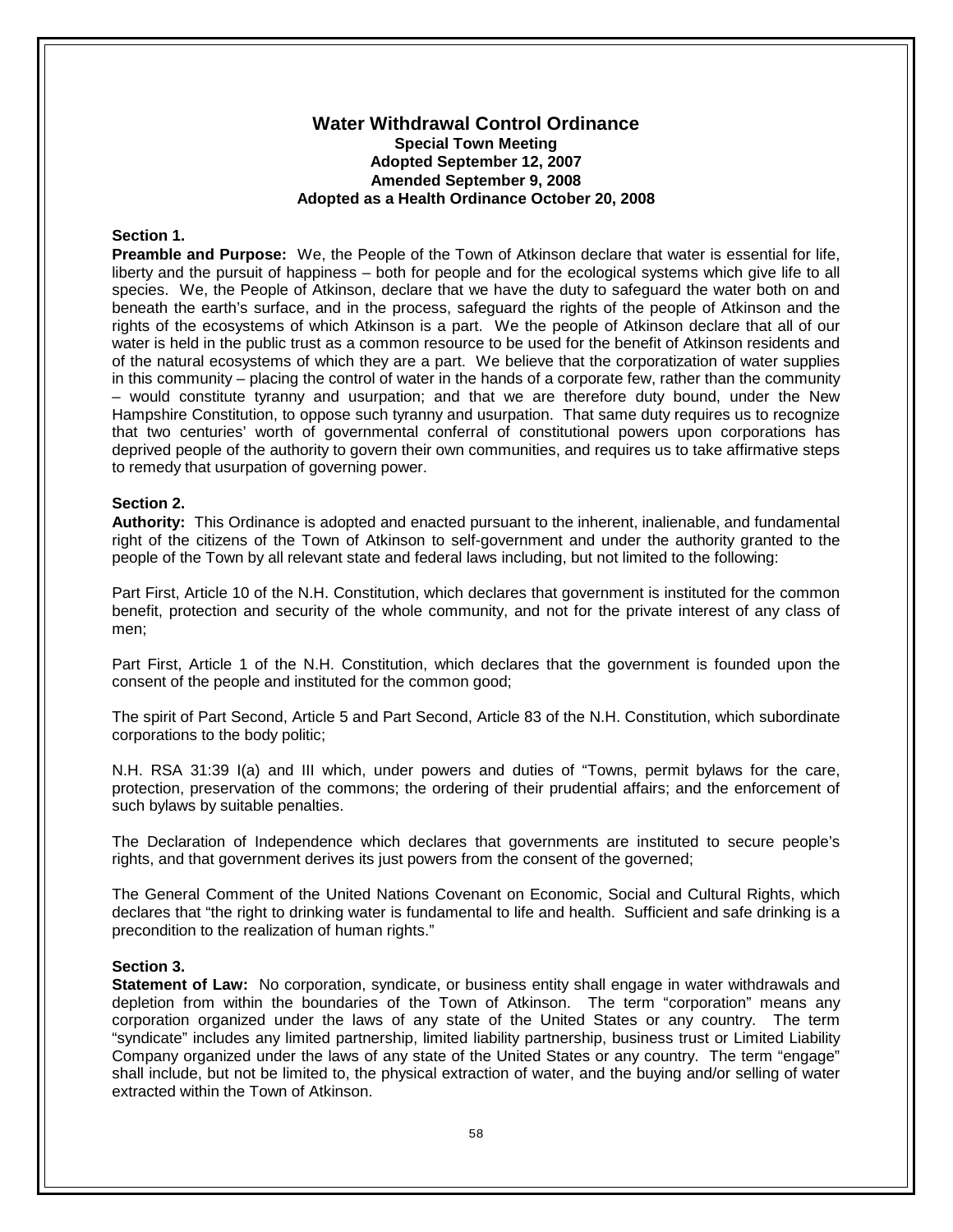#### **Section 4.**

**Statement of Law:** No corporation doing business within the Town of Atkinson shall be recognized as a "person" under the United States under the United States or N.H. Constitution, or laws of the U.S. or N.H., nor shall the corporation be afforded the protections of the Contracts Clause or Commerce Clause of the U.S. Constitution, or similar provisions found within the N.H. Constitution, with the Town of Atkinson.

#### **Section 4.1**

**Rights:** All residents of the Town of Atkinson possess a fundamental and inalienable right to access, use, consume and preserve water drawn from the sustainable natural water cycles that provide water necessary to sustain life within the Town.

Natural communities and ecosystems possess inalienable and fundamental rights to exist and flourish within the Town of Atkinson. Ecosystems shall include, but not be limited to wetlands, streams, rivers, aquifers, and other water systems.

#### **Section 5.**

**Exceptions:** The people of the Town of Atkinson hereby allow the following exceptions to the Statement of Law contained with Section 3 of this Ordinance:

Municipal authorities established under the laws of the State of New Hampshire engaged in water withdrawals providing water only to residential and commercial used within the Town of Atkinson;

Non-profit educational and charitable corporations organized under state non-profit corporation law, and qualifying under Section 501(c)(3) of the Federal Tax Code, which do not sell water withdrawn within the Town of Atkinson outside of the Town of Atkinson; Utility corporations operating under valid and express contractual provisions in agreements entered into between the Town of Atkinson and those utility corporations operating under valid and express contractual provisions in agreements entered into between the Town of Atkinson and those utility corporations, for the provision of service within the Town of Atkinson; Corporations operating under valid and express contractual provisions in agreements entered into between residents of the Town of Atkinson and those corporations, when the withdrawn water is used solely for on-site residential, household, agricultural, or Commercial facilities within the Town of Atkinson, as long as such commercial facilities do not withdraw water for sale outside of the Town of Atkinson, or purchase water withdrawn from the Town of Atkinson for sale outside of the Town.

#### **Section 6.**

**Enforcement:** Any corporation planning to engage in water withdrawals within the Town of Atkinson must notify the Town of such activity at least sixty (60) days prior to engaging in water withdrawals. Such notification shall contain a claim to one of the exemptions listed in Section 5 of this Ordinance. Any violation of this Ordinance shall be considered a criminal summary offense, and will subject the Directors of the non-compliant corporation to joint and several liability with the corporation itself. The Atkinson Board of Selectmen authorizes a fine of up to \$1,000.00 per day of violation. Each act of water withdrawal shall be considered a separate violation of this Ordinance. The Atkinson Board of Selectmen may also file an action in equity in Rockingham County Superior Court or any other Court of competent jurisdiction to abate any violation defined in Section 3 of this Ordinance. If the Atkinson Selectmen fail to bring an action to enforce this Ordinance, any resident of the Town has standing in front of the Court for enforcement.

#### **Section 6.1**

**Civil Rights:** Any person acting under the authority of a permit issued by the Department of Environmental Services, any corporation operating a State charter or certificate of authority to do business, or any director, officer, owner, or manager of a corporation operating under a State charter or certificate of authority to do business, who deprives any Town resident, natural community, or ecosystem of any rights, privileges, or immunities secured by this Warrant Article, the N.H. Constitution, the U.S. Constitution, or other laws, shall be liable to the party injured and shall be responsible for payment of compensatory and punitive damages and all costs of litigation to satisfy that liability, including, without limitation, expert and attorney's fees.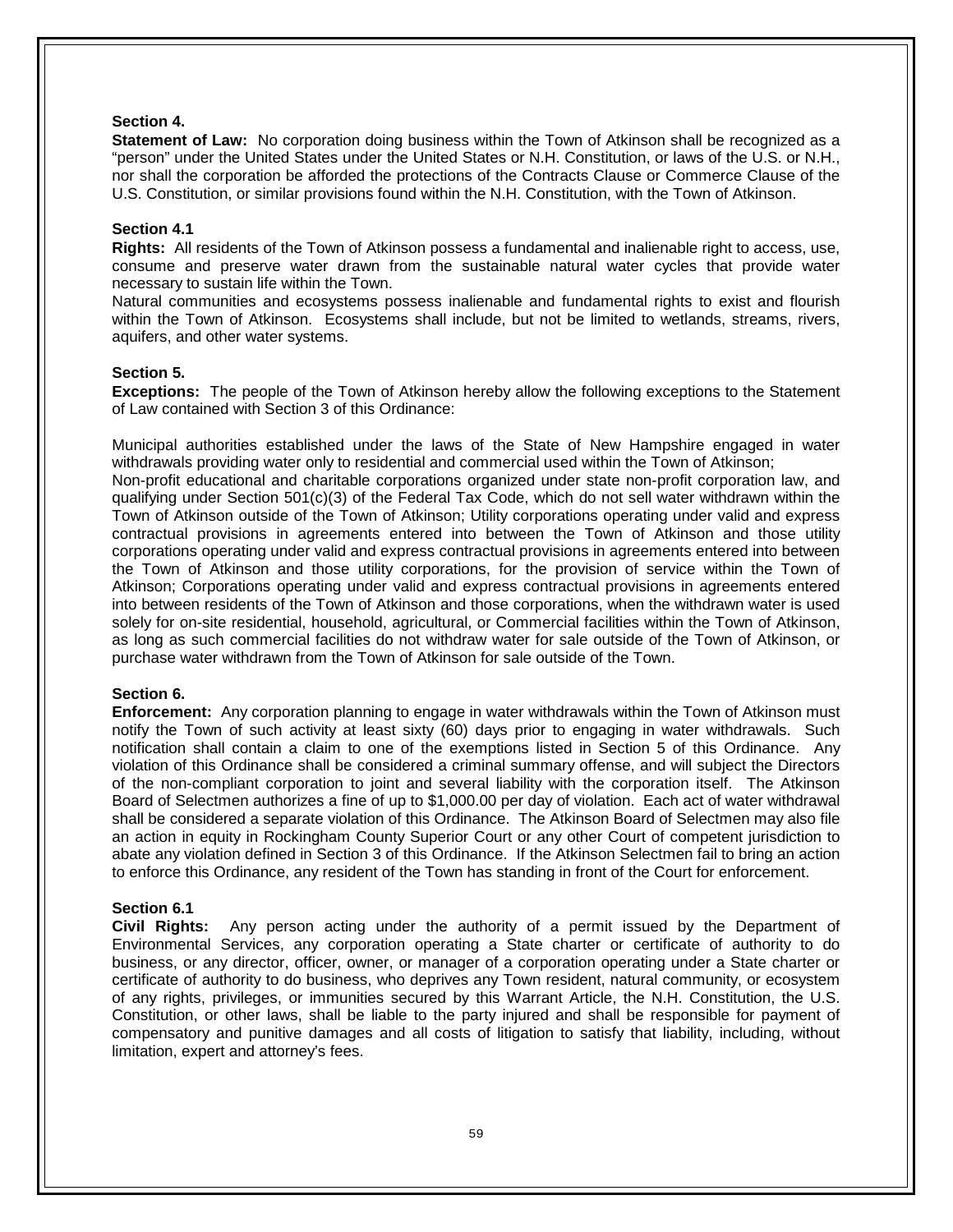#### **Section 6.2**

**Environmental Protection:** It shall be unlawful for any corporation or its directors, officers, or managers to interfere with the rights of natural communities and ecosystems to exist and flourish, or to cause damage to those natural communities and ecosystems.

The Town of Atkinson, along with any resident of the Town, shall have standing to seek declaratory, injunctive, compensatory, and punitive relief for damages caused to natural communities and ecosystems within the Town, regardless of the relation of those natural communities and ecosystems to Town residents or the Town itself. Town residents natural communities, and ecosystems shall be considered to be "persons" for the purposes of the enforcement of the civil rights of those residents, natural communities, and ecosystems.

#### **Section 6.3**

**Civil Rights Enforcement:** Any Town resident shall have standing and authority to bring an action under this Warrant Article's civil rights provisions, or under state and federal civil rights laws, for violations of the rights of natural communities, ecosystem, and Town residents, as recognized by this Warrant Article.

#### **Section 6.4**

**Town Action Against Pre-emption:** The foundation for the making and adoption of this law is the people's fundamental and inalienable right to govern themselves, and thereby secure rights to life, liberty, property, and pursuit of happiness. Any attempts to use county, state, or federal levels of government to pre-empt, amend, alter, or overturn this Warrant Article or parts of this Warrant Article, or to intimidate the people of the Town of Atkinson or their elected officials, shall require the Board of Selectmen to hold public meetings that explore the adoption of other measures that expand local control and the ability of residents to protect their fundamental and inalienable right to self-government.

#### **Section 6.5**

**Strict Liability:** Persons using a corporation to engage in water withdrawal in a neighboring municipality shall be strictly liable for all harms caused to the health, safety, and welfare of the residents of Atkinson from those activities, and for all harms caused to ecosystems and natural communities within Atkinson.

#### **Section 6.6**

**Liability:** No permit, license, privilege or charter issued by any State or federal Regulatory Agency, Commission or Board to any person or any corporation operating under a State charter, or any director, officer, owner, or manager of a corporation operating under a State charter, which would violate the provisions of this Warrant Article or deprive any Atkinson resident, natural community, or ecosystem of any rights, privileges, or immunities secured by this Warrant Article, the N.H. Constitution, the U.S. Constitution, or other laws, shall be deemed valid within the Town of Atkinson.

Additionally, any employee, agent or representative of any State or federal Regulatory Agency, Commission or Board who issues a permit, license, privilege or charter to any person or any corporation operating under a State charter, which would violate the provisions of this Warrant Article or deprive any resident, natural community, or ecosystem of any rights, privileges, or immunities secured by this Warrant Article, the N.H. Constitution, the U.S. Constitution, or other laws, shall be liable to the party injured and shall be responsible for payment of compensatory and punitive damages and all costs of litigation, including, without limitation, expert and attorney's fees.

#### **Section 6.7**

**Future Lost Profits:** Within the Town of Atkinson, corporate claims to "future lost profits" shall not be considered property interests under the law, and thus, shall not be recoverable by corporations seeking those damages.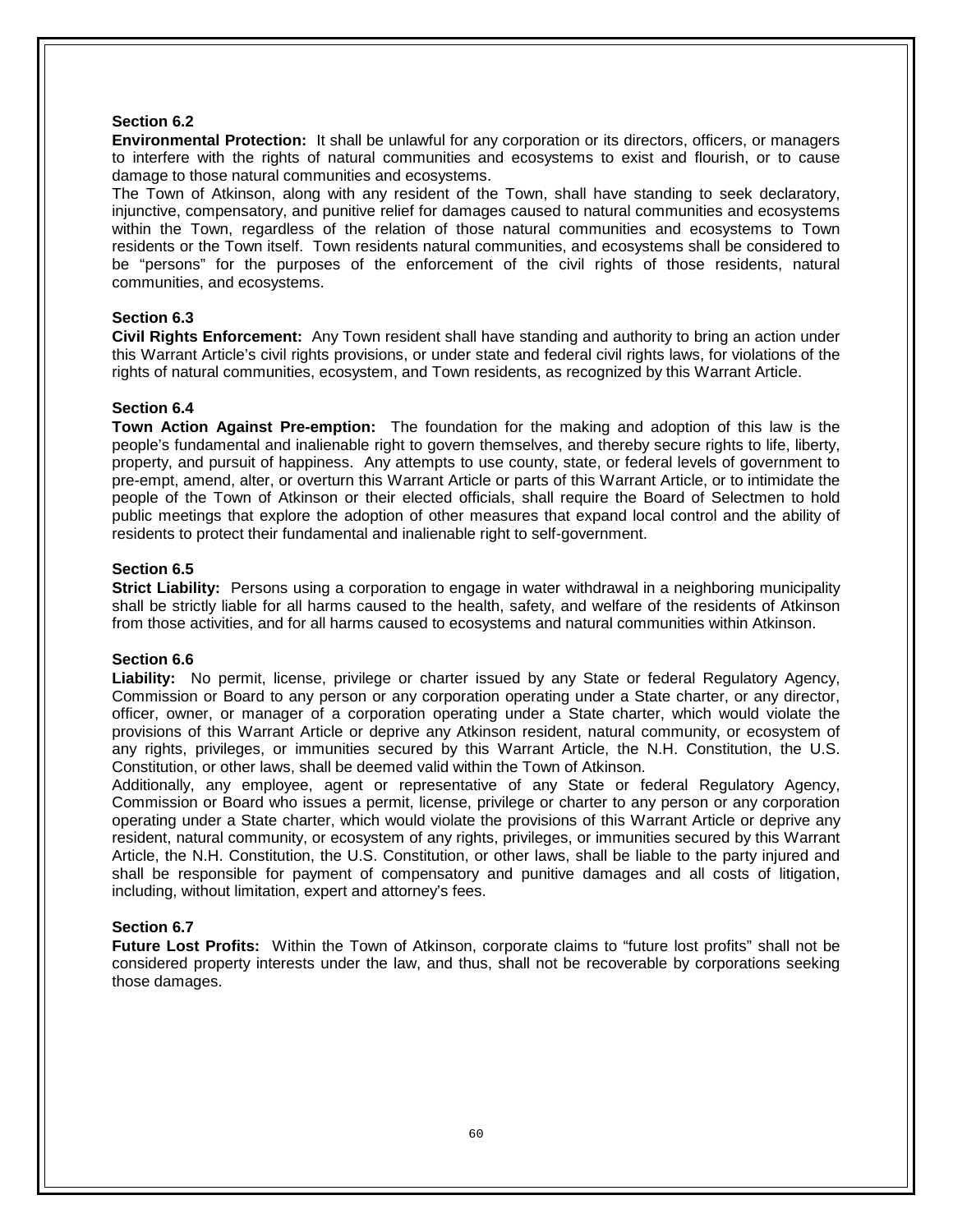#### **Section 6.8**

**Prohibition on Board of Selectmen Challenge:** The Board of Selectmen of the Town of Atkinson or any other agent or agency of the Town shall be prohibited from taking any action to annul, amend, or overturn this Warrant Article, unless such action is approved by a prior Town Meeting at which two-thirds (2/3) of the residents of the Town attending the Town Meeting approve such action.

#### **Section 7.**

**Severability:** The provisions of this Ordinance are severable, and if any section, clause, sentence, part or provision thereof shall be held illegal, invalid or unconstitutional by any court of competent jurisdiction, such decision of the court shall not affect, impair, or invalidate any of the remaining sections, clauses, sentences, parts or provisions of this Ordinance. It is hereby declared to be the intent of the people of Atkinson that this Ordinance would have been adopted if such illegal, invalid, or unconstitutional section, clause, sentence, part, or provision has not been included herein.

#### **Section 8.**

**Effect:** This Ordinance shall be effective immediately upon its enactment.

| September 12, 2007 | Yes: 753        | No: | 368 |
|--------------------|-----------------|-----|-----|
| September 9, 2008  | <b>Yes: 632</b> | No: | 219 |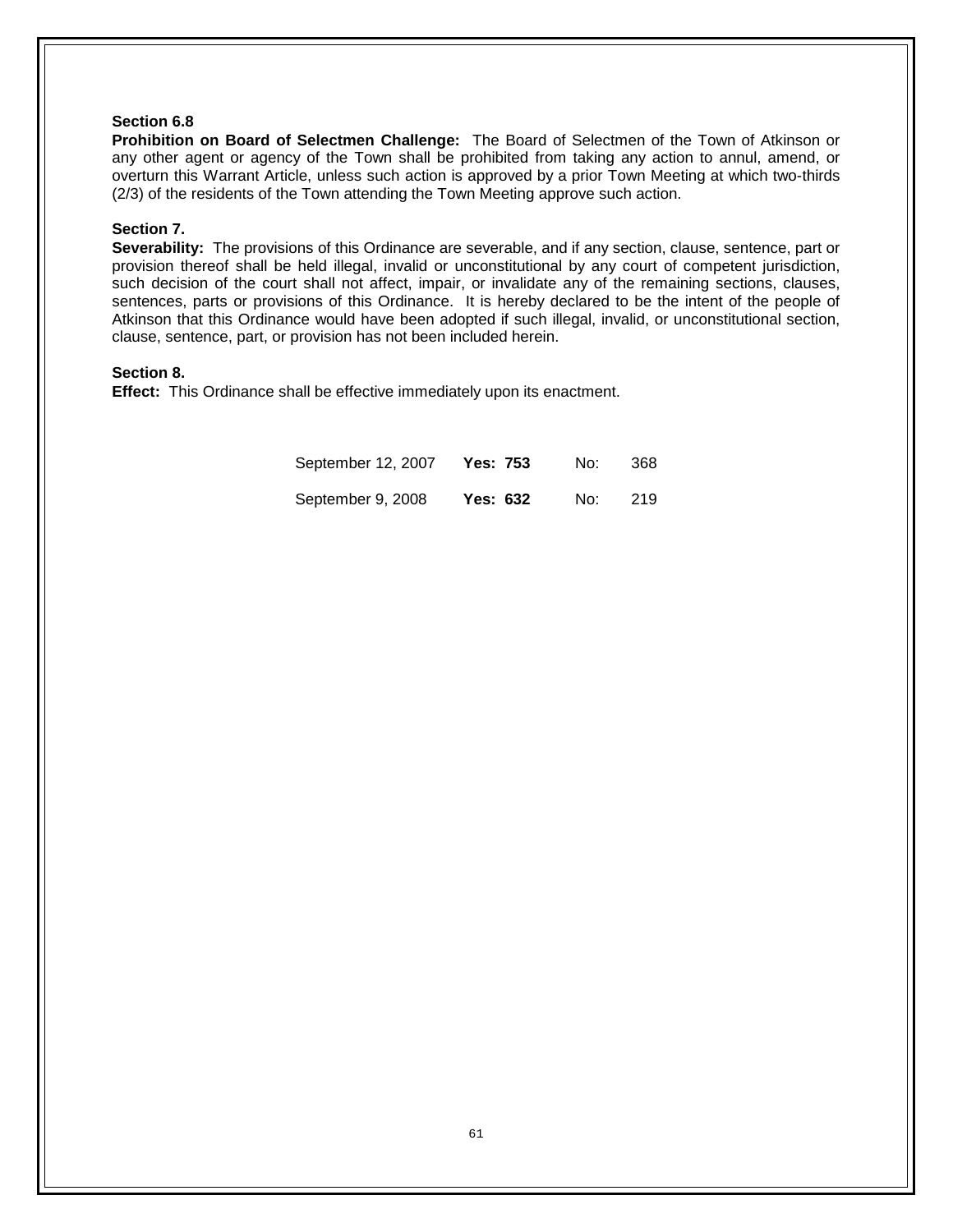## **Town of Atkinson, NH**

## **Enhanced 911 Emergency Response Ordinance Naming and Numbering Of**

#### **Public & Private Streets**

**XII. Purpose and Authority.** This ordinance is entitled "Enhanced 911 Emergency Response Ordinance – Naming and Numbering of Public & Private Streets," and shall be known and cited as: 'Atkinson E-911 Ordinance'. The purpose is to name public and private streets and to assign address numbers there on in such a way as to enhance public safety, and to provide Enhanced 911 emergency response capabilities for the citizens of the Town of Atkinson,<br>NH. The authority for this action is derived from RSA The authority for this action is derived from RSA 231:133 and RSA 231:133-a.

> All of the standards found in this document have been adapted from the addressing standards of the National<br>Emergency Number Association (NENA). Many of these Emergency Number Association (NENA). standards have been expanded upon to meet the needs of the Town of Atkinson, with its mixture of urban and rural settings, and its sometimes irregular road network. These standards will not address every situation encountered in a given area; instead they are intended to serve as a guide through which the Town of Atkinson Board of<br>Selectmen will evaluate both typical and atypical Selectmen will evaluate both typical situations.

#### **XIII. Definitions.**

- **Return.** The "return" is the written record of the Board of Selectmen's decisions containing a description of the street and the address numbering thereon and recorded with the Town Clerk.
- **Street.** A term used by NH RSA's to describe (and be interchangeable with) any highway, road, right-of-way, way, or paved/gravel/dirt thoroughfare.
- **XIV. Administration.** This ordinance shall be administered by the The Board of Selectmen is authorized to and shall assign street names and numbers to all properties, both on existing streets and proposed<br>streets, in accordance with the criteria herein. The streets, in accordance with the criteria herein.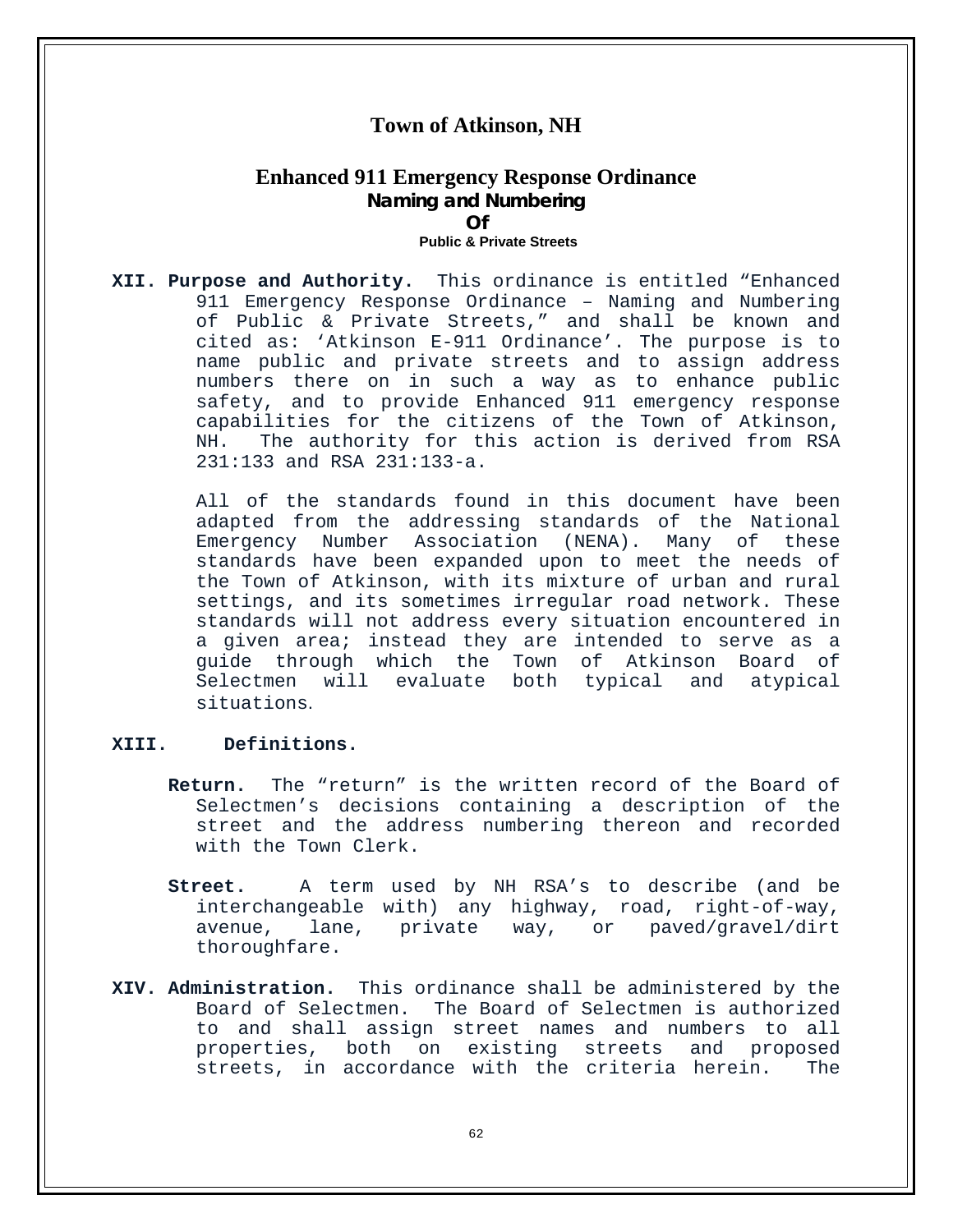Board of Selectmen shall also be responsible for maintaining the following records of this ordinance:

- d. Atkinson Official Tax Maps showing street names and numbers;
- e. An alphabetical list of all property owners as identified by current assessment records, by last name, showing the assigned numbers;
- f. An alphabetical list of all streets with property owners listed in order of their assigned numbers;
- **XV. Assignment of Street Names.** Every street, public or private way, or shared driveway, whether publicly or privately maintained, which may be traversed by an emergency service vehicle, serving two (2) or more separately addressed structures, shall have a name which shall be approved by the Board of Selectmen in accordance with the provisions of RSA 231:133-a. Said names shall be legibly provisions of RSA 231:133-a. marked in at least two conspicuous places on every street *as provided under RSA 231:133* except for dead-end streets where names shall be legibly marked in at least one<br>place. The Board of Selectmen may change the names of The Board of Selectmen may change the names of any street at any time, when in the Board's judgment there is cause for doing so. The process for street name assignment is as follows:
	- a. The naming of any new street shall form part of the return of the layout of the street or of the acceptance of any dedicated way.
	- b. The town shall not be bound by any name previously assigned to the Street.
	- c. No name for a street shall be selected which is already in use, or which is confusingly similar to any other existing name or which otherwise might delay the<br>locating of any street in an emergency. All street locating of any street in an emergency. names which sound like or similar to another street name, in the judgment of the Board of Selectmen, will be eliminated.
	- d. No name shall be assigned to a street which shall duplicate, sound like, or sound similar to the name of any other proposed or existing street name, regardless of the use of differing suffixes such as avenue, boulevard, etc. For example, Smith Road and Smith Lane are prohibited.
	- e. The extension of an existing street shall have the same name as the existing street.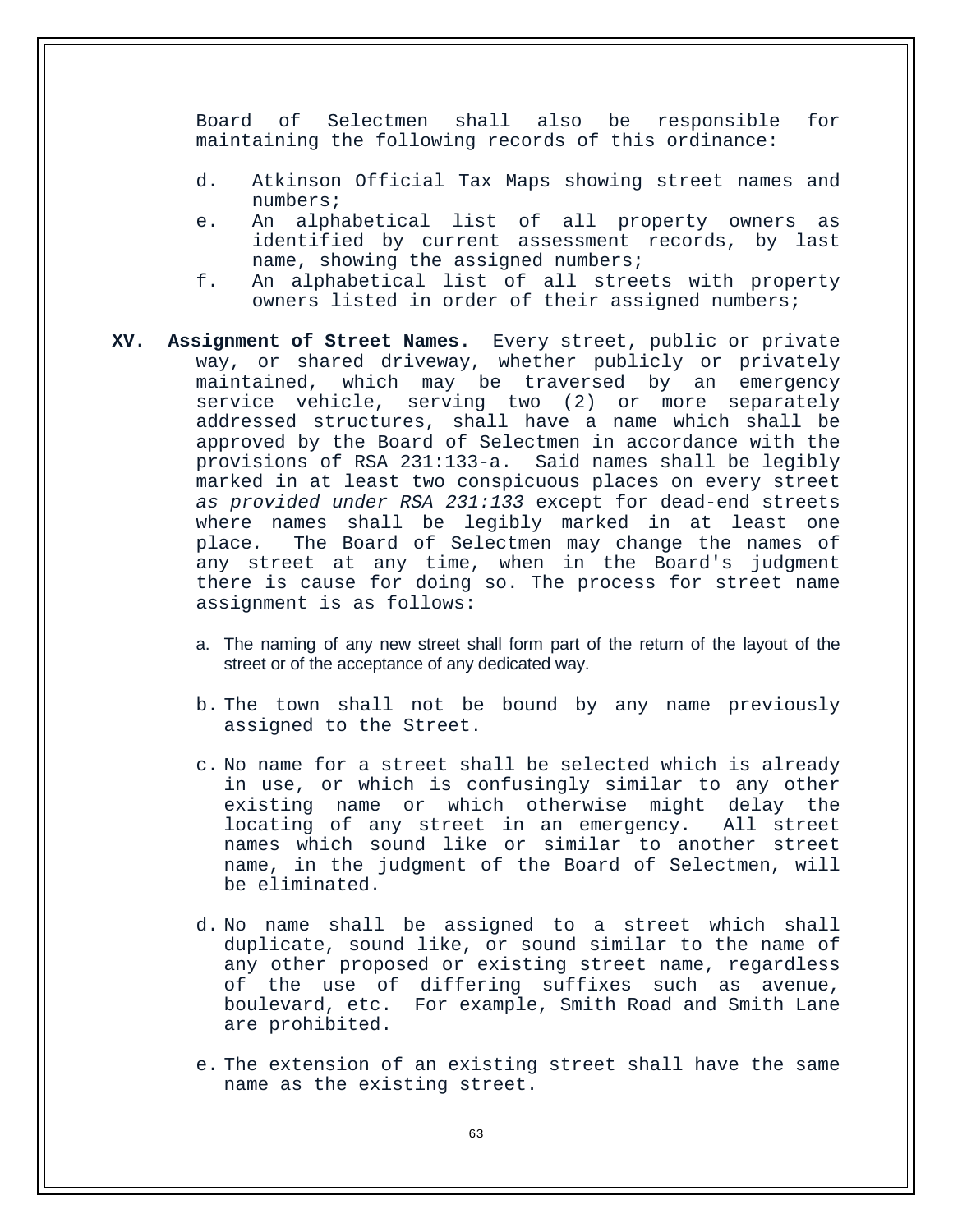- f. Whenever a name is assigned to any new street, or a change is made in the name of any street, the Selectmen shall make a return of the same to the Town Clerk in accordance with the requirements of RSA 231:133, who shall make a record of a new name or name change, and<br>shall forward a copy to the Commissioner of a copy to the Commissioner Transportation, NH Bureau of Emergency Communications, local phone companies, Atkinson Chief of Police, Atkinson Fire Chief, EMS Chief, Director of Homeland Security and any other Town officials in charge of emergency services, the Post Office and the Atkinson Post Master, and the Rockingham County Registry.
- g. No family names or individual's names will be accepted, especially living persons and politicians.
- h. Street names must be acceptable to the State of New Hampshire E-911 Mapping and Addressing Unit.
- i. If the street is continuous, changing names at an intersection or a curve or some other point, is prohibited. All continuous streets shall be assigned only one name for the entire length of the street.
- j. Street names shall not contain any special characters such as hyphens, apostrophes or dashes.
- k. Street names shall not contain any abbreviations. Abbreviations are only appropriate at the end of a street name in the street suffix or designator. RD, ST, and AVE, are examples of acceptable street suffixes or designators. Other street suffixes and designators are allowed only as approved by NENA. Please refer to the United States Postal Service document entitled *Postal Addressing Standards: Publication 28* for a complete list of NENA approved designators.
- l. Use of directional's and USPS standard suffixes in road/street names is prohibited. For example, North Main St. or N. Main St., Court St, and Avenue of the Pines are prohibited.
- m. All words within the main body of a street name shall be spelled out completely and not abbreviated. This includes valid street suffixes and cardinal directions which are part of the main body of the name, rather than modifiers of the street name. Examples of street names which meet this criteria include WEST ALTON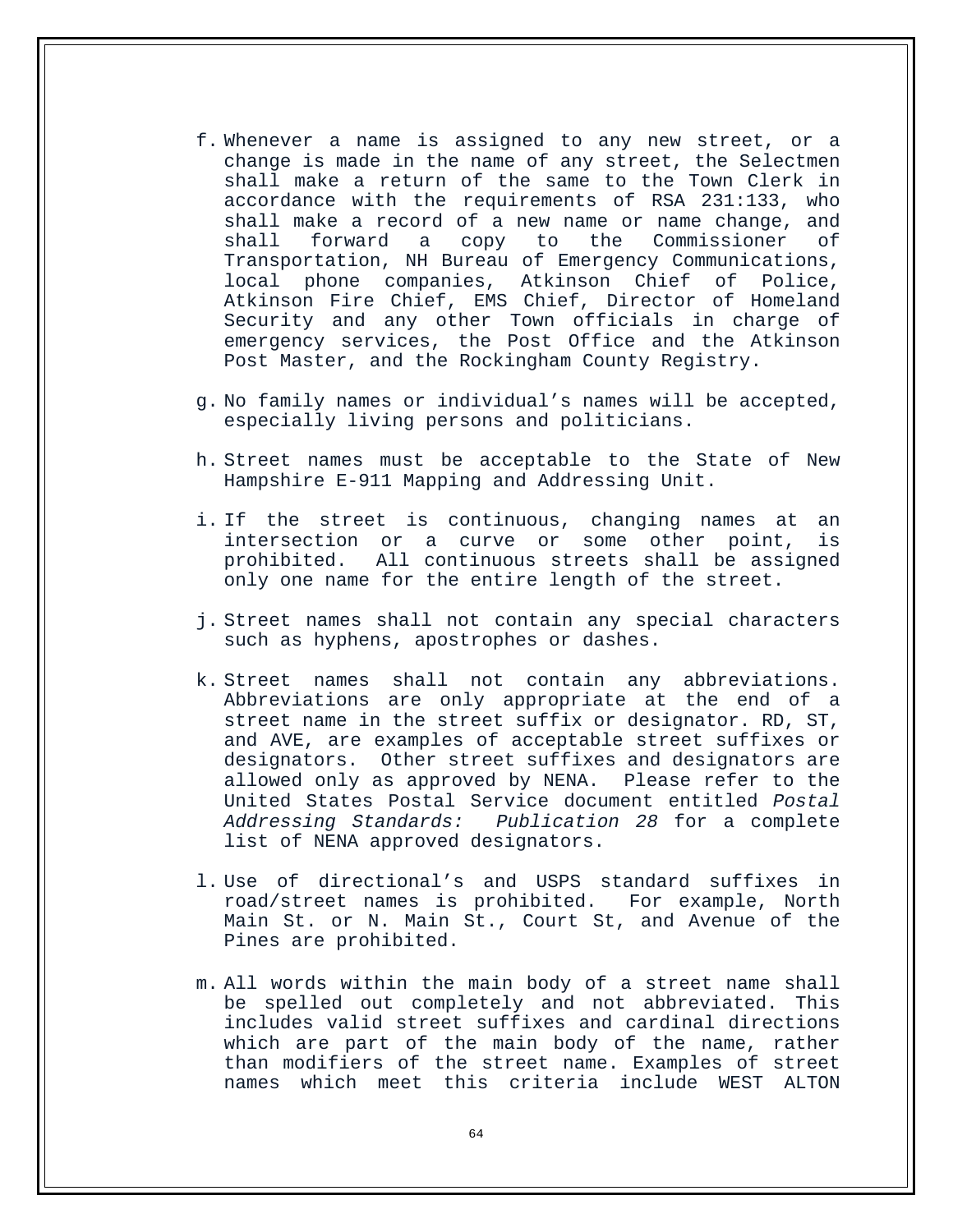MARINA RD (west in this street name refers to the locality of West Alton, rather than the western section of ALTON MARINA RD), FIRE LANE 24 (LANE is not a designator in this situation), KEARSARGE MOUNTAIN ROAD (KEARSARGE should be spelled out).

- n. Avoid the use of nonstandard street name suffixes which may be confused with subdivisions or commercial developments (e.g. Example Plaza, Example Place).
- o. All roads or road segments that are impassable to vehicular traffic will not be collected and displayed as roads. If a section of road is impassable, creating two separate segments each of which is mutually independent, each of these disconnected sections shall receive its own unique road name.
- p. Any road which may, through future development, provide access to two (2) or more separately addressable structures, shall be named and assigned address ranges.

A separately addressable structure having its principal fascade (i.e., the "front" of the structure) facing street "A" and being clearly visible from street "A" while presenting no questions regarding the sequence of structures on street "A," but which is accessed from street "B," may be addressed as part of the numbering schema of street "A."

- q. All roads within developments that meet the definition discussed above shall be named, and the structures accessed from those roads shall be addressed on them. Examples of such developments include: industrial parks, condominium developments, apartment complexes, trailer parks, and campgrounds with year round residents.
- r. Driveways providing access to separately addressable structures that do not have their own street frontage<br>and which are located behind other addressable addressable structures, shall be named and addressed as streets.
- **s.** If a road continues through an intersection into diverse directions, the road may only continue in one of these directions. The other road(s) are their own entities requiring separate, unique identifying names, with the exception of a cul-de-sac. Cul-de-sacs shall be numbered around the loop in a counterclockwise direction.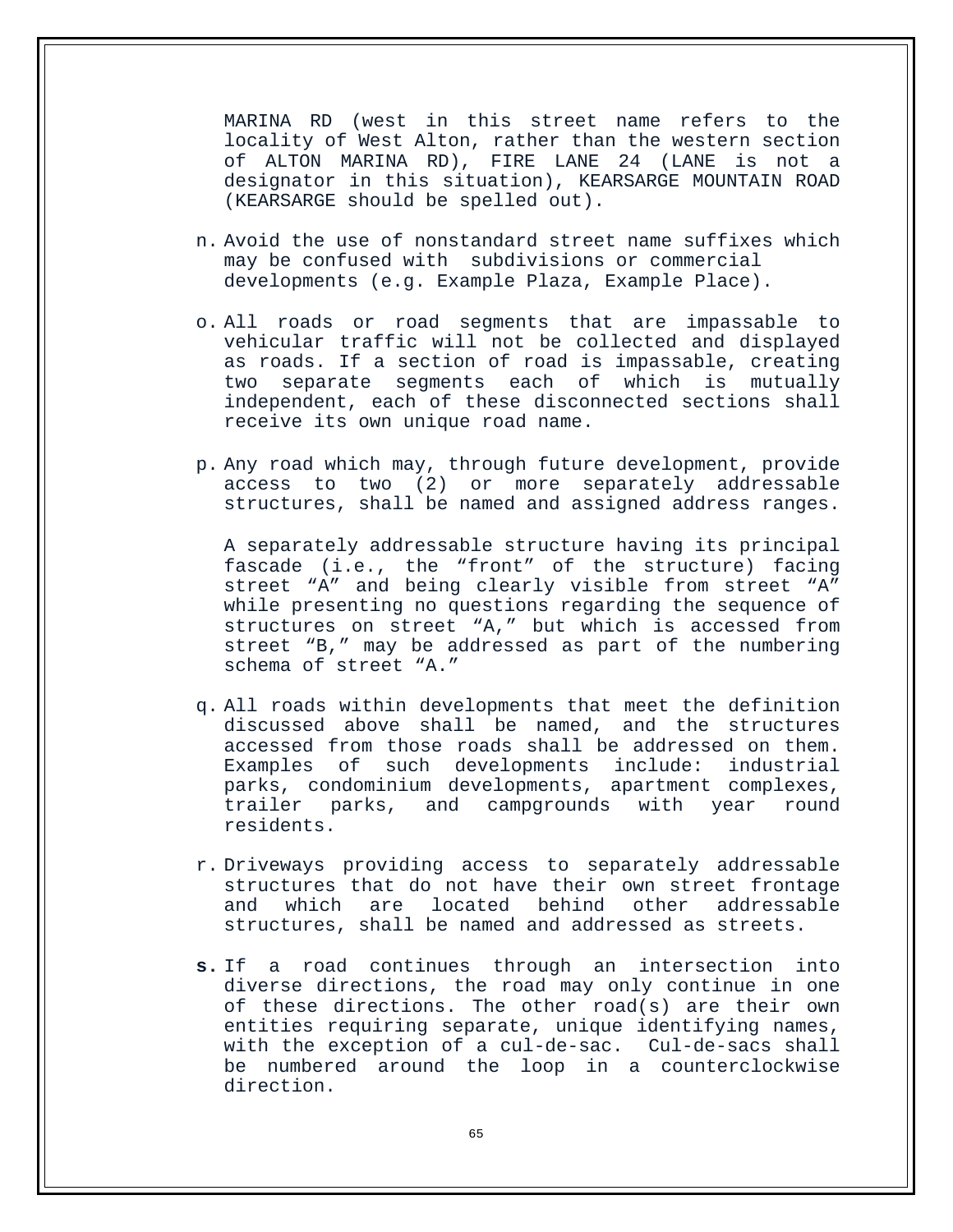- **XVI. Initial Sign Placement and Future Responsibility for Sign Maintenance.** The Town of Atkinson shall provide street name signage at the entrance to any private street and all public streets.
- **XVII. Atkinson E-911 Commission.** The Board of Selectmen shall form the *E-911 Commission* comprised of the *Town Administrator, a member of the Board of Selectman, the Emergency Management Director, Fire Chief, Police Chief, EMS Chief, Code Enforcement Officer and the Road Agent* to review and recommend street names, to act as a liaison between the NH Bureau of Emergency Communications and the Board of Selectmen, to assist in the implementation and oversight of E-911. The Atkinson E-911 Commission will report to the Board of Selectmen. Non-staff appointments are for a 2-year period and shall expire on the last day of April.
- **XVIII. Address Numbers on Streets.** Pursuant to the provisions of RSA 231:133 the Selectmen of the Town of Atkinson shall have the authority to assign numbers to all existing residential and/or other structures and/or to vacant lots along any public or private ways. In assigning numbers, the Board of Selectmen shall employ the following criteria:
	- a. Streets shall be numbered so that even numbers are located on the right side and odd numbers are located on the left side. The numbering sequence for a street shall, as far as possible, begin at the end with the most direct route to the main Fire Station.
	- b. The numbers shall be assigned in accordance with the specifications and standards developed by the NH Bureau of Emergency Communications, (updated 4/8/10) as amended from time to time, and the specifications and standards adopted by the Board of Selectmen with the advice of the Atkinson E-911 Commission.
	- c The numbering of cul-de-sacs shall proceed from the right side of the collector street and continue from right to left around the cul-de-sac, unless the street has the potential of being extended to develop more lots, in which case the numbers shall be assigned according to the normal system.
	- d. Each apartment building shall be given one street number and each apartment unit within the building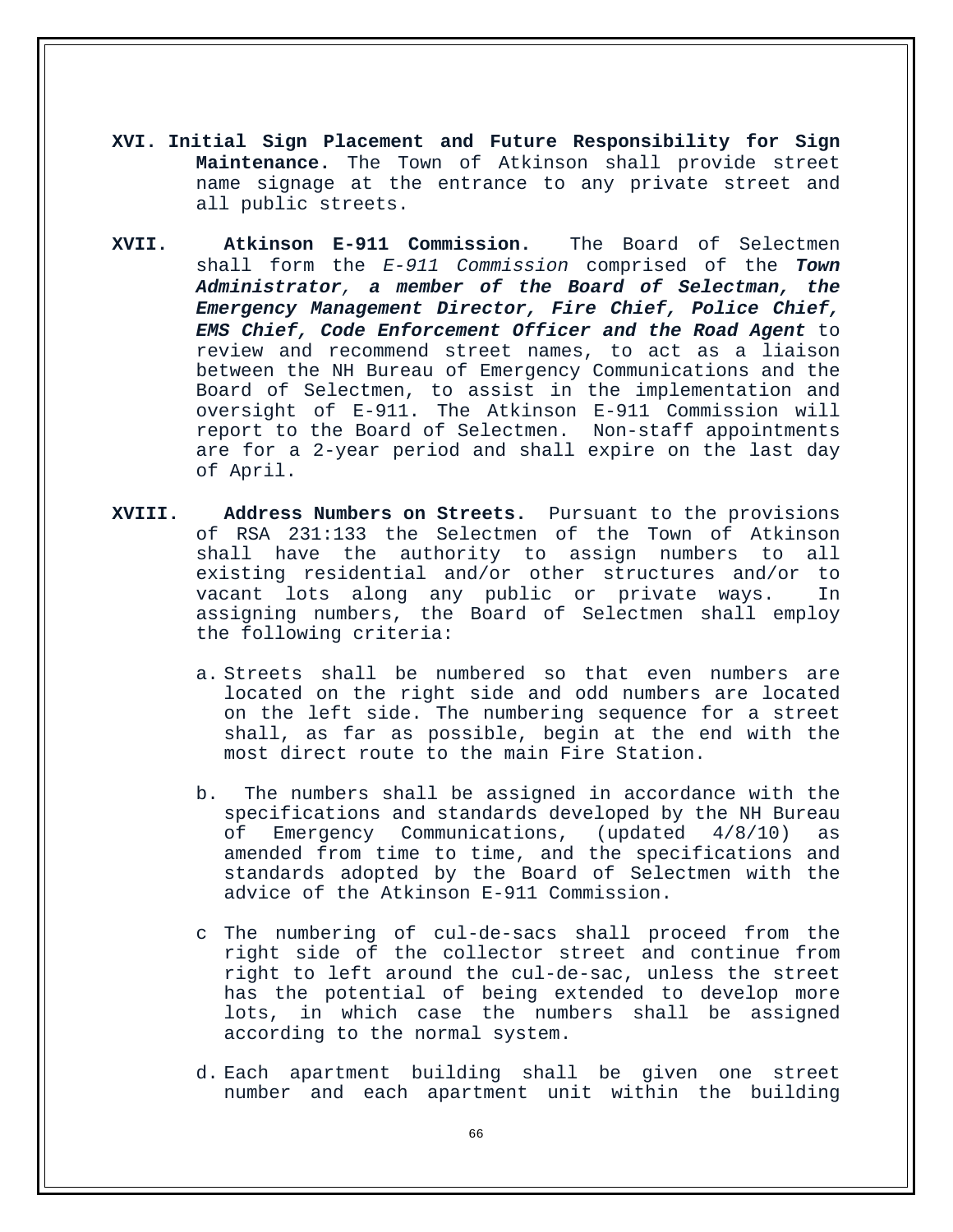shall be assigned that street number and a unit letter. Unit numbers shall be assigned in a reasonable and logical manner. All such numbers shall be displayed according to the requirements herein. Such number<br>system shall be approved by the Atkinson E-911 system shall be approved by the Atkinson<br>Commission. Said-number-system-shall-be-the-sam Said number system shall be the same for all multi-unit applications. If warranted, the Board of Selectmen may make exceptions to this requirement.

- e. Any building or structure for which a number has been assigned shall have that number affixed thereto so as to be plainly visible from the street that abuts the main entrance to the property. All businesses, stores,<br>commercial structures, and other non-residential commercial structures, buildings shall also display the street number in a manner that is clearly visible whether the business is open or closed. Unit numbers in non-residential buildings shall be assigned in a reasonable and logical manner, and shall be displayed according to requirements herein.
- g. Such number shall be a minimum of four (4") inches in height, reflective, and of contrasting color to the mounting surface. The alphabet shall not be utilized to represent a number in word form. All numbers shall be represented using block numeric figures and other numbers that may be confused with the assigned number must be removed. (See example Figure 1).
- g. Existing numbering patterns for existing streets, which do not allow sufficient numbers for the assignment of additional numbers for future development or do not follow logical sequence, will be assigned new numbers by the Board of Selectmen.
- i. Address ranges describe the valid addresses on each side of the street for a given road or segment of road. These are both the addresses which have already been assigned and those which could potentially be assigned in the future. For example, HILLCREST RD has a range of 1 / 2 to 167 / 168. According to this address range the lowest possible addresses are 1 on the left side of the street, and 2 on the right side of the street; the highest possible addresses are 167 on the left side of the street and 168 on the right side of the street. For this range, any numbers between 1 and 168 are valid,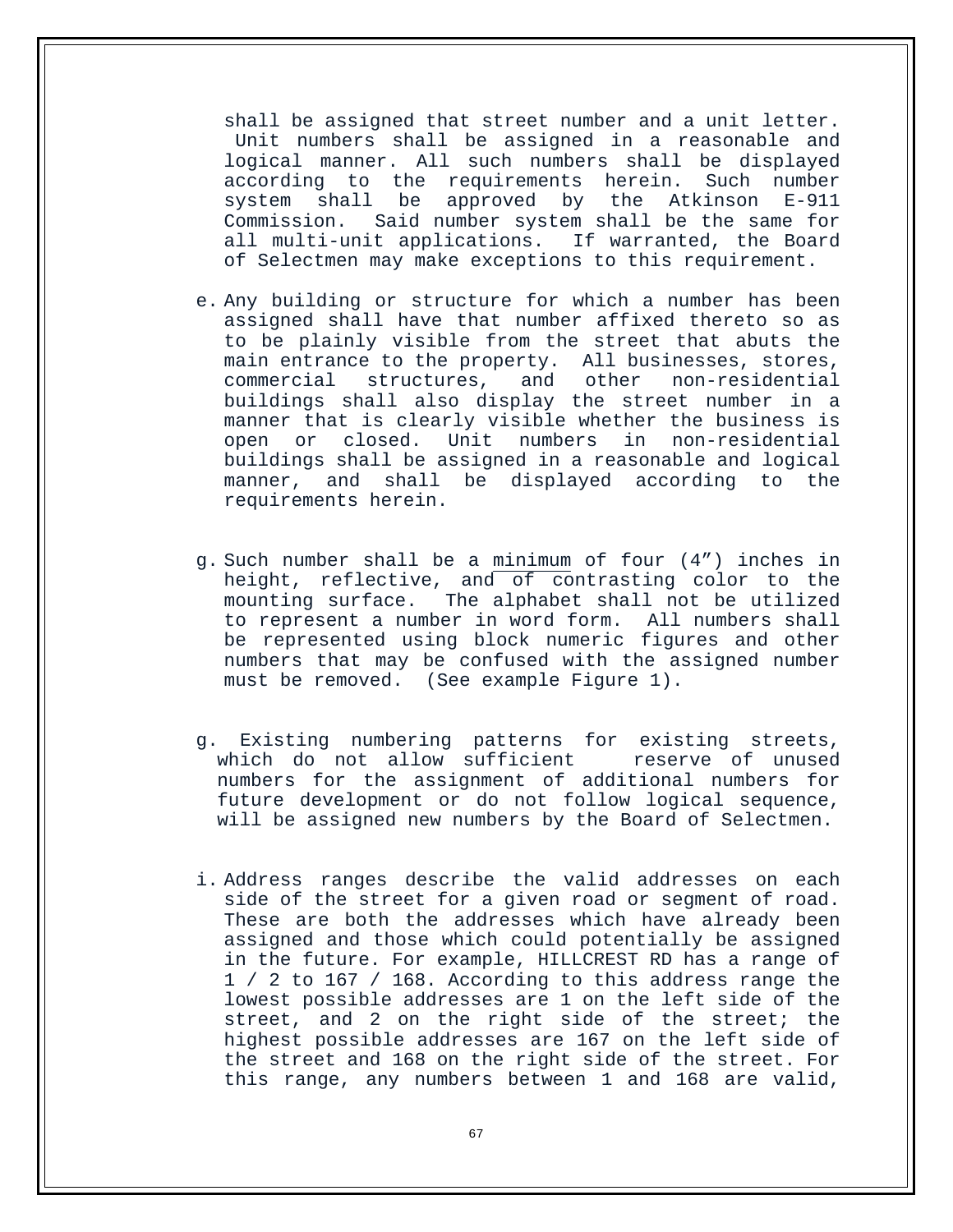but only odd numbers are valid on the left side of the street, and only even numbers are valid on the right side of the street. The side of the street is determined by the direction in which addresses increase (line direction). Address ranges are a critical component of an addressing system not only because they describe which addresses can exist on a street, but also because they help to form the Master Street Address Guide (MSAG). The MSAG is a data set containing all of the street names in a community, with each street's address range and associated Emergency Service Number (ESN). Accurate and up to date address ranges will help to ensure that the appropriate emergency service agency is dispatched to a street when the need arises there.



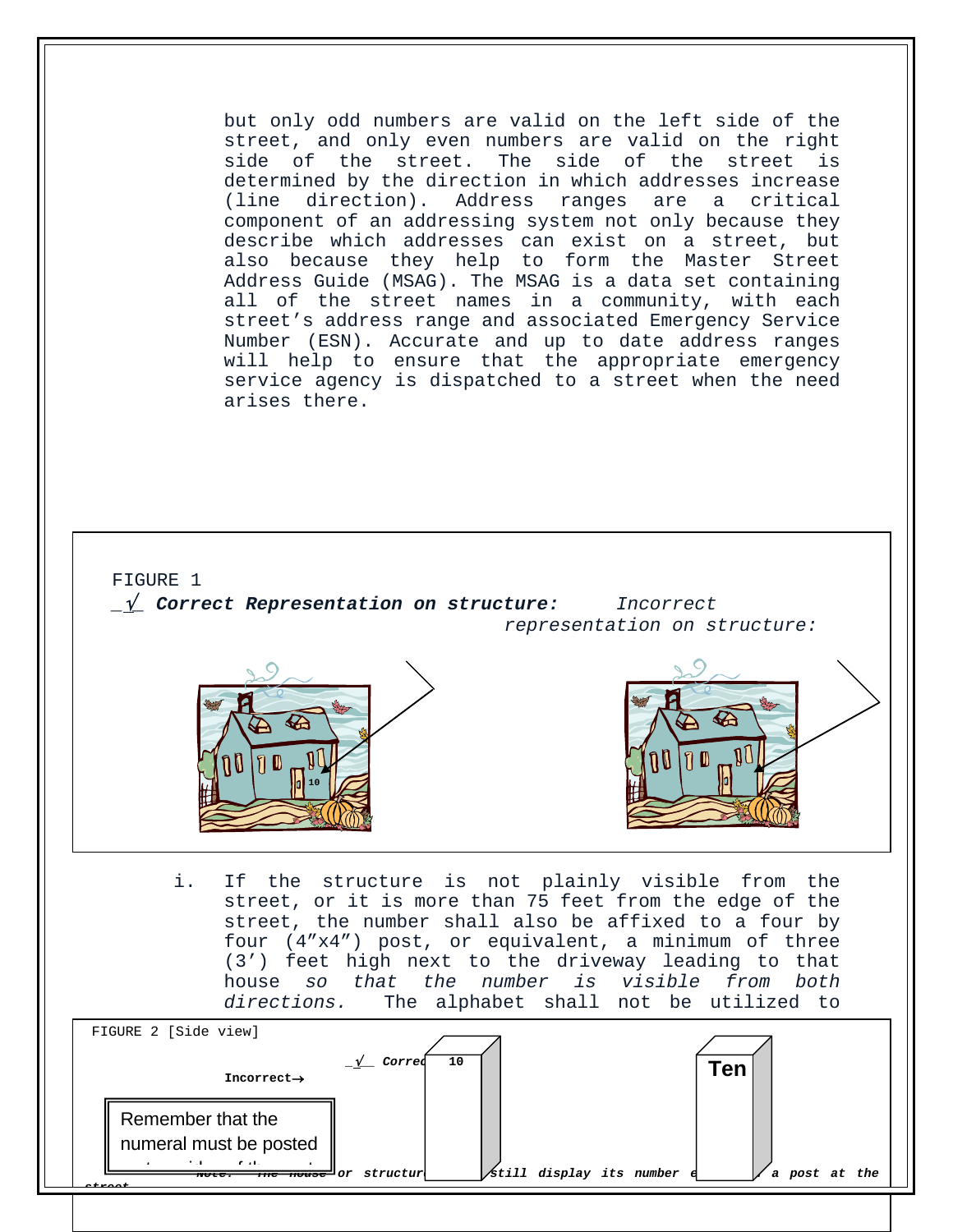represent a number in word form; all numbers shall be represented using block numeric figures. (See example Figure 2).

- **XIX. Address Assignment.** Pursuant to RSA 231:133-a, a Public Hearing must be held by the governing body with 10 days notice via posting and publication and first class mail all property owners being numbered or renumbered before assigning or changing street numbers. The Public Hearing requirement does not apply if the property owners<br>all agree to the proposed numbering. It shall be the all agree to the proposed numbering. duty of the Board of Selectmen to notify each property owner and the Post Office of a new address at least sixty (60) days before the effective date of its use. It shall be the duty of each property owner to comply with this ordinance, including the posting of new property numbers,<br>within 60 (sixty) days following notification. In new within 60 (sixty) days following notification. developments or for new construction, temporary numbering be installed before a building permit will be issued.
- **XX. Effective Date.** This ordinance shall become effective June 7, 2010.
- **XXI. Penalty.** Issues of non-compliance with this ordinance will be pursued through the Court system to the fullest extent possible with a fine not to exceed \$500.00.
- **XXII. Enforcement.** Upon adoption by the Board of Selectmen, the Ordinance will be enforced by the Town of Atkinson Police Department.

**XXIII. Amendments.** This ordinance may be amended from time to time. If a court of competent jurisdiction shall find that any portion of this ordinance is invalid, such a finding shall not invalidate the remainder of ordinance.

**BOARD OF SELECTMEN**

\_\_\_\_\_\_\_\_\_\_\_\_\_\_\_\_\_\_\_\_\_\_\_\_ William G. Friel, Chairman